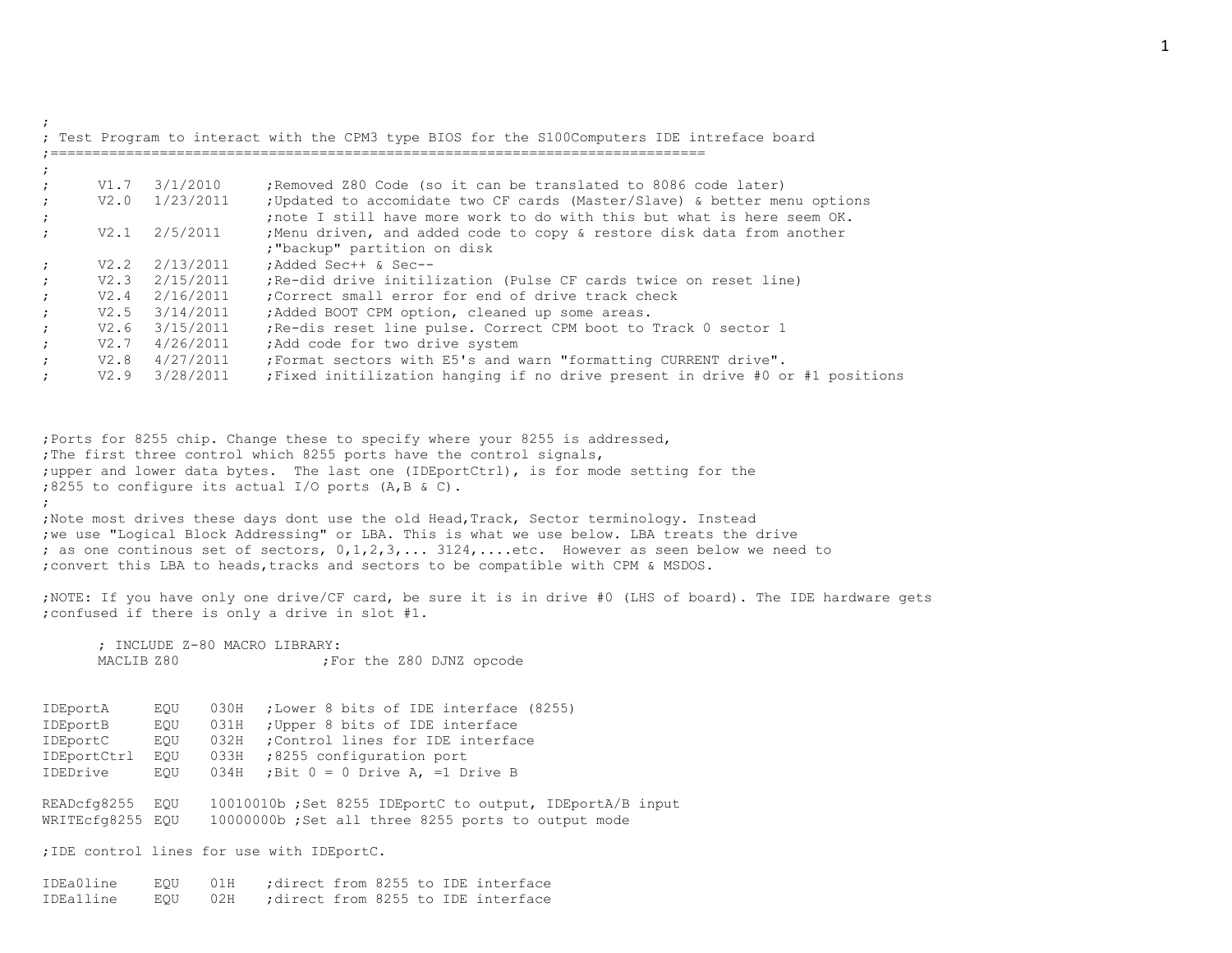IDEa2line EQU 04H ;direct from 8255 to IDE interface IDEcs0line EQU 08H ;inverter between 8255 and IDE interface IDEcs1line EQU 10H ;inverter between 8255 and IDE interface IDEwrline EQU 20H ;inverter between 8255 and IDE interface IDErdline EQU 40H ;inverter between 8255 and IDE interface IDErstline EQU 80H ;inverter between 8255 and IDE interface

;Symbolic constants for the IDE Drive registers, which makes the ;code more readable than always specifying the address bits

REGdata EQU IDEcs0line REGerr EQU IDEcs0line + IDEa0line REGseccnt EQU IDEcs0line + IDEa1line REGsector EQU IDEcs0line + IDEa1line + IDEa0line REGcylinderLSB EQU IDEcs0line + IDEa2line REGcylinderMSB EQU IDEcs0line + IDEa2line + IDEa0line REGshd EQU IDEcs0line + IDEa2line + IDEa1line ; (0EH) REGcommand EQU IDEcs0line + IDEa2line + IDEa1line + IDEa0line ;(0FH) REGstatus EQU IDEcs0line + IDEa2line + IDEa1line + IDEa0line REGcontrol EQU IDEcs1line + IDEa2line + IDEa1line REGastatus EQU IDEcs1line + IDEa2line + IDEa1line + IDEa0line ;IDE Command Constants. These should never change. COMMANDrecal EQU 10H COMMANDread EQU 20H COMMANDwrite EQU 30H COMMANDinit EQU 91H COMMANDid EQU 0ECH COMMANDspindown EQU 0E0H COMMANDspinup EQU 0E1H ; IDE Status Register: ; bit 7: Busy 1=busy, 0=not busy ; bit 6: Ready 1=ready for command, 0=not ready yet

; bit 5: DF 1=fault occured insIDE drive

- ; bit 4: DSC 1=seek complete
- ; bit 3: DRQ 1=data request ready, 0=not ready to xfer yet
- ; bit 2: CORR 1=correctable error occured
- ; bit 1: IDX vendor specific
- ; bit 0: ERR 1=error occured

|        |     |       | ; Equates for display on SD Systems Video Board (Used In CPM Debugging mode only) |
|--------|-----|-------|-----------------------------------------------------------------------------------|
| SCROLL | EOU | 01H   | ;Set scrool direction UP.                                                         |
| LF     | EOU | 0 A H |                                                                                   |
| CR     | EOU | 0 DH  |                                                                                   |
| BS     | EOU | 08H   | ; Back space (required for sector display)                                        |
| BELL   | EOU | 07H   |                                                                                   |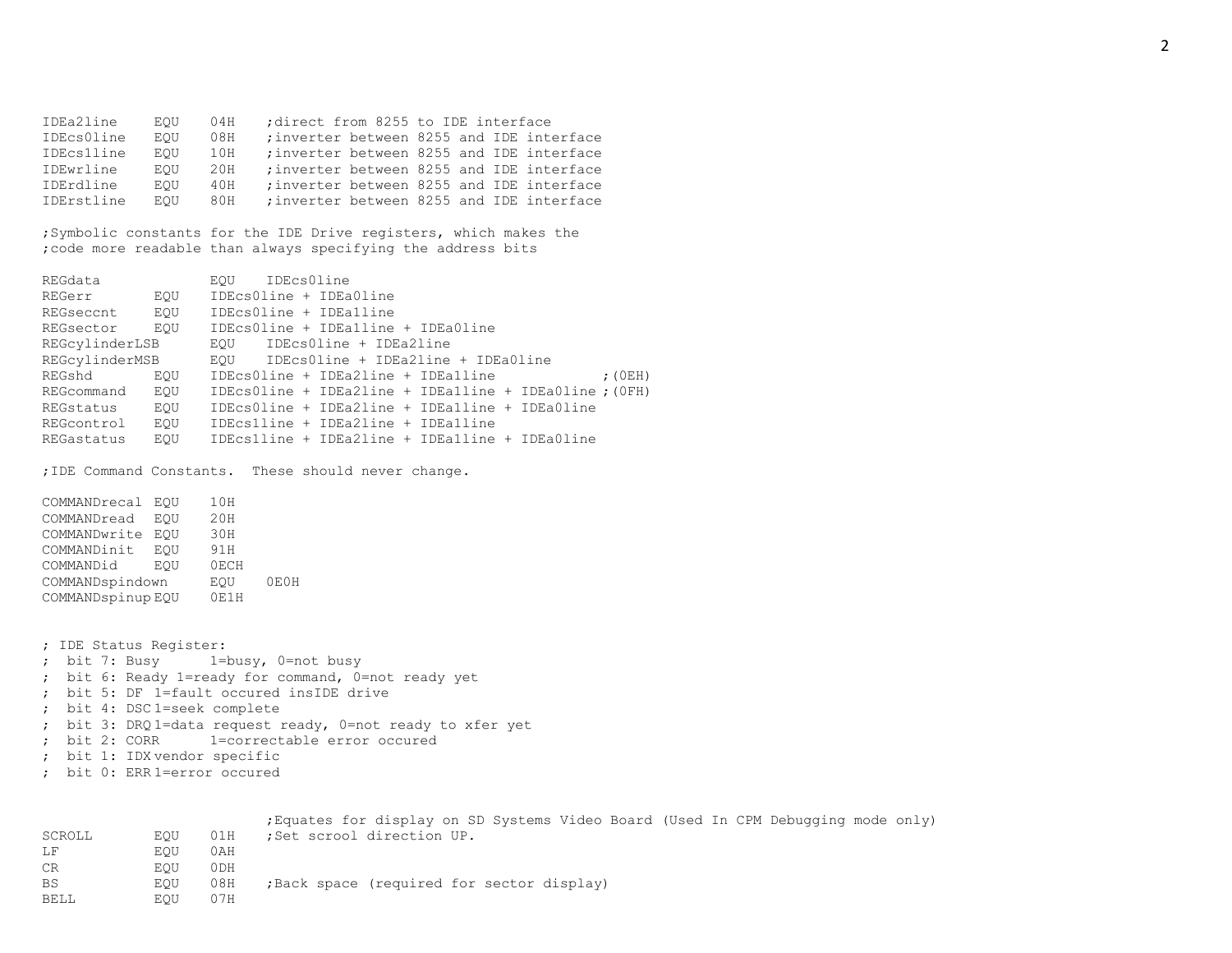| SPACE<br>EQU<br>20H<br>OUIT<br>11H<br>EQU<br><b>NO\$ENHANCEMENT</b><br>EOU<br>10H<br>FAST<br>EQU<br>09H<br>TAB<br>EQU<br>ESC.<br>1BH<br>EOU<br>1CH<br>CLEAR<br>EQU |                                                                                                            |                                                         |                                                                                                                                                     | ; Turns off any screen enhancements (flashing, underline etc).<br>:Turns off whatever is on<br>17H<br>;High speed scrool<br>; TAB ACROSS (8 SPACES FOR SD-BOARD)<br>;SD Systems Video Board, Clear to EOL. (Use 80 spaces if EOL not available<br>; on other video cards)                                                                                                                                                                                                                      |  |  |  |  |  |  |  |
|--------------------------------------------------------------------------------------------------------------------------------------------------------------------|------------------------------------------------------------------------------------------------------------|---------------------------------------------------------|-----------------------------------------------------------------------------------------------------------------------------------------------------|------------------------------------------------------------------------------------------------------------------------------------------------------------------------------------------------------------------------------------------------------------------------------------------------------------------------------------------------------------------------------------------------------------------------------------------------------------------------------------------------|--|--|--|--|--|--|--|
| SEC\$SIZE<br>EQU<br>512<br>MAXSEC<br>EQU<br>3DH                                                                                                                    |                                                                                                            |                                                         |                                                                                                                                                     | ; Assume sector size as 512. (Not tested for other sizes)<br>; Sectors per track for CF my Memory drive, Kingston CF 8G. (For CPM format, 0-3CH)<br>; This translates to LBA format of 1 to 3D sectors, for a total of 61 sectors/track.<br>; This CF card actully has 3F sectors/track. Will use 3D for my CPM3 system because<br>; my Seagate drive has 3D sectors/track. Don't want different CPM3.SYS files around<br>; so this program as is will also work with a Seagate 6531 IDE drive |  |  |  |  |  |  |  |
| MAXTRK<br>EQU<br>OFFH<br>BUFFER\$ORG<br>EOU                                                                                                                        |                                                                                                            |                                                         | ; CPM3 allows up to 8MG so 0-256 "tracks"<br>4000H ; <----- Will place all sector data here                                                         |                                                                                                                                                                                                                                                                                                                                                                                                                                                                                                |  |  |  |  |  |  |  |
| CPM\$BOOT\$COUNT<br>EQU<br><b>CPMLDR\$ADDRESS</b><br>EQU                                                                                                           |                                                                                                            |                                                         | ; Allow up to 12 CPM sectors for CPMLDR<br>12<br>BUFFER\$ORG<br>; We cannot load the CPMLDR at 100H in RAM since this is where this program resides |                                                                                                                                                                                                                                                                                                                                                                                                                                                                                                |  |  |  |  |  |  |  |
| RDCON<br>WRCON<br>PRINT<br>CONST<br><b>BDOS</b><br>FALSE EQU                                                                                                       | EQU<br>1<br>$\overline{2}$<br>EQU<br><b>RESET\$DISK</b><br>EQU<br>ODH<br>EQU<br>9<br>11<br>EQU<br>5<br>EOU |                                                         |                                                                                                                                                     | ; For $CP/M$ $I/O$<br>; Reset all CPM disks<br>CONSOLE STAT;                                                                                                                                                                                                                                                                                                                                                                                                                                   |  |  |  |  |  |  |  |
| TRUE                                                                                                                                                               | EOU                                                                                                        | $\circ$<br>NOT FALSE                                    |                                                                                                                                                     |                                                                                                                                                                                                                                                                                                                                                                                                                                                                                                |  |  |  |  |  |  |  |
| CPM<br>EQU<br>TRUE<br><b>DEBUG</b><br>EOU<br>TRUE<br>TRUE<br>CPM\$TRANSLATE EQU                                                                                    |                                                                                                            |                                                         | ; TRUE if output via CPM, FALSE if direct to hardware<br>; Translate Trk, Sec, Head to CPM TRACK# & SEC# on display                                 |                                                                                                                                                                                                                                                                                                                                                                                                                                                                                                |  |  |  |  |  |  |  |
|                                                                                                                                                                    | ORG                                                                                                        | 100H                                                    |                                                                                                                                                     | ;<--- For CPM                                                                                                                                                                                                                                                                                                                                                                                                                                                                                  |  |  |  |  |  |  |  |
| begin:                                                                                                                                                             | LXI<br>LXI<br>CALL<br><b>JMP</b>                                                                           | SP, STACK<br>D, SIGN\$ON<br>PSTRING<br><b>OVER\$TBL</b> |                                                                                                                                                     | print a welcome message;                                                                                                                                                                                                                                                                                                                                                                                                                                                                       |  |  |  |  |  |  |  |
| TBL:                                                                                                                                                               |                                                                                                            | DW DRIVE\$A                                             |                                                                                                                                                     | ; COMMAND BRANCH TABLE<br>; "A" Select Drive A<br>DW DRIVE\$B ; "B" Select Drive B                                                                                                                                                                                                                                                                                                                                                                                                             |  |  |  |  |  |  |  |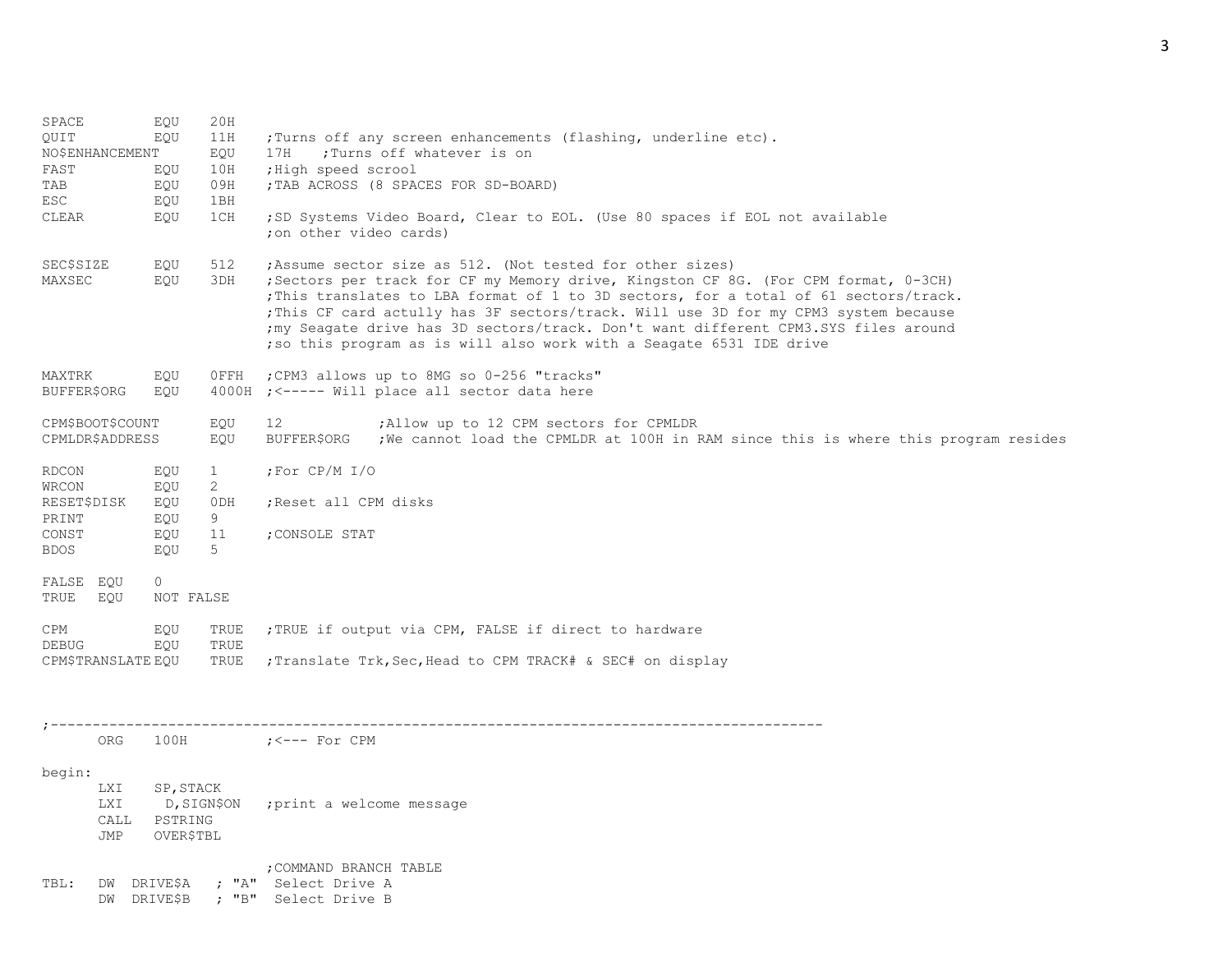| DW |               |  | CPMBOOT ; "C" LOAD CPM (If present)                   |
|----|---------------|--|-------------------------------------------------------|
| DW |               |  | DISPLAY ; "D" Sector contents display:- ON/OFF        |
| DW |               |  | RAMCLEAR ; "E" Clear RAM buffer                       |
| DW |               |  | FORMAT ; "F" Format current disk                      |
| DW |               |  | RESTORE ; "G" Restore backup                          |
| DW |               |  | BACKUP ; "H" Backup partition                         |
| DW |               |  | NEXT\$SECT ; "I" Next Sector                          |
| DW |               |  | PREV\$SEC ; "J" Previous sector                       |
| DW | ERROR ; "K"   |  |                                                       |
| DW | SETȘLBA ; "L" |  | Set LBA value (Set Track, sector)                     |
| DW | ERROR ; "M"   |  |                                                       |
| DW |               |  | POWER\$DOWN; "N" Power down hard disk command         |
| DW | ERROR ; "O"   |  |                                                       |
| DW | ERROR ; "P"   |  |                                                       |
| DW | ERROR ; "Q"   |  |                                                       |
| DW |               |  | READ\$SEC ; "R" Read sector to data buffer            |
| DW |               |  | SEQ\$RD ; "S" Sequental sec read and display contents |
| DW | ERROR $; "T"$ |  |                                                       |
| DW |               |  | POWER\$UP ; "U" Power up hard disk command            |
| DW |               |  | N\$RD\$SEC ; "V" Read N sectors                       |
| DW |               |  | WRITE\$SEC ; "W" Write data buffer to current sector  |
| DW |               |  | N\$WR\$SEC ; "X" Write N sectors                      |
| DW |               |  | COPY\$AB ; "Y" Copy Drive A to Drive B                |
| DW |               |  | VERIFY\$AB ; "Z" Verify Drive A:= Drive B:            |
|    |               |  |                                                       |

## OVER\$TBL:

|             | MVI<br>STA                | A, 0<br>@CURRENT\$DRIVE               |                                                                                                                                      |
|-------------|---------------------------|---------------------------------------|--------------------------------------------------------------------------------------------------------------------------------------|
|             | OUT                       |                                       | IDEDrive : Select first drive                                                                                                        |
|             | CALL                      |                                       | CLEAR\$ID\$BUFFER ; Clear ID Buffer                                                                                                  |
|             | CALL<br>JZ.               | IDEinit                               | ; initialize the board and first drive. If there is no drive abort<br>DRIVE\$10K ; Ret with NZ flag set if error (probably no drive) |
|             | LXI<br><b>CALL</b><br>JMP | D, INIT\$1\$ERROR<br>PSTRING<br>ABORT |                                                                                                                                      |
| DRIVE\$1OK: |                           |                                       | :Select second drive                                                                                                                 |
|             | MVI<br>STA<br>OUT         | A, 1<br>@CURRENT\$DRIVE<br>IDEDrive   |                                                                                                                                      |
|             | CALL                      |                                       | CLEAR\$ID\$BUFFER ;Clear ID Buffer                                                                                                   |
|             | CALL<br>JZ.               | IDEinit<br>INIT\$OK                   | :Initialize the second drive. If there is no drive abort<br>; Ret with NZ flag set if error (probably no drive)                      |
|             | LXI                       | D, INIT\$2\$ERROR                     | ; Warn about second drive initilization failure, but continue                                                                        |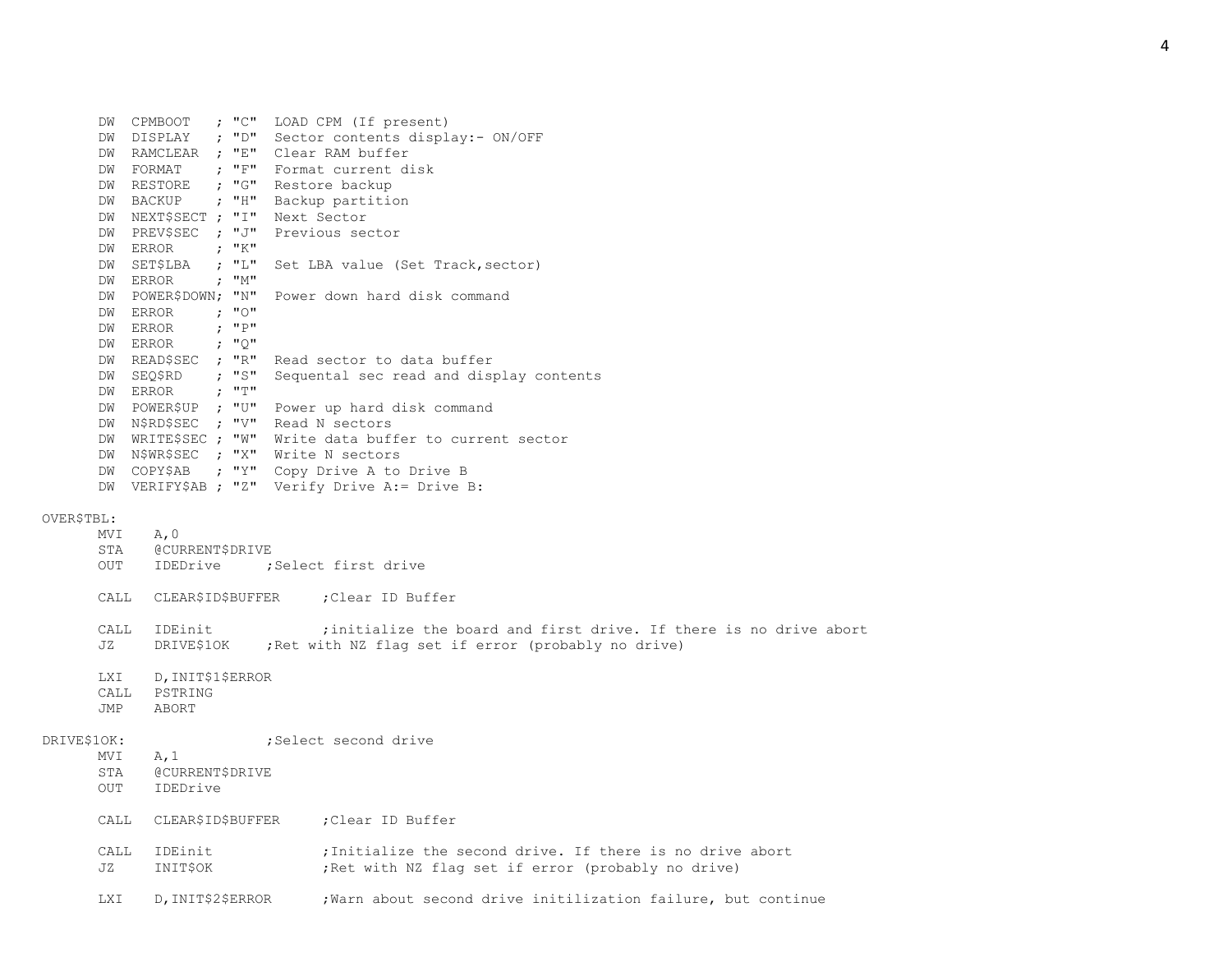CALL PSTRING JMP INIT\$OK

#### ABORT:

| ΤF          | C <sub>PM</sub><br>MVI |        | C, RESET\$DISK; Reset All disks in CPM |
|-------------|------------------------|--------|----------------------------------------|
|             | CALL                   | BDOS   |                                        |
|             | JMP                    | 0H     | ; Jump to CP/M cold start address      |
| <b>ELSE</b> |                        |        |                                        |
|             | <b>JMP</b>             | OF000H | ;Else jump to monitor                  |
| END T F     |                        |        |                                        |

#### INIT\$OK:

|            | MVI                      | A, 0                        |                                                                              |
|------------|--------------------------|-----------------------------|------------------------------------------------------------------------------|
|            | STA<br>OUT               | @CURRENT\$DRIVE<br>IDEDrive | ;Select drive A at start                                                     |
|            |                          |                             |                                                                              |
|            | CALL                     | driveid                     | ; Get the drive ID info. If there is no drive, abort                         |
|            | JZ                       | INIT\$OK1                   |                                                                              |
|            | <b>LXI</b>               | D, ID\$ERROR                |                                                                              |
|            | CALL                     | PSTRING                     |                                                                              |
|            | JMP                      | <b>ABORT</b>                |                                                                              |
| INIT\$OK1: |                          |                             | : Print the drive #0 model number etc.                                       |
|            | <b>LXI</b>               | H, IDbuffer + 12            |                                                                              |
|            | MOV                      | A, M                        | ; If there are zero sectors (High byte) then something wrong                 |
|            | <b>ORA</b><br><b>JNZ</b> | A<br>INIT\$OK2              |                                                                              |
|            | INX                      | H                           |                                                                              |
|            | <b>MOV</b>               | A, M                        | ; (Low Byte)                                                                 |
|            | <b>ORA</b>               | Α                           |                                                                              |
|            | JNZ                      | INIT\$OK2                   | ; Looks like we have a valid IDE drive                                       |
|            |                          |                             |                                                                              |
|            | LXI                      | D, BAD\$DRIVE               |                                                                              |
|            | CALL                     | PSTRING                     |                                                                              |
|            | JMP                      | ABORT                       | ; No drive #0 so abort (the board gets confused if there is just a drive #1) |
| INIT\$OK2: |                          |                             |                                                                              |
|            | LXI                      | D, DRIVE\$INFO              |                                                                              |
|            | CALL                     | PSTRING                     |                                                                              |
|            | LXI                      | D, msqmdl                   |                                                                              |
|            | CALL                     | PSTRING                     |                                                                              |
|            | <b>LXI</b>               | H, IDbuffer + 54            |                                                                              |
|            | MVI                      | B, 10                       | character count in words;                                                    |
|            | CALL<br>CALL             | printname<br>ZCRLF          | ; Print [HL], [B] X 2 characters                                             |
|            |                          |                             | ; print the drive's serial number                                            |
|            | <b>LXI</b>               | D, msgsn                    |                                                                              |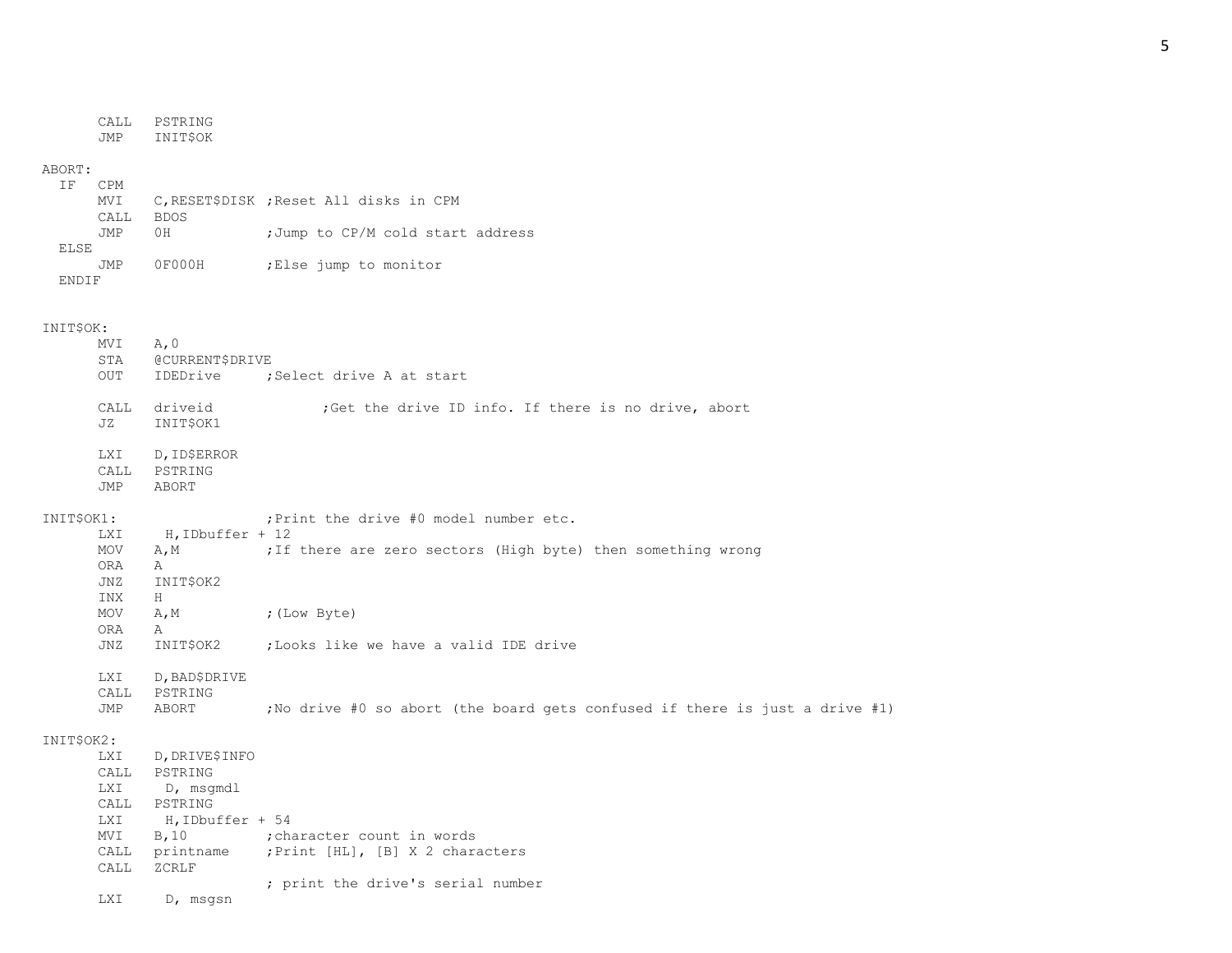MVI B, 5 ; Character count in words

CALL printname CALL ZCRLF ;Print the drive's firmware revision string LXI D, msgrev CALL PSTRING LXI H, IDbuffer + 46  $MVI$  B, 2 CALL printname ;Character count in words CALL ZCRLF ;Print the drive's cylinder, head, and sector specs LXI D, msgcy CALL PSTRING LXI H, IDbuffer + 2 CALL printparm LXI D, msghd CALL PSTRING LXI H, IDbuffer + 6 CALL printparm LXI D, msgsc CALL PSTRING LXI H, IDbuffer + 12 CALL printparm CALL ZCRLF ;Default position will be first block LXI H, 0 SHLD @SEC ;Default to Track 0, Sec 0 SHLD @TRK LXI H, buffer ; Set DMA address to buffer SHLD @DMA CALL IDEinit ;For some reason this need to be here after getting the drive ID. ;Otherewise sector #'s are off by one! ;-------------------------- MAIN LOOP ------------------------------------------------------------ MAINLOOP: ; ; ; ; print main menu LDA @CURRENT\$DRIVE ; First show current drive ORA A JNZ DRIVE\$B\$MENU LXI D, DRIVE\$A\$MSG CALL PSTRING JMP Display0 DRIVE\$B\$MENU: LXI D, DRIVE\$B\$MSG CALL PSTRING Display0: LDA @DisplayFlag ;Do we have detail sector data display flag on or off

CALL PSTRING

LXI H.IDbuffer + 20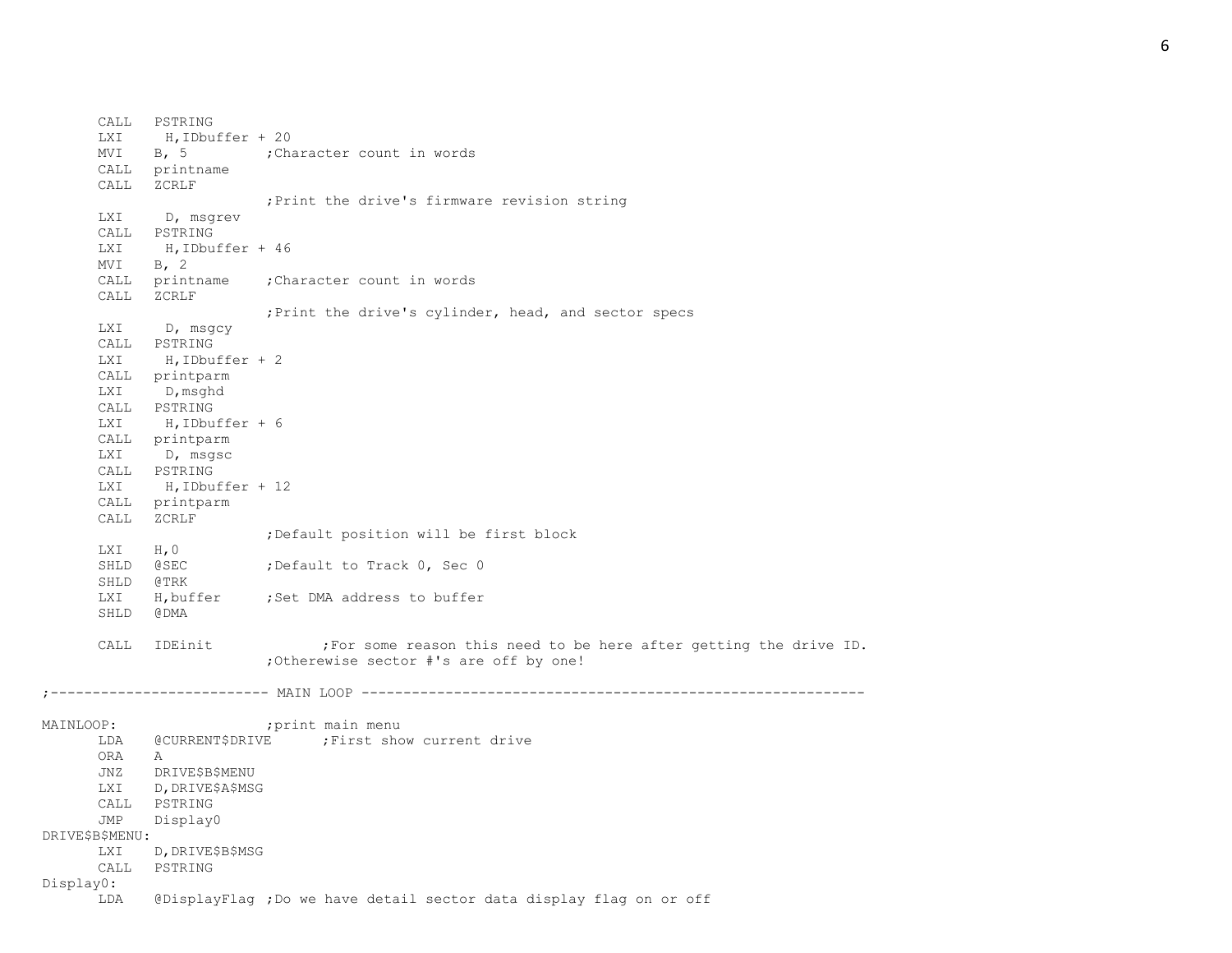| ORA<br>JNZ<br>LXI               | A<br>Display1<br>D,CMD\$STRING1               | ; NZ = on (Initially OFFH so detailed sector display on)<br>; List command options (Turn display option to on) |
|---------------------------------|-----------------------------------------------|----------------------------------------------------------------------------------------------------------------|
| JP                              | Display2                                      |                                                                                                                |
| Display1:<br>LXI<br>Display2:   |                                               | D, CMD\$STRING2 ; List command options (Turn display option to off)                                            |
| CALL                            | PSTRING                                       |                                                                                                                |
| CALL<br>CALL                    | wrlba                                         | ; Update LBA on drive<br>DISPLAYposition ; Display current Track, sector, head#                                |
| LXI<br>CALL                     | $D,$ Prompt ; '>'<br>PSTRING                  |                                                                                                                |
| CALL<br>CPI<br>JZ<br>CALL       | GETCMD<br>ESC<br>ABORT<br>CALL upper<br>ZCRLF | ; Simple UC character Input (Note, no fancy checking)<br>;Abort if ESC                                         |
| SBI                             | ' @ '                                         | Adjust to 0,1AH;                                                                                               |
| ADD<br>LXI<br>ADD<br>MOV<br>MOV | A<br>H, TBL<br>L<br>L, A<br>A, M              | ; X2<br>;Get menu selection                                                                                    |
| INX<br>MOV<br>MOV<br>PCHL       | HL<br>$H$ , $M$<br>L, A                       | ;Jump to table pointer<br>;JMP (HL)                                                                            |
|                                 |                                               |                                                                                                                |
| READ\$SEC:<br>SHLD              | @ DMA                                         | ; Read Sector @ LBA to the RAM buffer<br>LXI H, buffer ; Point to buffer                                       |
| CALL                            | READSECTOR                                    |                                                                                                                |
| JZ<br>JMP                       | CALL ZCRLF<br>MAINLOOP                        | main1b : 7 means the sector read was OK                                                                        |
| main1b:<br>CALL                 | LXI<br>PSTRING                                | D, msgrd ; Sector read OK                                                                                      |
| LDA                             |                                               | @DisplayFlag ; Do we have detail sector data display flag on or off                                            |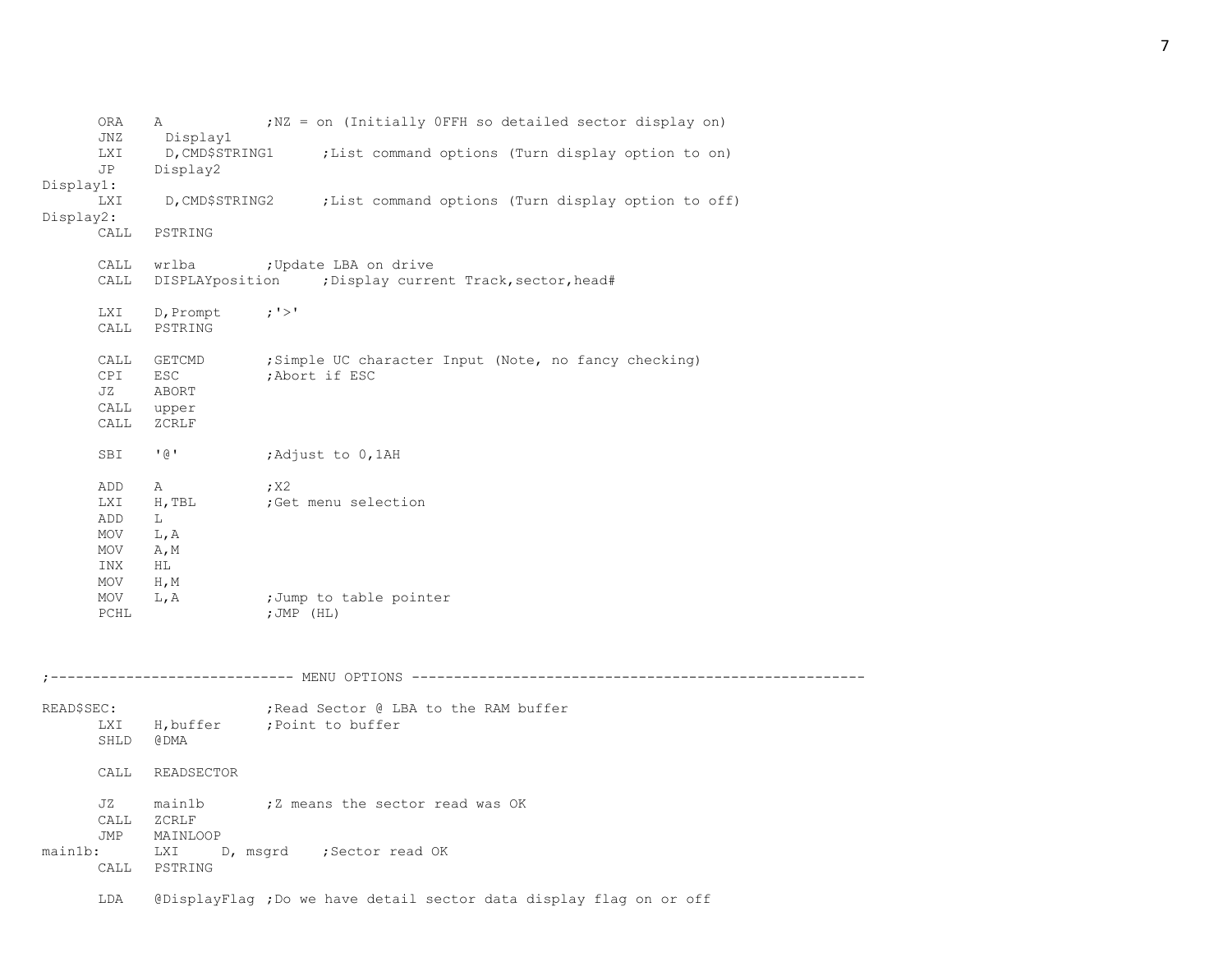| <b>ORA</b><br>JZ                                                                              | Α<br>MAINLOOP                                                                             | $;$ NZ = $\circ$ n                                                                                                                                                     |
|-----------------------------------------------------------------------------------------------|-------------------------------------------------------------------------------------------|------------------------------------------------------------------------------------------------------------------------------------------------------------------------|
| LXI<br>SHLD                                                                                   | H, buffer<br>@ DMA                                                                        | ; Point to buffer. Show sector data flag is on                                                                                                                         |
| CALL<br>JMP                                                                                   | HEXDUMP<br>MAINLOOP                                                                       | ; Show sector data                                                                                                                                                     |
| WRITE\$SEC:<br>LXI<br>CALL<br>CALL<br>CALL<br>CPI<br>JNZ<br>CALL                              | D,msgsure<br>PSTRING<br>ZCI<br>upper<br>'Y'<br>main2c<br>ZCRLF                            | ; Write data in RAM buffer to sector @ LBA<br>;Are you sure?                                                                                                           |
| LXI<br>SHLD                                                                                   | H, buffer<br>@ DMA                                                                        | ;Point to buffer                                                                                                                                                       |
| CALL                                                                                          | WRITESECTOR                                                                               |                                                                                                                                                                        |
| JZ<br>CALL<br>JMP<br>main2b:<br>CALL<br>main2c: JMP                                           | main2b<br>ZCRLF<br>MAINLOOP<br>D, msqwr<br>LXI<br>PSTRING<br>MAINLOOP                     | ;Z means the sector write was OK<br>;Sector written OK                                                                                                                 |
| SET\$LBA:<br>LXI<br>CALL<br>CALL<br>jс<br>CALL                                                | D,GET\$LBA<br>PSTRING<br>ghex32lba<br>main3b<br>wrlba                                     | ; Set the logical block address<br>; Get new CPM style Track & Sector number and put them in RAM at @SEC & @TRK<br>; Ret C set if abort/error<br>; Update LBA on drive |
| $main3b$ :<br>jmp                                                                             | CALL<br>ZCRLF<br>MAINLOOP                                                                 |                                                                                                                                                                        |
| NEXT\$SECT:<br>LDA<br><b>INR</b><br>CPI<br>JNC<br>STA<br>CALL<br>CALL<br>jmp<br>RANGE\$ERROR: | <b>@SEC</b><br>Α<br>MAXSEC-1<br>RANGE\$ERROR<br><b>@SEC</b><br>wrlba<br>ZCRLF<br>MAINLOOP | ; Update LBA on drive                                                                                                                                                  |
| <b>LXI</b><br>CALL                                                                            | D, RANGE\$MSG<br>PSTRING                                                                  |                                                                                                                                                                        |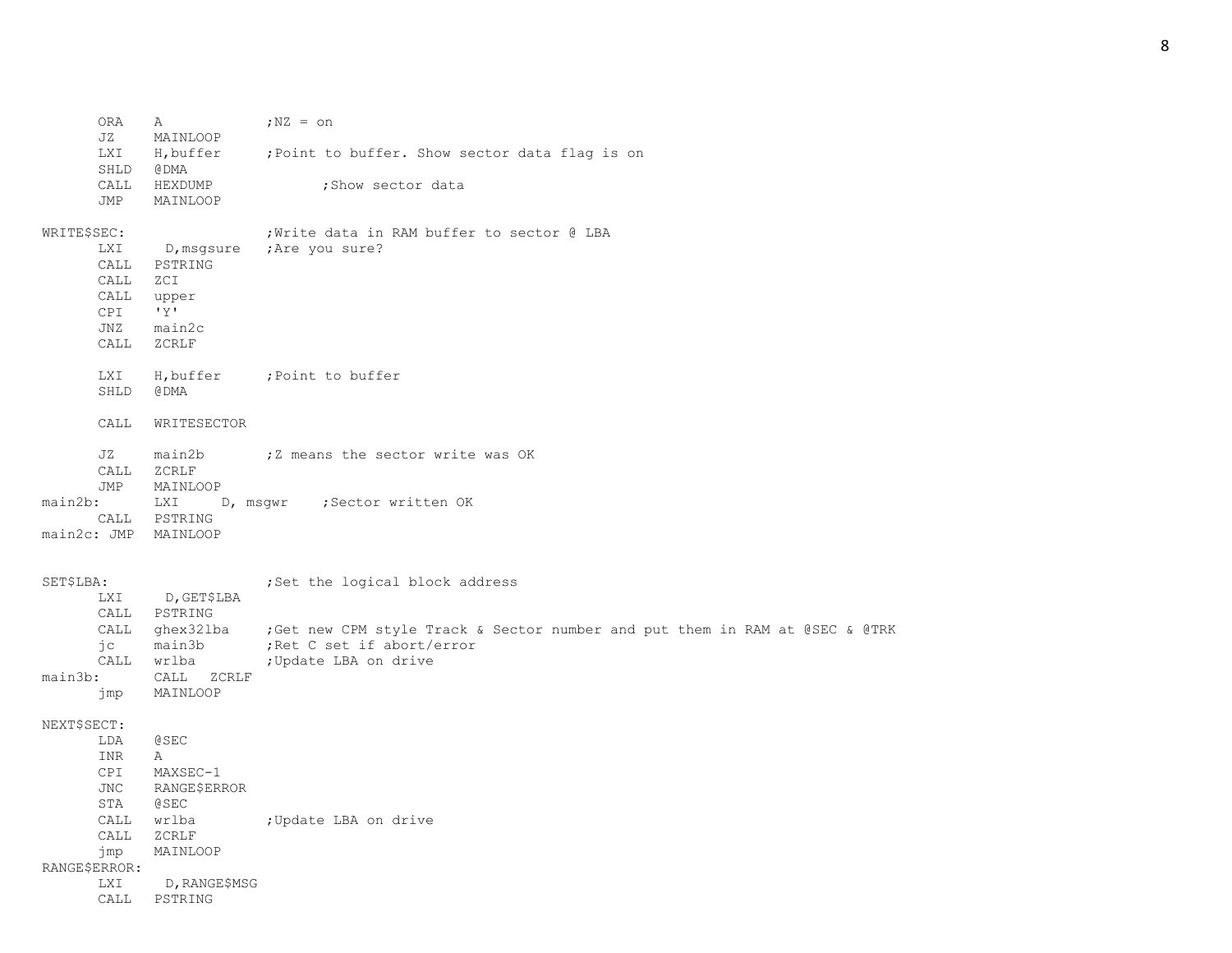jmp MAINLOOP PREV\$SEC: LDA @SEC ORA A JZ RANGE\$ERROR DCR A STA @SEC CALL wrlba : Update LBA on drive CALL ZCRLF jmp MAINLOOP POWER\$UP: ; Set the drive to spin up (for hard disk connections) CALL spinup jmp MAINLOOP POWER\$DOWN: ; ;Set the drive to spin down (for hard disk connections) CALL spindown jmp MAINLOOP DISPLAY:  $\bigcup_{i=1}^{n}$  , Do we have detail sector data display flag on or off LDA @DisplayFlag CMA ; flip it STA @DisplayFlag jmp MAINLOOP ;Update display and back to next menu command SEQ\$RD:  $\qquad \qquad$  ; Do sequential reads CALL SequentialReads jmp MAINLOOP DRIVE\$A: MVI A, 0 ; Select Drive A: STA @CURRENT\$DRIVE OUT IDEDrive LXI D, SETA\$MSG CALL PSTRING jmp MAINLOOP DRIVE\$B: MVI A, 1 ; Select Drive B: STA @CURRENT\$DRIVE OUT IDEDrive LXI D, SETB\$MSG CALL PSTRING jmp MAINLOOP RAMCLEAR: ; ;Fill RAN buffer with 0's LXI H, buffer ; Point to buffer

LXI D,512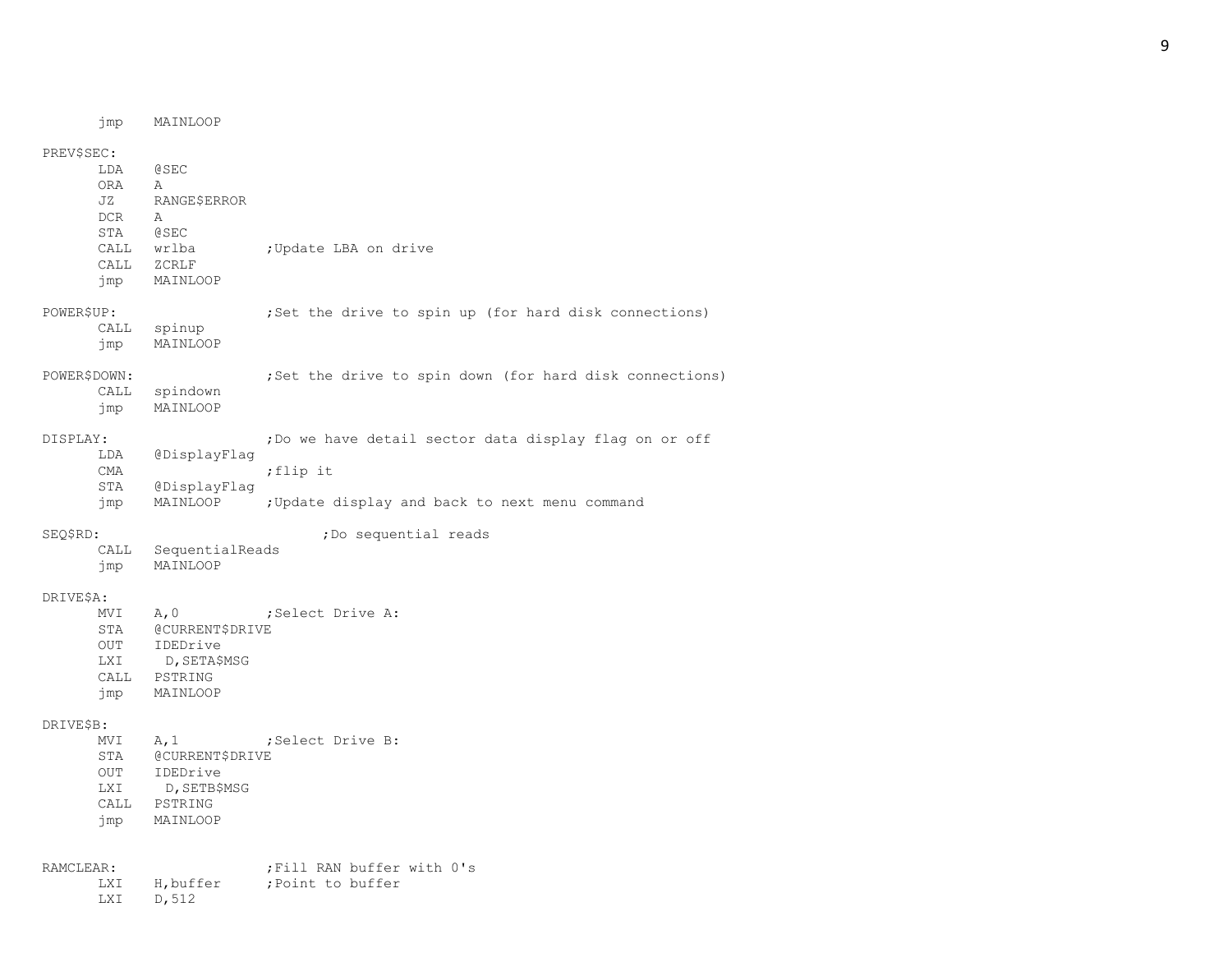MVI A, 0 ; Fill area with 0's CLEAR1: MOV M,A INX H DCX D MOV A,E ANA D JNZ CLEAR1 LXI D,FILL\$MSG CALL PSTRING jmp MAINLOOP CPMBOOT: ;Boot CPM from IDE system tracks -- if present MVI A, 0 ;Load from track 0, sec 1, head 0 (Always) STA @SEC ;Remember sectors are numbered +1 XRA A STA @TRK+1 STA @TRK MVI A, CPM\$BOOT\$COUNT ; Count of CPMLDR sectors (12) STA @SECTOR\$COUNT LXI H,CPMLDR\$ADDRESS ;DMA address where the CPMLDR resides in RAM (100H) SHLD @DMA NextRCPM: CALL wrlba : Update LBA on drive CALL DISPLAYposition ; Display current Track, sector, head# CALL ZCRLF LHLD @DMA CALL READSECTOR ; read a sector SHLD @DMA LDA @SECTOR\$COUNT DCR A STA @SECTOR\$COUNT JZ LOAD\$DONE LHLD @SEC INX H SHLD @SEC ;Note we assume we alway will stay on tarck 0 in this special case JMP NextRCPM LOAD\$DONE: MVI E, REGstatus ; Check the R/W status when done CALL IDErd8D BIT 0,D JNZ CPMLoadErr ; Z if no errors LXI H,CPMLDR\$ADDRESS MOV A,M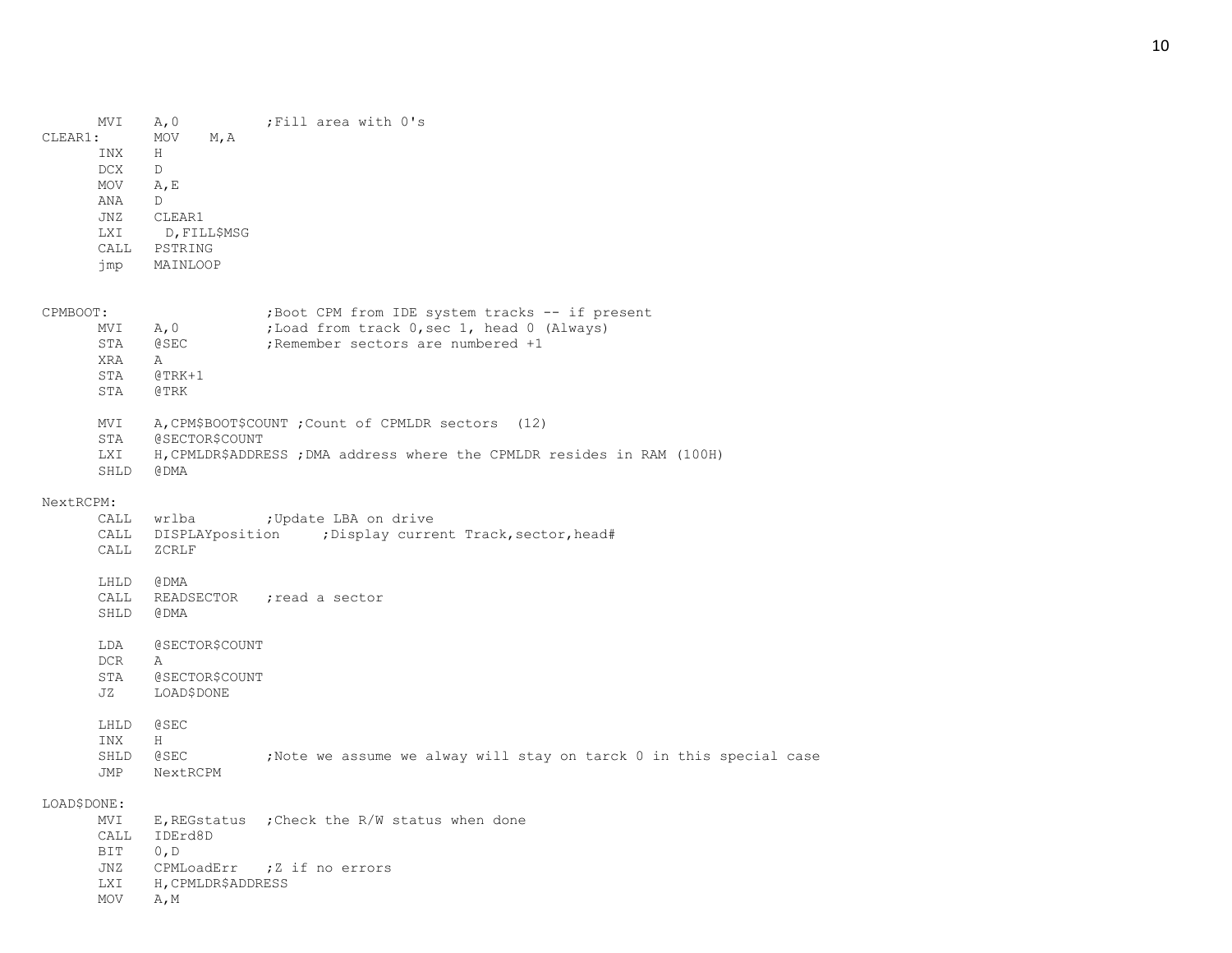- CPI 31H ;EXPECT TO HAVE 31H @80H IE. LD SP,80H
- JNZ CPMLoadErr1 ; Z if no errors
- LXI D, MOVE\$REQUEST ; Ask if we can move data to 100H overwriting this program
- CALL PSTRING
- CALL ZCI
- CALL upper
- CPI 'Y'
- JNZ MAINLOOP
- LXI H, CPM\$MOVE\$CODE ; Need to put memory move code out of the way.
- LXI D,0H
- LXI B,(CPM\$MOVE\$CODE\$END-CPM\$MOVE\$CODE)
- LDIR
- JMP 0H ;Now jump here where the code will move the CPMLDR (@3000H) to 100H

#### CPMLoadErr1:

LXI D, CPM\$ERROR1 ; Drive data error CALL PSTRING JMP MAINLOOP

#### CPMLoadErr:

LXI D, CPM\$ERROR ; Drive Read Error CALL PSTRING JMP MAINLOOP

- N\$RD\$SEC: ; ;Read N sectors >>>> NOTE no check is made to not overwrite LXI D, ReadN\$MSG ; CPM etc. in high RAM CALL PSTRING
	- CALL GETHEX JC MAINLOOP ;Abort if ESC (C flag set) STA @SECTOR\$COUNT; store sector count
	- LXI H, buffer ; Point to buffer SHLD @DMA

### NextRSec:

- LXI D, ReadingN\$MSG CALL PSTRING CALL wrlba ; Update LBA on drive CALL DISPLAYposition ; Display current Track, sector, head#
- LHLD @DMA
- CALL READSECTOR
- SHLD @DMA
- LDA @SECTOR\$COUNT
- DCR A
- STA @SECTOR\$COUNT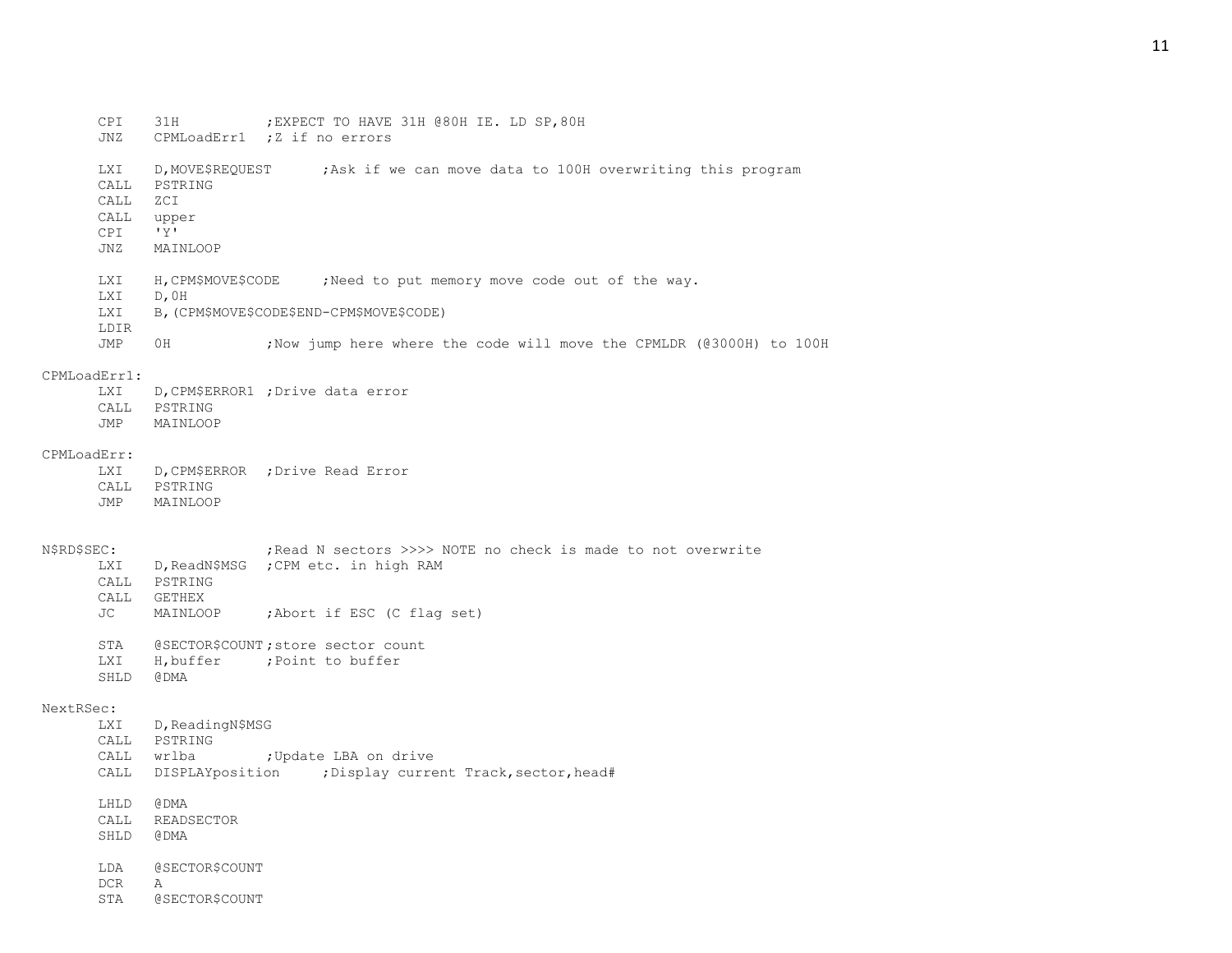| JZ         | MAINLOOP                                                            |                                              |
|------------|---------------------------------------------------------------------|----------------------------------------------|
| INX<br>MOV | LHLD @SEC<br>H<br>SHLD @SEC<br>A, L<br>CPI MAXSEC-1<br>JNZ NextRSec | $:0$ to 62 CPM Sectors                       |
|            | LXI H, 0<br>SHLD @SEC<br>LHLD @TRK                                  | ;Back to CPM sector 0<br>;Bump to next track |
| <b>INX</b> | H<br>SHLD @TRK                                                      |                                              |
| MOV<br>JNZ | A, L<br>NextRSec                                                    | $;0$ -FFH tracks (only)                      |
| LXI<br>JMP | D, AtEnd<br>CALL PSTRING<br>MAINLOOP                                | :Tell us we are at end of disk               |

| N\$WR\$SEC:          |                                                                            | ; Write N sectors                                                                                                     |
|----------------------|----------------------------------------------------------------------------|-----------------------------------------------------------------------------------------------------------------------|
| CALL<br>CALL<br>CPI  | CALL PSTRING<br>ZCI<br>upper<br>$\mathbf{I} \vee \mathbf{I}$<br>JNZ main2c | LXI D, msqsure ; Are you sure?                                                                                        |
| LXI                  | D, WriteN\$MSG<br>CALL PSTRING<br>CALL GETHEX                              | JC MAINLOOP ; Abort if ESC (C flag set)                                                                               |
| SHLD                 | @ DMA                                                                      | STA @SECTOR\$COUNT; store sector count<br>LXI H, buffer ; Point to buffer                                             |
| NextWSec:            |                                                                            |                                                                                                                       |
|                      | LXI D, WritingN\$MSG<br>CALL PSTRING                                       | CALL wrlba . ; Update LBA on drive<br>CALL DISPLAYposition ; Display current Track, sector, head#                     |
| LHLD<br>CALL<br>SHLD | @ DMA<br>@ DMA                                                             | WRITESECTOR ; Actully, Sector/track values are already updated<br>; above in wrlba, but WRITESECTOR is used in multip |

|                                                     |  |  |  |  |  | ; above in wrlba, but WRITESECTOR is used in multiple places. |
|-----------------------------------------------------|--|--|--|--|--|---------------------------------------------------------------|
| A repeat does no harm -- speed is not an issue here |  |  |  |  |  |                                                               |

LDA @SECTOR\$COUNT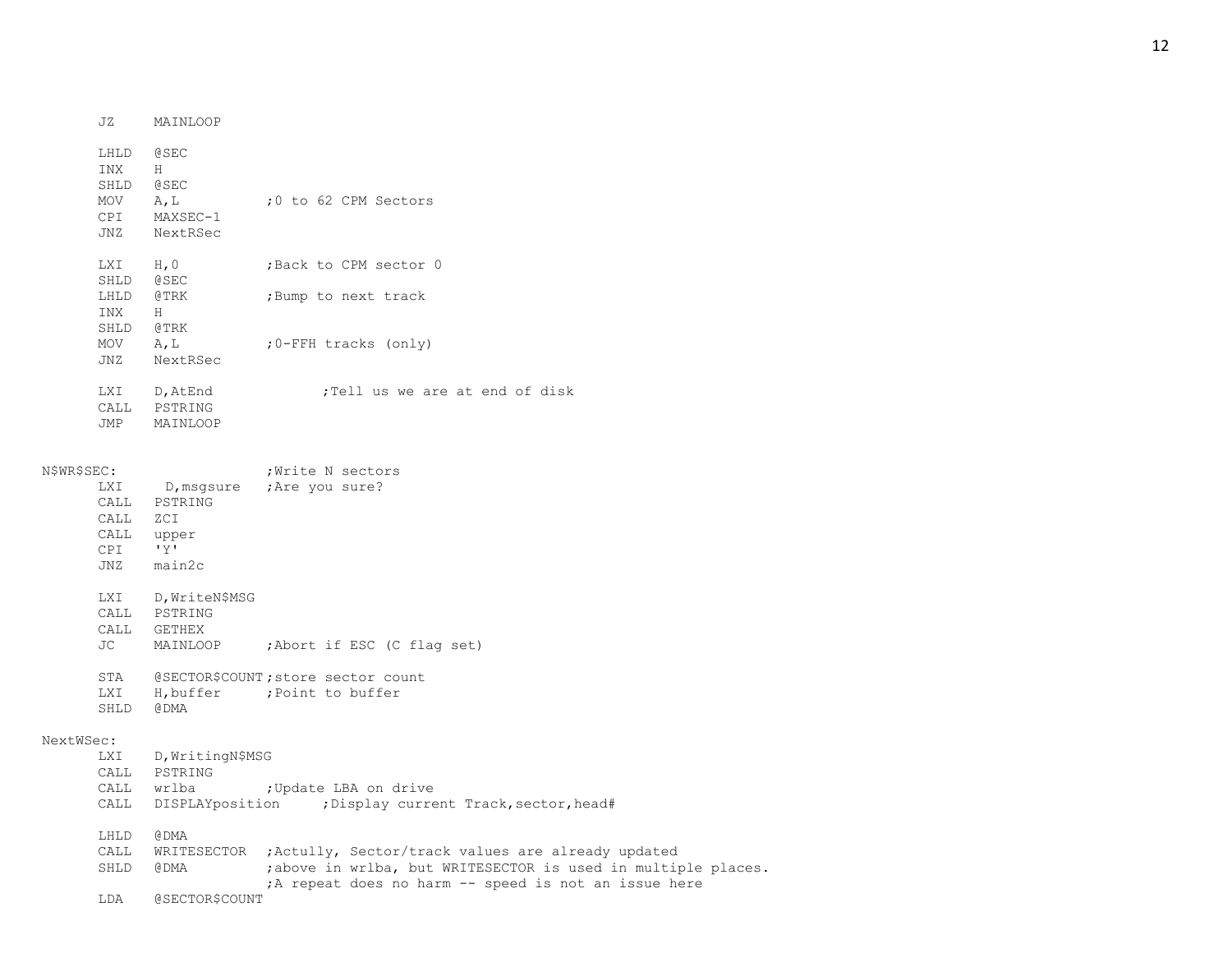|            | <b>DCR</b><br>STA<br>JZ                         | Α<br>@SECTOR\$COUNT<br>MAINLOOP                                 |                                                           |
|------------|-------------------------------------------------|-----------------------------------------------------------------|-----------------------------------------------------------|
|            | LHLD<br>INX<br>SHLD<br>MOV<br>CPI<br>JNZ        | <b>@SEC</b><br>H<br><b>@SEC</b><br>A, L<br>MAXSEC-1<br>NextWSec | ;0 to 62 CPM Sectors                                      |
|            | LXI<br>SHLD                                     | H, 0<br><b>@SEC</b>                                             | ; Back to CPM sector 0                                    |
|            | LHLD<br>INX                                     | @TRK<br>H                                                       | ;Bump to next track                                       |
|            | SHLD<br>MOV<br><b>ORA</b><br>JNZ                | @TRK<br>A, L<br>A<br>NextWSec                                   | ; 0-FFH tracks (only)                                     |
|            | LXI<br>JMP                                      | D,AtEnd<br>CALL PSTRING<br>MAINLOOP                             | ;Tell us we are at end of disk                            |
| FORMAT:    |                                                 |                                                                 | ; Format (Fill sectors with E5's for CPM directory empty) |
|            | LXI<br>CALL                                     | D, FORMAT\$MSG<br>PSTRING                                       |                                                           |
|            | LXI<br>CALL<br>CALL<br>CALL<br>CPI<br>JNZ       | PSTRING<br>ZCI<br>upper<br>'Y'<br>MAINLOOP                      | D, msgsure ; Are you sure?                                |
|            | LXI                                             |                                                                 | H, buffer ; Fill buffer with OE5's (512 of them)          |
| FillO: MVI | MVI<br>MOV<br>INX<br>MOV<br>INX<br>DJNZ<br>CALL | B, 0<br>A,0E5H<br>M, A<br>Η<br>M, A<br>H<br>Fill0<br>ZCRLF      | $\div$ $\div$ Sector fill character (OE5's for CPM)       |
|            | NEXT\$FORMAT:                                   |                                                                 |                                                           |
|            | LXI<br>SHLD<br>CALL                             | H, buffer<br>@ DMA                                              | WRITESECTOR ; Will return error if there was one          |

JZ main9b ; Z means the sector write was OK

CALL ZCRLF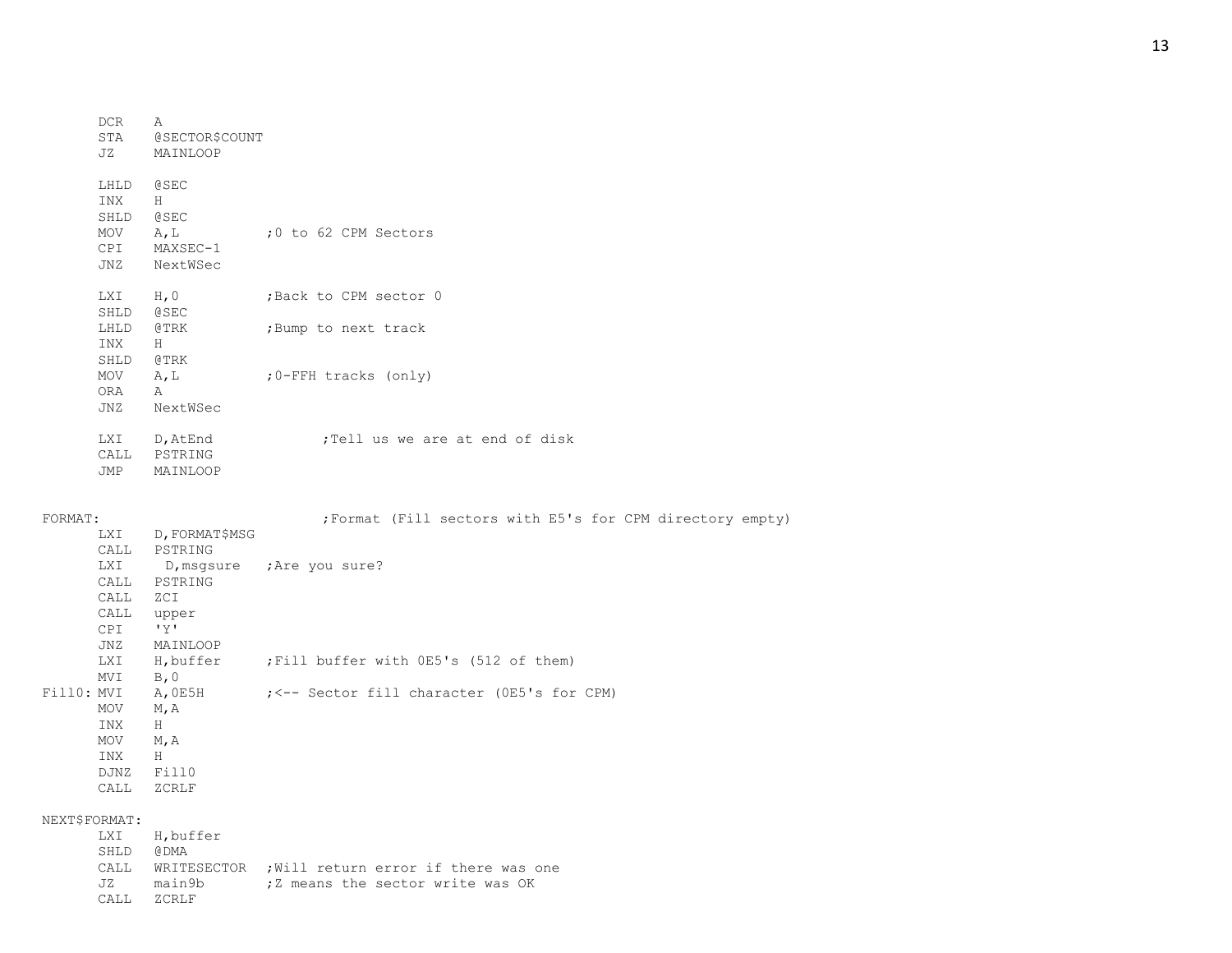|             | JMP  | MAINLOOP         |                                                                                     |
|-------------|------|------------------|-------------------------------------------------------------------------------------|
| main9b:     |      | CALL<br>ZEOL     | ; Clear line cursor is on                                                           |
|             | CALL | DISPLAYposition  | ; Display actual current Track, sector, head#                                       |
|             | CALL | ZCSTS            | ; Any keyboard character will stop display                                          |
|             | CPI  | 01H              | ; CPM Says something there                                                          |
|             | JNZ  | WRNEXTSEC1       |                                                                                     |
|             | CALL | ZCI              | ; Flush character                                                                   |
|             | LXI  | D, CONTINUE\$MSG |                                                                                     |
|             | CALL | PSTRING          |                                                                                     |
|             | CALL | ZCI              |                                                                                     |
|             | CPI  | <b>ESC</b>       |                                                                                     |
|             | JZ   | MAINLOOP         |                                                                                     |
|             | CALL | ZCRLF            |                                                                                     |
| WRNEXTSEC1: |      |                  |                                                                                     |
|             | LHLD | <b>@SEC</b>      |                                                                                     |
|             | INX  | Н                |                                                                                     |
|             | SHLD | @SEC             | ;0 to MAXSEC CPM Sectors                                                            |
|             | MOV  | A, L             |                                                                                     |
|             | CPI  | MAXSEC           |                                                                                     |
|             | JNZ  | NEXT\$FORMAT     |                                                                                     |
|             | LXI  | H, 0             | ; Back to CPM sector 0                                                              |
|             | SHLD | @SEC             |                                                                                     |
|             | LHLD | @TRK             | ; Bump to next track                                                                |
|             | INX  | H                |                                                                                     |
|             | SHLD | @TRK             |                                                                                     |
|             | MOV  | A, L             | ;0-FFH tracks (only)                                                                |
|             | CPI  | MAXTRK           |                                                                                     |
|             | JNZ  | NEXT\$FORMAT     |                                                                                     |
|             | LXI  |                  | D, FormatDone ; Tell us we are all done.                                            |
|             | CALL | PSTRING          |                                                                                     |
|             | JMP  | MAINLOOP         |                                                                                     |
| BACKUP:     |      |                  | ; Backup the CPM partition to another area on the SAME CF-card/disk                 |
|             | LXI  | D, CopyMsg       |                                                                                     |
|             | CALL | PSTRING          |                                                                                     |
|             | CALL | ZCI              |                                                                                     |
|             | CALL | upper            |                                                                                     |
|             | CPI  | 'Y'              |                                                                                     |
|             | JNZ  | MAINLOOP         |                                                                                     |
|             | LXI  | H, 0             | ; Start with CPM sector 0                                                           |
|             | SHLD | @SEC             |                                                                                     |
|             | SHLD | @SEC1            |                                                                                     |
|             | SHLD | @SEC2            | ; and on second partition                                                           |
|             | SHLD | @TRK             | ; and track 0                                                                       |
|             | SHLD | @TRK1            |                                                                                     |
|             | LXI  |                  | H, MAXTRK+0200H+1 ; <<<<< VIP This assumes CPM3 is on tracks 0-MAXTRK. (0-FFH) >>>> |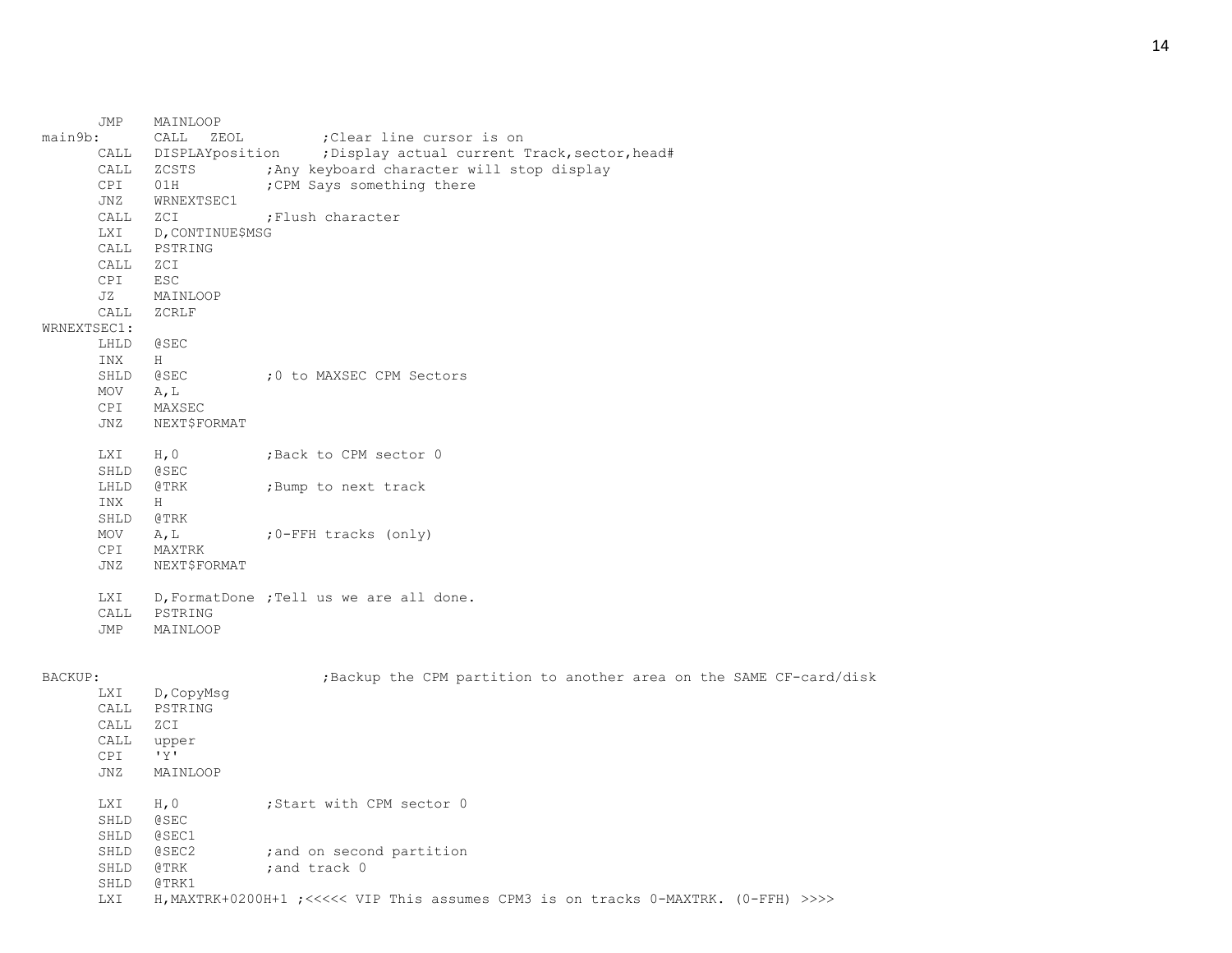| SHLD | @TRK2 | ;It skips an area to be safe. However if you have other stuff on this |  |
|------|-------|-----------------------------------------------------------------------|--|
|      |       | ; CF card at that location (eq DOS partition) change this value       |  |
| CALL | ZCRLF |                                                                       |  |
| CALL | ZCRLF |                                                                       |  |

# NextCopy1:<br>CALL ZEOL

|           | CALL<br>LXI<br>LDA<br>CALL phex<br>LDA @TRK1<br>CALL phex<br>LXI | ZEOL<br>CALL PSTRING<br>@TRK1+1<br>D, WBackup\$MSG                    | ; Clear line cursor is on<br>D, RBackup\$MSG; for each track update display<br>; High TRK byte<br>; Low TRK byte |
|-----------|------------------------------------------------------------------|-----------------------------------------------------------------------|------------------------------------------------------------------------------------------------------------------|
|           | CALL phex<br>LDA @TRK2<br>CALL phex                              | CALL PSTRING<br>LDA @TRK2+1<br>LXI D, H\$Msg<br>CALL PSTRING          | ; High TRK byte<br>; Low TRK byte                                                                                |
| NextCopy: | LDA<br>STA @SEC<br>LHLD @TRK1<br>SHLD @TRK                       | @SEC1                                                                 |                                                                                                                  |
|           |                                                                  | CALL wrlba                                                            | ; Update LBA on "1st" drive                                                                                      |
|           | SHLD                                                             | LXI H, buffer<br>@ DMA<br>CALL READSECTOR                             | ; Point to buffer<br>; Get sector data to buffer                                                                 |
|           | LDA<br>STA<br>LHLD @TRK2<br>SHLD                                 | @SEC2<br>@SEC<br>@TRK<br>CALL wrlba                                   | ; Update LBA on "2nd" drive                                                                                      |
|           | SHLD                                                             | LXI H, buffer<br>@ DMA                                                | ; Point to buffer                                                                                                |
|           | CALL                                                             | WRITESECTOR                                                           | ; Write buffer data to sector                                                                                    |
|           | CALL<br>CPI<br>JNZ<br>CALL<br>LXI                                | ZCSTS<br>01H<br>BKNEXTSEC1<br>ZCI<br>D, CONTINUE\$MSG<br>CALL PSTRING | ; Any keyboard character will stop display<br>; CPM Says something there<br>; Flush character                    |
|           | CALL                                                             | ZCI                                                                   |                                                                                                                  |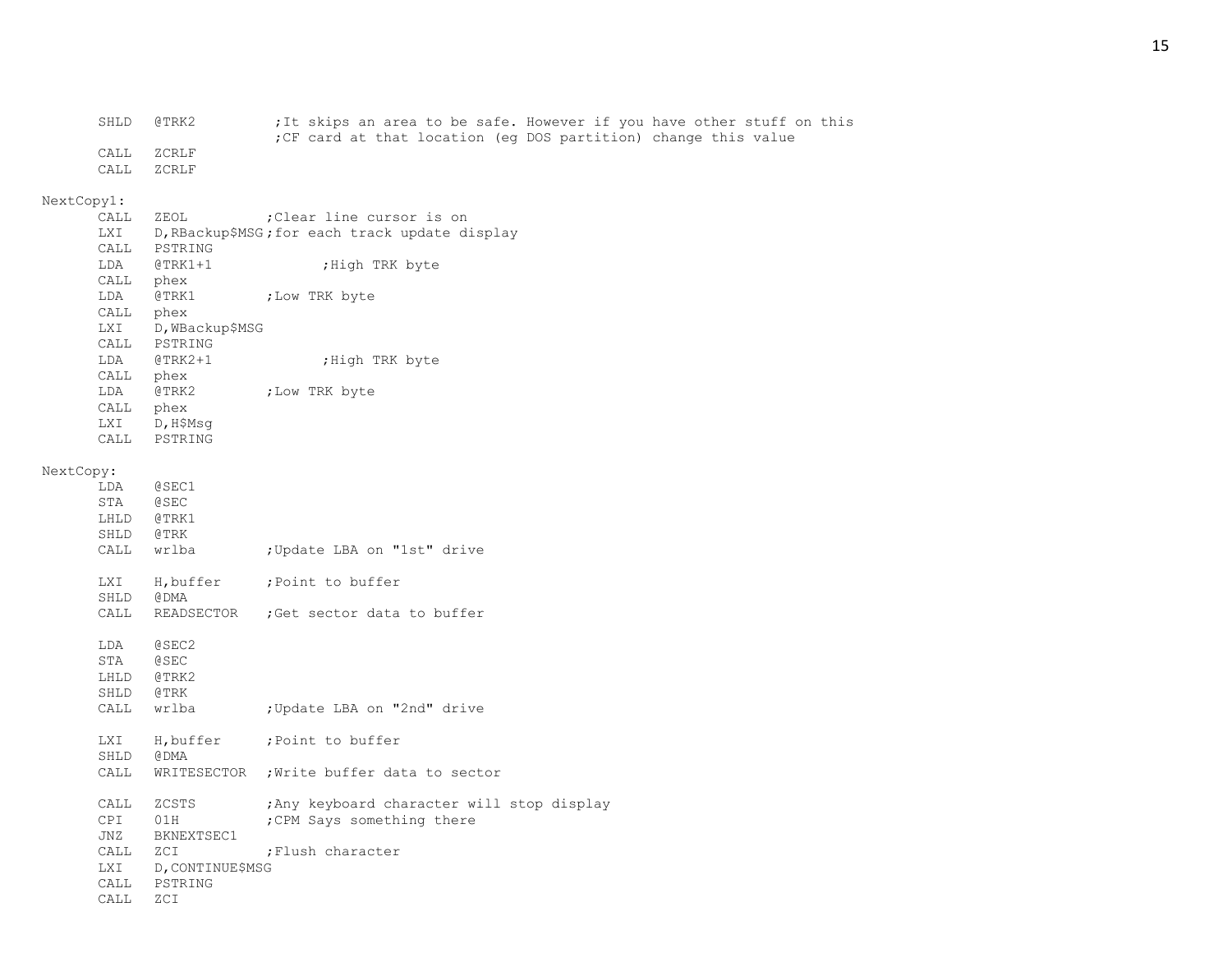|             | CPI        | ESC         |  |  |                      |
|-------------|------------|-------------|--|--|----------------------|
|             | JZ.        | MAINLOOP    |  |  |                      |
|             |            |             |  |  |                      |
| BKNEXTSEC1: |            |             |  |  |                      |
|             | LHLD       | <b>@SEC</b> |  |  |                      |
|             | INX        | Н           |  |  |                      |
|             | SHLD       | @SEC1       |  |  |                      |
|             | SHLD       | @SEC2       |  |  |                      |
|             | MOV        | A, L        |  |  | :0 to 62 CPM Sectors |
|             | <b>CPI</b> | MAXSEC-1    |  |  |                      |
|             | JNZ        | NextCopy    |  |  |                      |
|             |            |             |  |  |                      |

LXI H, 0 ; Back to CPM sector 0 SHLD @SEC1 SHLD @SEC2

| LHLD @TRK1 | ; Bump to next track |  |  |
|------------|----------------------|--|--|
| TNX        |                      |  |  |

- LHLD @TRK2 ;Bump to next track
- INX H SHLD @TRK2

SHLD @TRK1

- 
- LHLD @TRK1 ; Check if we are done
- MOV A, L ; 0-FFH tracks (only)
- CPI MAXTRK
- JNZ NextCopy1
- LXI D, BackupDone ; Tell us we are all done. CALL PSTRING JMP MAINLOOP
- 

| RESTORE: |                                                         |                                                             | ; Restore disk from backup partition                                               |
|----------|---------------------------------------------------------|-------------------------------------------------------------|------------------------------------------------------------------------------------|
|          | <b>LXI</b><br>CALL<br>CALL<br>CALL<br><b>CPI</b><br>JNZ | D, RestoreMsq<br>PSTRING<br>ZCI<br>upper<br>'Y'<br>MAINLOOP |                                                                                    |
|          | <b>LXI</b><br>SHLD<br>SHLD                              | H, 0<br><b>@SEC</b><br>@SEC1                                | :Start with CPM sector 0                                                           |
|          | SHLD<br>SHLD                                            | @SEC2<br>@TRK                                               | ; and on second partition<br>; and track 0                                         |
|          | SHLD<br><b>LXI</b>                                      | @TRK1                                                       | H, MAXTRK+0200H+1 ;<<<<< VIP This assumes CPM3 is on tracks 0-MAXTRK. (0-FFH) >>>> |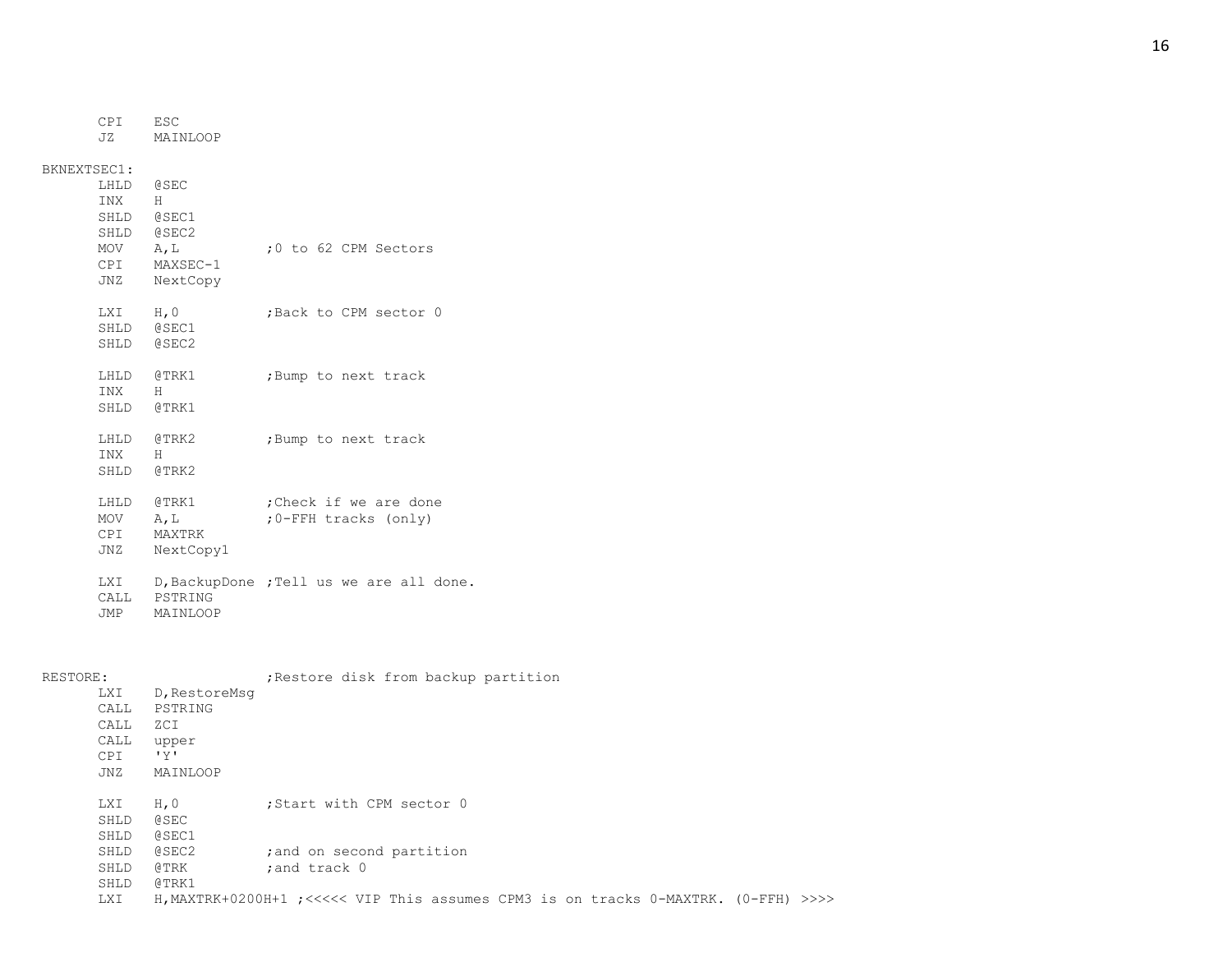| SHLD | @TRK2   | ;It skips an area to be safe. However if you have other stuff on this |
|------|---------|-----------------------------------------------------------------------|
|      |         | ; CF card at that location (eq DOS partition) change this value       |
| CALL | . ZCRLF |                                                                       |
| CALL | ZCRLF   |                                                                       |

# NextRestore1:<br>CALL ZEOL

| ハーロ ロヘエ ヘエー |                 |                                                |
|-------------|-----------------|------------------------------------------------|
| CALL        | ZEOL.           | :Clear line cursor is on                       |
| LXI         |                 | D, RBackup\$MSG; for each track update display |
| CALL        | PSTRING         |                                                |
| LDA         | $QTRK2+1$       | ;High TRK byte                                 |
| CALL        | phex            |                                                |
| LDA         | @TRK2           | ;Low TRK byte                                  |
| CALL        | phex            |                                                |
| LXI         | D, WBackup\$MSG |                                                |
| <b>CALL</b> | PSTRING         |                                                |
| LDA         | $QTRK1+1$       | ; High TRK byte                                |
| CALL        | phex            |                                                |
| LDA         | @TRK1           | ;Low TRK byte                                  |
| CALL        | phex            |                                                |
| LXI         | D, H\$Msq       |                                                |
| CALL        | PSTRING         |                                                |

### NextRestore:

| LDA<br>STA @SEC<br>LHLD @TRK2<br>SHLD @TRK       | @SEC2                                    | ; Point to backup partition                                            |
|--------------------------------------------------|------------------------------------------|------------------------------------------------------------------------|
|                                                  | CALL wrlba                               | ; Update LBA on "1st" drive                                            |
| SHLD @DMA                                        |                                          | LXI H, buffer ; Point to buffer                                        |
|                                                  |                                          | CALL READSECTOR ; Get sector data to buffer                            |
| LDA @SEC1<br>STA @SEC<br>LHLD @TRK1<br>SHLD @TRK |                                          |                                                                        |
|                                                  | CALL wrlba                               | ; Update LBA on "2nd" drive                                            |
| SHLD @DMA                                        |                                          | LXI H, buffer ; Point to buffer                                        |
|                                                  |                                          | CALL WRITESECTOR ; Write buffer data to sector                         |
|                                                  | CALL ZCSTS<br>CPI 01H<br>JNZ RESNEXTSEC1 | Any keyboard character will stop display<br>; CPM Says something there |
|                                                  | CALL ZCI                                 | :Flush character                                                       |
|                                                  | LXI D, CONTINUE\$MSG                     |                                                                        |
|                                                  | CALL PSTRING                             |                                                                        |
| CALL                                             | ZCI                                      |                                                                        |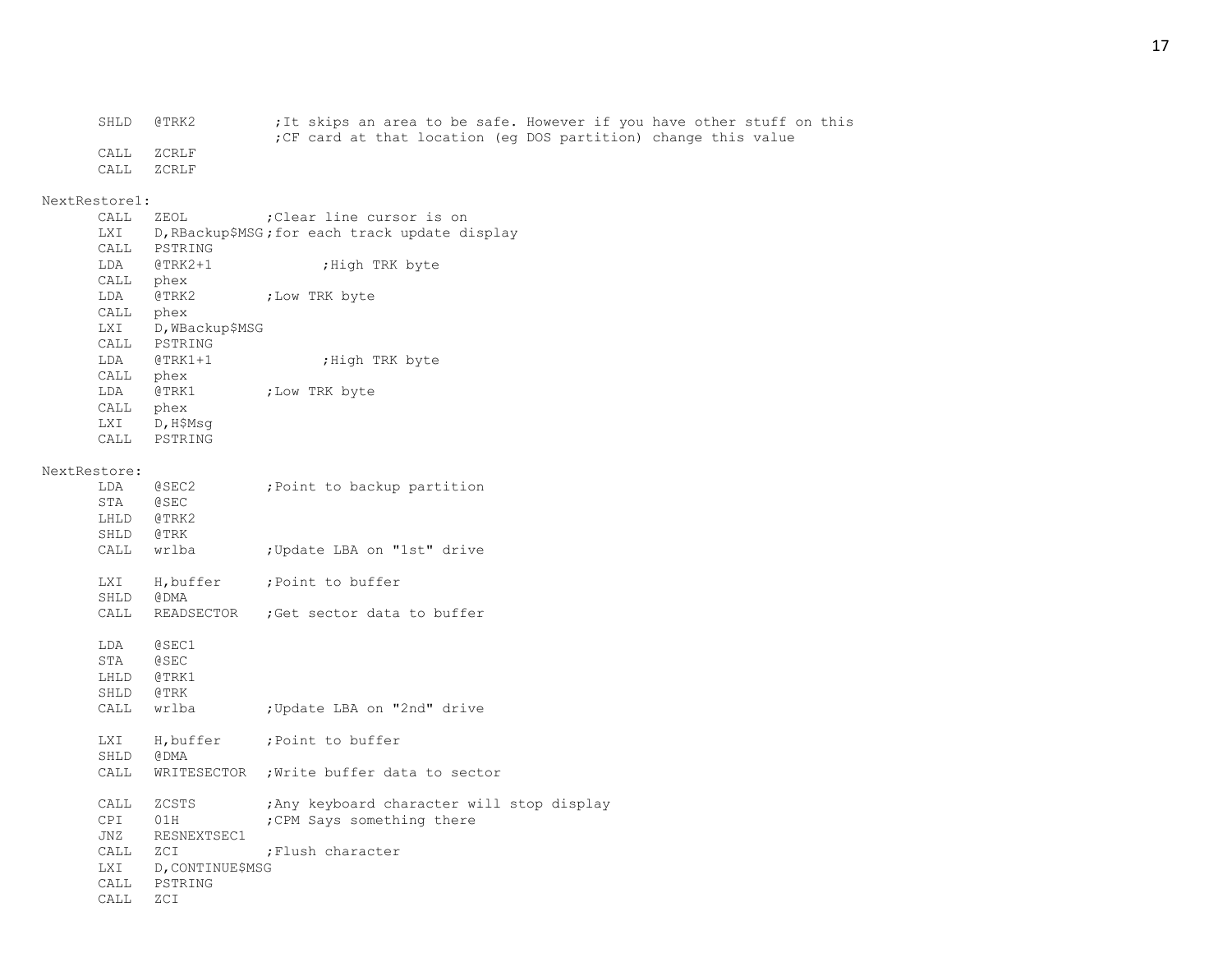CPI ESC JZ MAINLOOP RESNEXTSEC1: LHLD @SEC INX H SHLD @SEC1 SHLD @SEC2 MOV A, L ;0 to 62 CPM Sectors CPI MAXSEC-1 JNZ NextRestore LXI H, 0 ; Back to CPM sector 0 SHLD @SEC1 SHLD @SEC2 LHLD @TRK1 ; Bump to next track INX H SHLD @TRK1 LHLD @TRK2 ;Bump to next track INX  $\,$  H SHLD @TRK2 LHLD @TRK2 ; Check if we are done  $MOV A, L$ -FFH tracks (only) CPI MAXTRK JNZ NextRestore1 LXI D, RestoreDone; Tell us we are all done. CALL PSTRING JMP MAINLOOP ERROR: LXI D, msgErr ; CMD error msg CALL PSTRING JMP MAINLOOP COPY\$AB: ;Copy Drive A: to Drive B: LXI D, DiskCopyMsg CALL PSTRING CALL ZCI CALL upper CPI 'Y' JNZ MAINLOOP LXI H, 0 ; Start with CPM sector 0

; and track 0

SHLD @SEC SHLD @TRK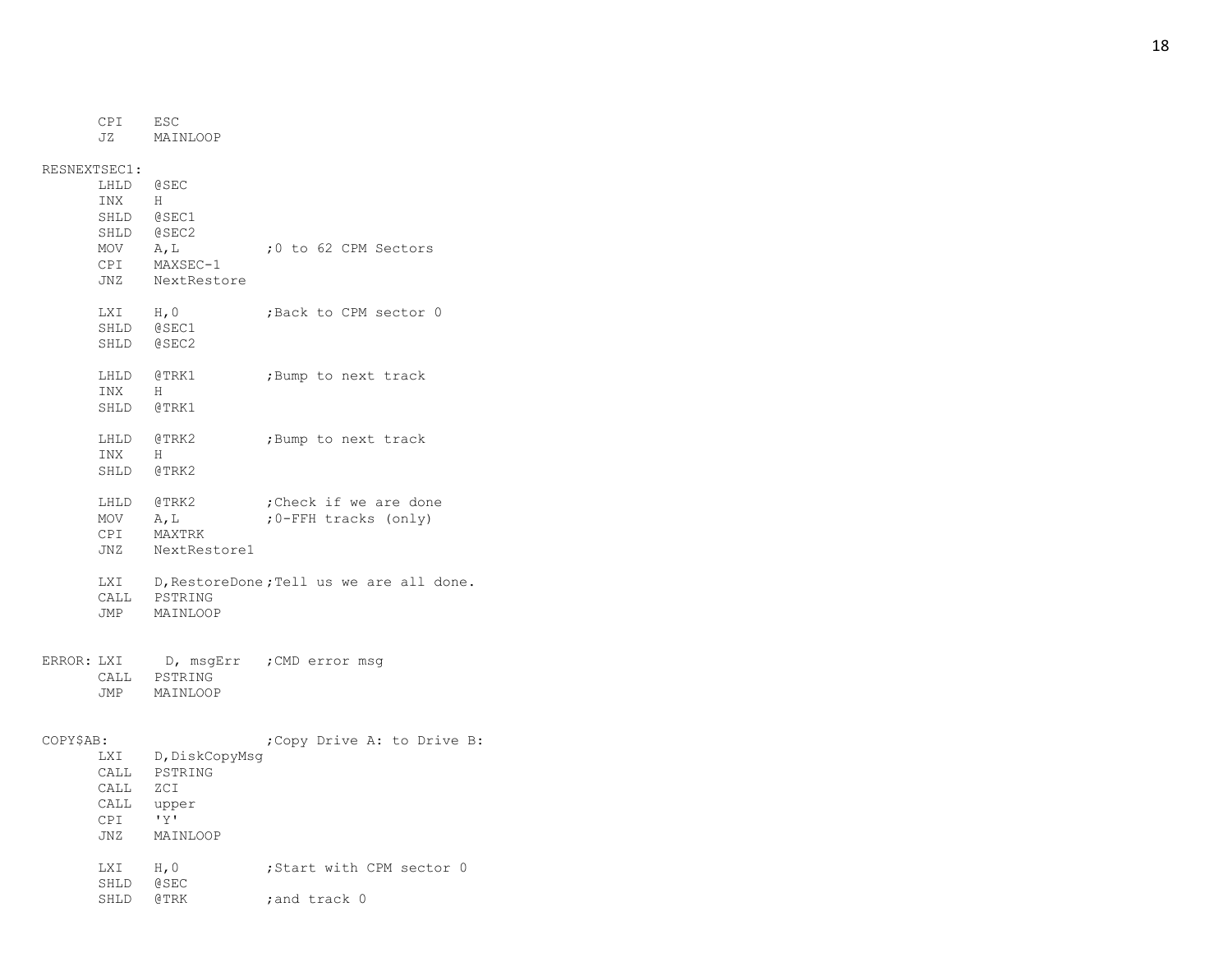|             | CALL<br>CALL       | ZCRLF<br>ZCRLF                  |                                                       |
|-------------|--------------------|---------------------------------|-------------------------------------------------------|
| NextDCopy1: |                    |                                 |                                                       |
|             | CALL               | ZEOL                            | ; Clear line cursor is on                             |
|             | LXI                |                                 | D, CopyTrk\$MSG; for each track update display        |
|             |                    | CALL PSTRING                    |                                                       |
|             | LDA                | @TRK+1                          | ;High TRK byte                                        |
|             | CALL phex          |                                 |                                                       |
|             | LDA                | @TRK                            | ;Low TRK byte                                         |
|             | CALL phex          |                                 |                                                       |
|             |                    | LXI D, H\$Msg                   |                                                       |
|             | CALL               | PSTRING                         |                                                       |
| NextDCopy:  |                    |                                 |                                                       |
|             |                    | $MVI \tA, 0$                    | ;Login drive A:                                       |
|             | STA                | @CURRENT\$DRIVE<br>OUT IDEDrive |                                                       |
|             |                    |                                 |                                                       |
|             | CALL               | wrlba                           | ;Update LBA on "A:" drive                             |
|             | LXI                | H,buffer                        | ; Point to buffer                                     |
|             | SHLD               | @ DMA                           |                                                       |
|             | CALL               |                                 | READSECTOR ; Get sector data from A: drive to buffer  |
|             | MVI                | A, 1                            | ;Login drive B:                                       |
|             | STA                | @CURRENT\$DRIVE                 |                                                       |
|             | OUT                | IDEDrive                        |                                                       |
|             | CALL wrlba         |                                 | ;Update LBA on "B:" drive                             |
|             |                    |                                 | LXI H, buffer ; Point to buffer                       |
|             | SHLD               | @ DMA                           |                                                       |
|             | CALL               |                                 | WRITESECTOR ; Write buffer data to sector on B: drive |
|             |                    |                                 |                                                       |
|             | CALL               | ZCSTS                           | ; Any keyboard character will stop display            |
|             | CPI                | 01H                             | ; CPM Says something there                            |
|             | JNZ                | BK\$D\$NEXTSEC1                 |                                                       |
|             | CALL               | ZCI                             | ; Flush character                                     |
|             | <b>LXI</b><br>CALL | D, CONTINUE\$MSG<br>PSTRING     |                                                       |
|             | CALL               | ZCI                             |                                                       |
|             | CPI                | ESC                             |                                                       |
|             | JNZ                | BK\$D\$NEXTSEC1                 |                                                       |
|             | MVI                | A, 0                            | ;Login drive A:                                       |
|             | STA                | @CURRENT\$DRIVE                 |                                                       |
|             | OUT                | IDEDrive                        |                                                       |
|             | JMP                | MAINLOOP                        |                                                       |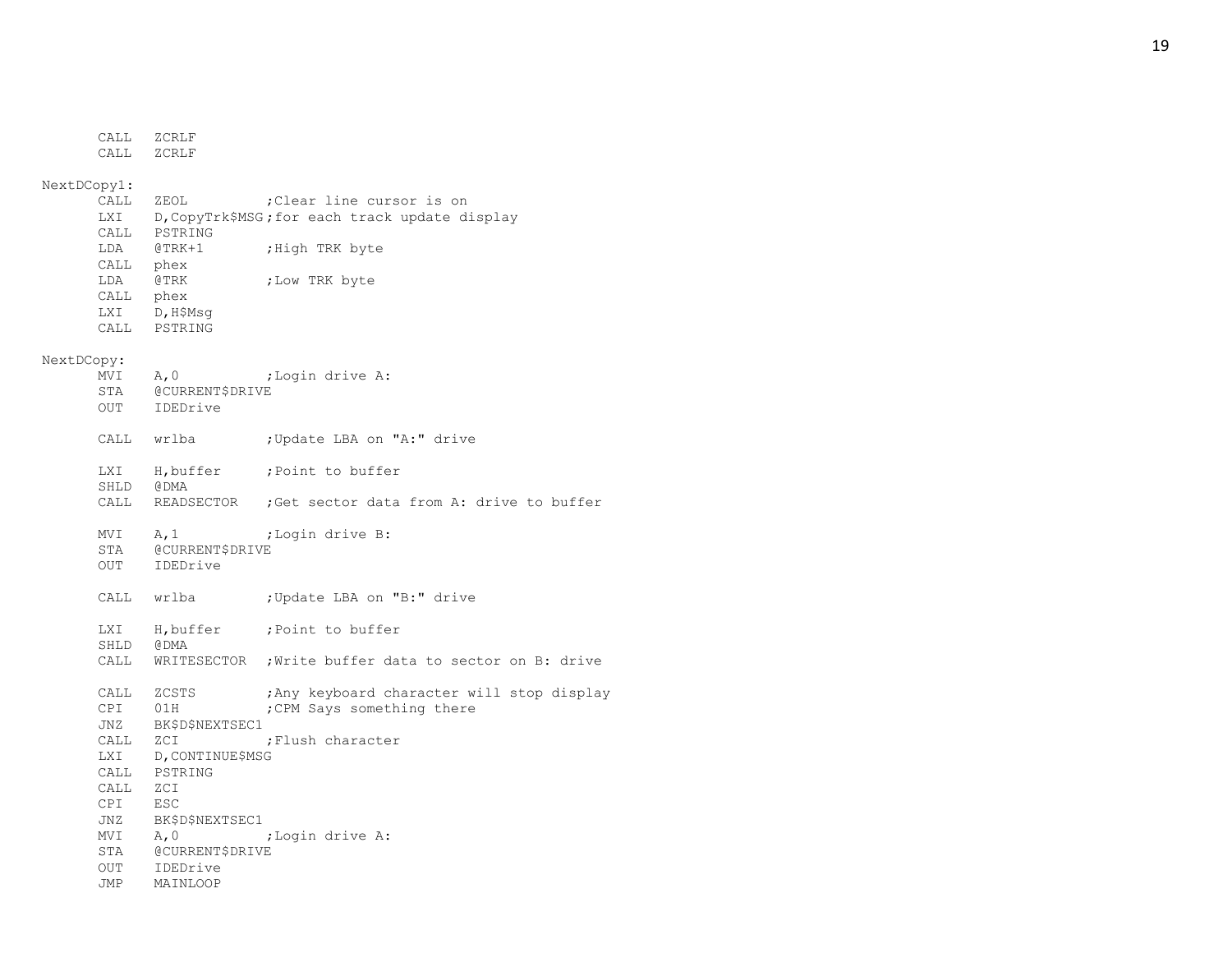BK\$D\$NEXTSEC1: LHLD @SEC INX H SHLD @SEC MOV A, L ;0 to 62 CPM Sectors CPI MAXSEC-1 JNZ NextDCopy LXI H, 0 ; Back to CPM sector 0 SHLD @SEC LHLD @TRK ;Bump to next track INX H SHLD @TRK ;Check if we are done  $MOV A, L$ -FFH tracks (only) CPI MAXTRK JNZ NextDCopy1 LXI D, CopyDone ; Tell us we are all done. CALL PSTRING MVI A, 0 ;Login drive A: STA @CURRENT\$DRIVE OUT IDEDrive JMP MAINLOOP VERIFY\$AB:  $;$  ; Verify Drive A: = B: LXI D, DiskVerifyMsq CALL PSTRING LXI H, 0 ; Start with CPM sector 0 SHLD @SEC SHLD @TRK ; and track 0 CALL ZCRLF CALL ZCRLF NextVCopy1: CALL ZEOL ; Clear line cursor is on LXI D, VerifyTrk\$MSG ; for each track update display CALL PSTRING LDA @TRK+1 ; High TRK byte CALL phex LDA @TRK ;Low TRK byte CALL phex LXI D, H\$Msg CALL PSTRING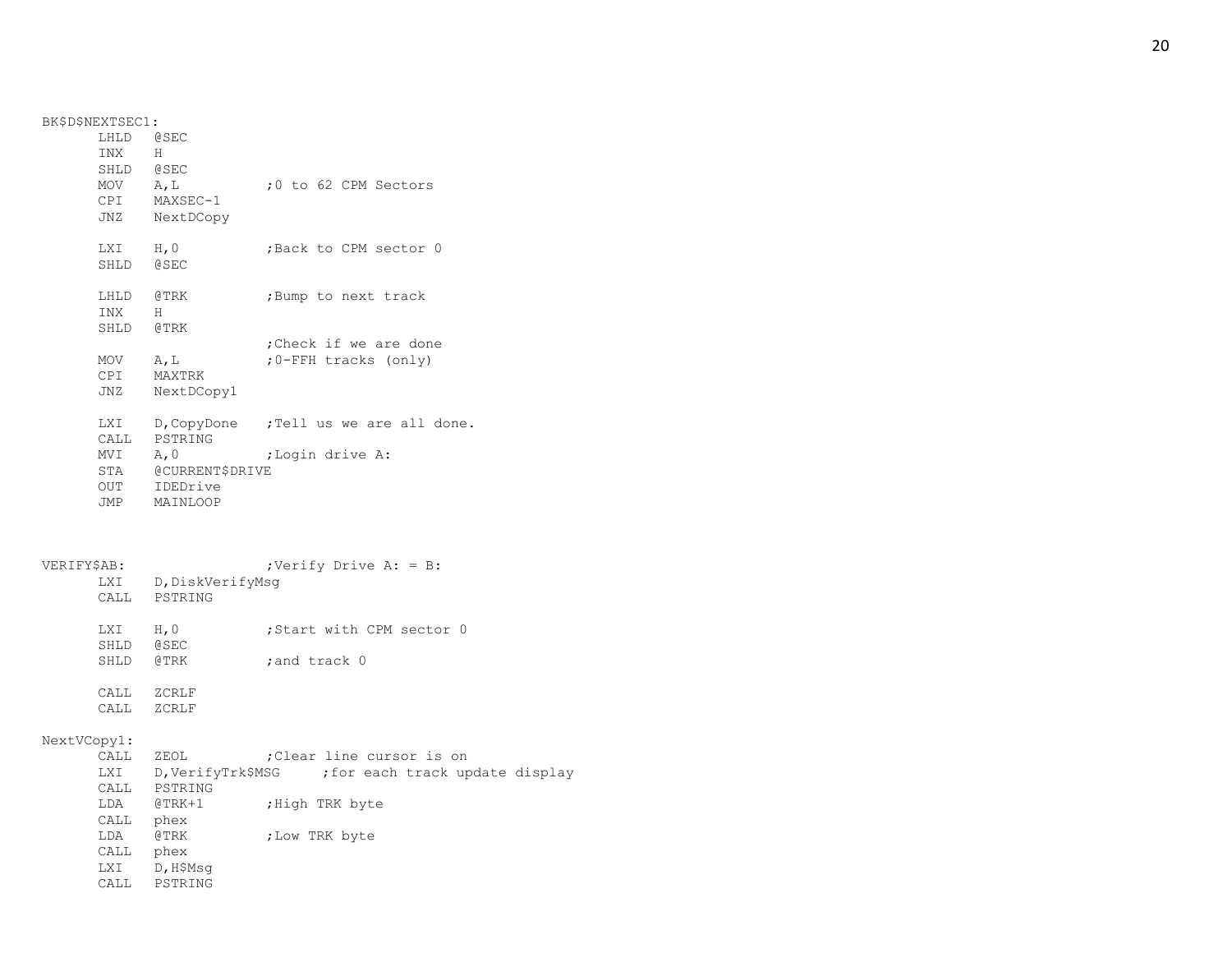NextVCopy: MVI A, 0 ; Login drive A: STA @CURRENT\$DRIVE OUT IDEDrive CALL wrlba ; Update LBA on "A:" drive LXI H, buffer ; Point to buffer SHLD @DMA CALL READSECTOR ;Get sector data from buffer A: drive MVI A, 1 ;Login drive B: STA @CURRENT\$DRIVE OUT IDEDrive CALL wrlba ; Update LBA on "B:" drive LXI H, buffer2 ; Point to buffer2 SHLD @DMA CALL READSECTOR ;Read buffer data from sector of B drive LXI BC, 512 ; Now check both buffers are identical LXI H, buffer LXI D, buffer2 NEXTV: LDAX D CMP M ;Is [DE] = [HL] JNZ COMPARE\$ERROR INX H INX D DCX B MOV A, C ANA B JZ VERIFY\$OK JMP NEXTV COMPARE\$ERROR: LXI D, VERIFY\$ERR ; Indicate an error CALL PSTRING LDA @TRK+1 ; High TRK byte CALL phex LDA @TRK ;Low TRK byte CALL phex LXI D, SEC\$Msg CALL PSTRING LDA @SEC ;Sector byte CALL phex LXI D, H\$Msq CALL PSTRING JMP VER\$OK1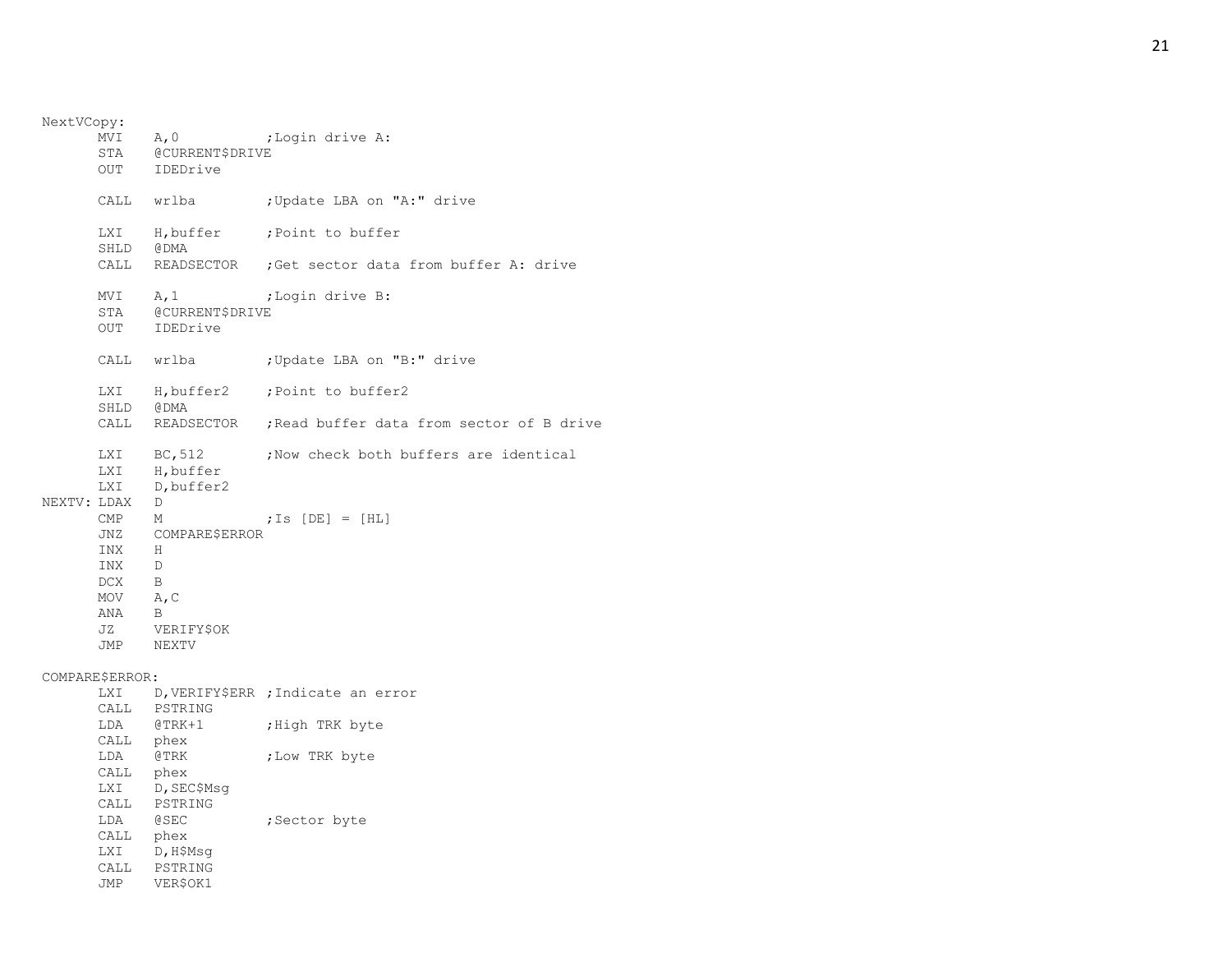| VERIFY\$OK: |                                  |                                                                                          |                            |  |  |                                            |
|-------------|----------------------------------|------------------------------------------------------------------------------------------|----------------------------|--|--|--------------------------------------------|
|             | CPI<br>JNZ                       | CALL ZCSTS<br>01H<br>BK\$V\$NEXTSEC1                                                     | ; CPM Says something there |  |  | ; Any keyboard character will stop display |
|             | CALL                             | ZCI                                                                                      | ; Flush character          |  |  |                                            |
| VER\$OK1:   | LXI<br>CALL                      | D, CONTINUE\$MSG<br>PSTRING                                                              |                            |  |  |                                            |
|             | CALL<br>CPI<br>JNZ<br>MVI<br>JMP | ZCI<br>ESC<br>BK\$V\$NEXTSEC1<br>A, 0<br>STA @CURRENT\$DRIVE<br>OUT IDEDrive<br>MAINLOOP | ;Login drive A:            |  |  |                                            |
|             | BK\$V\$NEXTSEC1:                 |                                                                                          |                            |  |  |                                            |
|             | LHLD<br>INX                      | @SEC<br>H                                                                                |                            |  |  |                                            |
|             | SHLD                             | @ SEC                                                                                    |                            |  |  |                                            |
|             | MOV $A, L$                       |                                                                                          | :0 to 62 CPM Sectors       |  |  |                                            |
|             | JNZ                              | CPI MAXSEC-1<br>NextVCopy                                                                |                            |  |  |                                            |
|             | LXI H, O<br>SHLD                 | @SEC                                                                                     | ;Back to CPM sector 0      |  |  |                                            |
|             | LHLD<br>INX<br>SHLD              | @TRK<br>H<br>@TRK                                                                        | ;Bump to next track        |  |  |                                            |
|             |                                  |                                                                                          | ; Check if we are done     |  |  |                                            |
|             | MOV                              | A, L                                                                                     | ;0-FFH tracks (only)       |  |  |                                            |
|             | CPI                              | MAXTRK                                                                                   |                            |  |  |                                            |
|             | JNZ                              | NextVCopy1                                                                               |                            |  |  |                                            |
|             | LXI<br>CALL                      | D, VerifyDone ; Tell us we are all done.<br>PSTRING                                      |                            |  |  |                                            |
|             | MVI                              | A, 0                                                                                     | ;Login drive A:            |  |  |                                            |
|             | STA                              | @CURRENT\$DRIVE                                                                          |                            |  |  |                                            |
|             | OUT                              | IDEDrive                                                                                 |                            |  |  |                                            |
|             | JMP                              | MAINLOOP                                                                                 |                            |  |  |                                            |
|             |                                  |                                                                                          |                            |  |  |                                            |

;---------------- Support Routines -------------------------------------------

driveid:CALL IDEwaitnotbusy . ; Do the IDEntify drive command, and return with the buffer ;filled with info about the drive RC FRIDER FILM STAR STAR SERIES STARS THE BUSY RETURN STARS

MVI D,COMMANDid

MVI E,REGcommand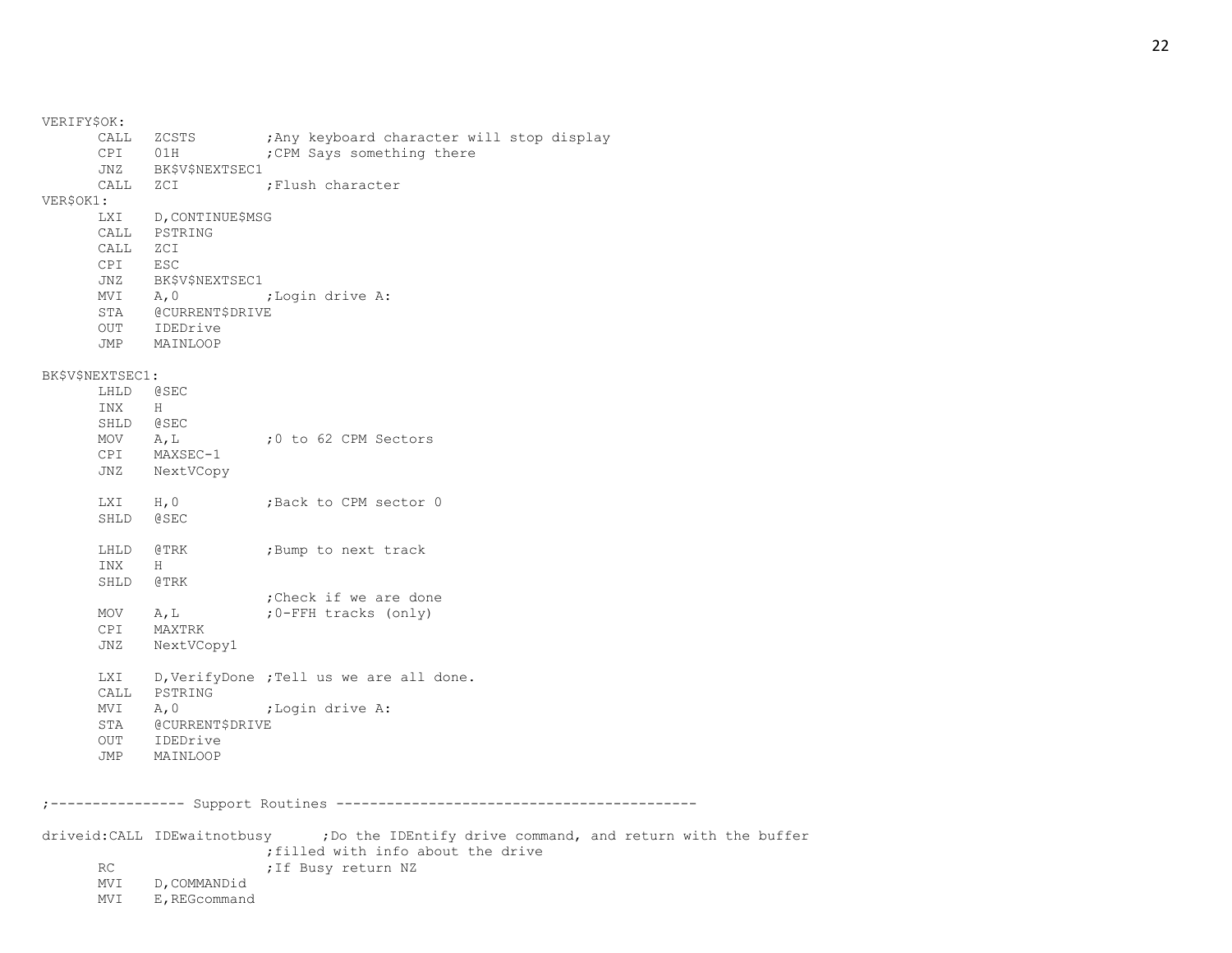|         | CALL IDEwr8D | ; issue the command                             |
|---------|--------------|-------------------------------------------------|
| JC      | SHOWerrors   | CALL IDEwaitdrg ; Wait for Busy=0, DRQ=1        |
| MVI B.O |              | ;256 words<br>I.XI H IDbuffer · Store data here |

| ⊥∆∆⊥ | n, ippullel, stole data hele |  |  |  |                                                  |  |  |
|------|------------------------------|--|--|--|--------------------------------------------------|--|--|
|      | CALL MoreRD16                |  |  |  | ;Get 256 words of data from REGdata port to [HL] |  |  |
| RET  |                              |  |  |  |                                                  |  |  |

|            | MVI  | D, COMMANDspinup |              |  |  |  |  |  |
|------------|------|------------------|--------------|--|--|--|--|--|
| spup2: MVI |      | E, REGcommand    |              |  |  |  |  |  |
|            | CALL | IDEwr8D          |              |  |  |  |  |  |
|            | CALL | IDEwaitnotbusy   |              |  |  |  |  |  |
|            | JC.  | SHOWerrors       |              |  |  |  |  |  |
|            | ORA  | A                | ;Clear carry |  |  |  |  |  |
|            | ret. |                  |              |  |  |  |  |  |

spindown: ;Tell the drive to spin down

- CALL IDEwaitnotbusy
- JC SHOWerrors
- MVI D,COMMANDspindown
- jmp spup2

SequentialReads:

| ; sequentially read sectors one at a time from current position |  | CALL IDEwaitnotbusy |  |  |  |  |  |  |
|-----------------------------------------------------------------|--|---------------------|--|--|--|--|--|--|
|-----------------------------------------------------------------|--|---------------------|--|--|--|--|--|--|

- JC SHOWerrors
- CALL ZCRLF

#### NEXTSEC:

| <b>LXI</b> | H, buffer |  | :Point to buffer |
|------------|-----------|--|------------------|
| SHLD       | A DMA     |  |                  |

```
CALL READSECTOR ;If there are errors they will show up in READSECTOR
```
- JZ SEQOK
- LXI D, CONTINUE\$MSG
- CALL PSTRING
- CALL ZCI
- CPI ESC ;Abort if ESC
- RZ

SEQOK: CALL ZEOL ; Clear line cursor is on CALL DISPLAYposition ; Display current Track, sector, head#

LXI H, buffer ; Point to buffer

SHLD @DMA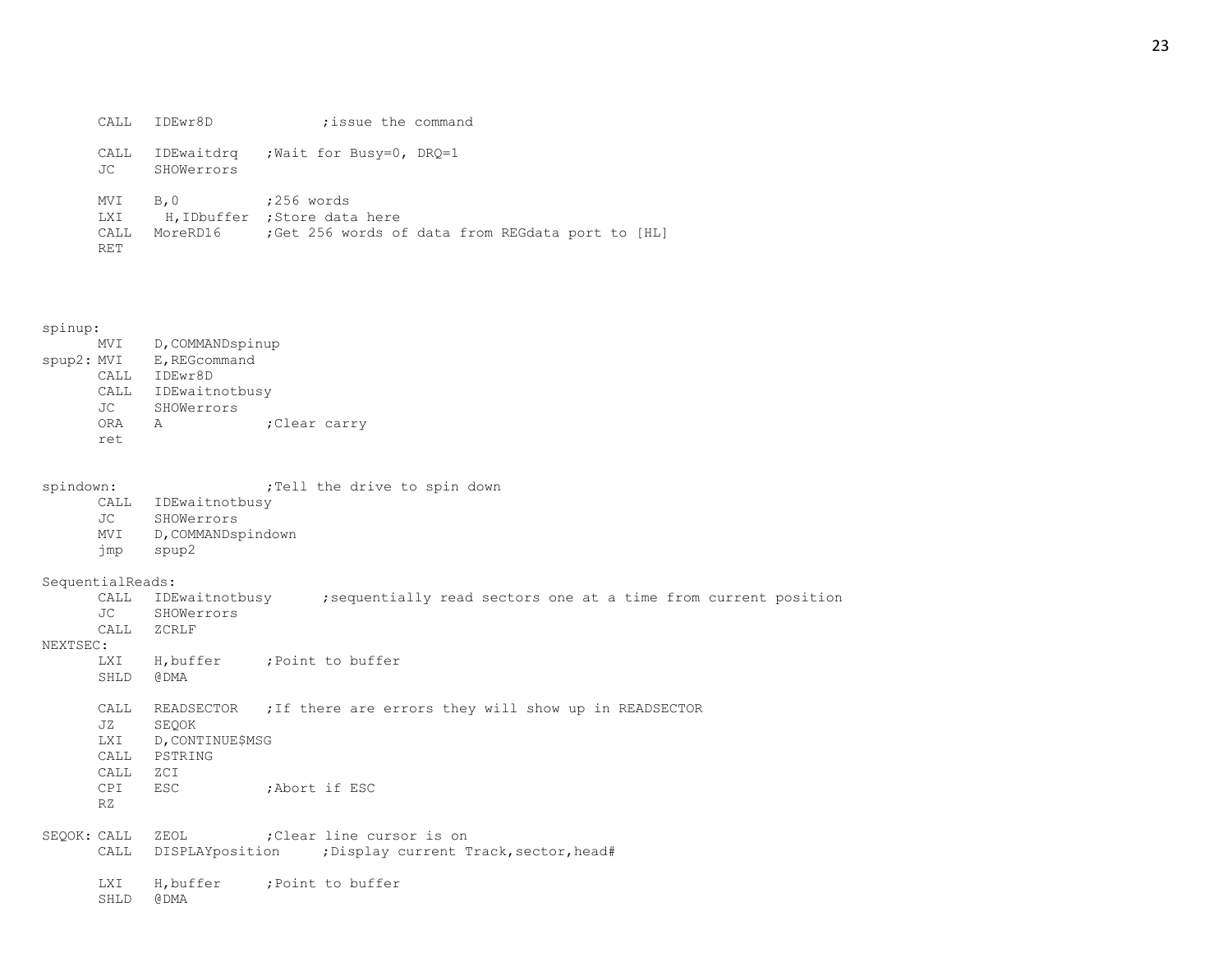| LDA<br>ORA<br>CALL<br>CALL<br>CALL                     | Α<br>CNZ HEXDUMP<br>ZCRLF<br>ZCRLF<br>ZCRLF                                                       | @DisplayFlag ; Do we have detail sector data display flag on or off<br>$;$ NZ = $\circ$ n                                                                 |
|--------------------------------------------------------|---------------------------------------------------------------------------------------------------|-----------------------------------------------------------------------------------------------------------------------------------------------------------|
| CALL<br>CPI<br>JNZ<br>LXI<br>CALL<br>CALL<br>CPI<br>RZ | ZCSTS<br>01H<br>NEXTSEC1<br>CALL ZCI<br>D, CONTINUE\$MSG<br>PSTRING<br>ZCI<br><b>ESC</b>          | Any keyboard character will stop display;<br>; CPM Says something there<br>;Flush character                                                               |
| CALL<br>NEXTSEC1:<br>INX<br>$MOV$ $A, L$<br>CPI        | ZCRLF<br>LHLD @SEC<br>H<br>SHLD @SEC<br>MAXSEC-1<br>JNZ NEXTSEC                                   | ;0 to 62 CPM Sectors                                                                                                                                      |
| INX<br>SHLD<br>JMP                                     | LXI H, 0<br>SHLD @SEC<br>LHLD @TRK<br>H<br>@TRK<br>NEXTSEC                                        | ;Back to CPM sector 0<br>;Bump to next track<br>;Note will go to last sec on disk unless stopped                                                          |
| DISPLAYposition:<br>LDA<br>LDA                         | CALL PSTRING<br>@TRK+1<br>CALL phex<br>@TRK<br>CALL phex                                          | ; Display current track, sector & head position<br>LXI D, msgCPMTRK ; Display in LBA format<br>$:---$ CPM FORMAT $---$<br>;High TRK byte<br>;Low TRK byte |
| <b>LXI</b>                                             | LXI D, msgCPMSEC<br>CALL PSTRING<br>LDA @SEC+1<br>CALL phex<br>LDA @SEC<br>CALL phex<br>D, msgLBA | ; SEC = $(16 \text{ bits})$<br>High Sec,<br>;Low sec<br>$;-----$ LBA FORMAT $---$                                                                         |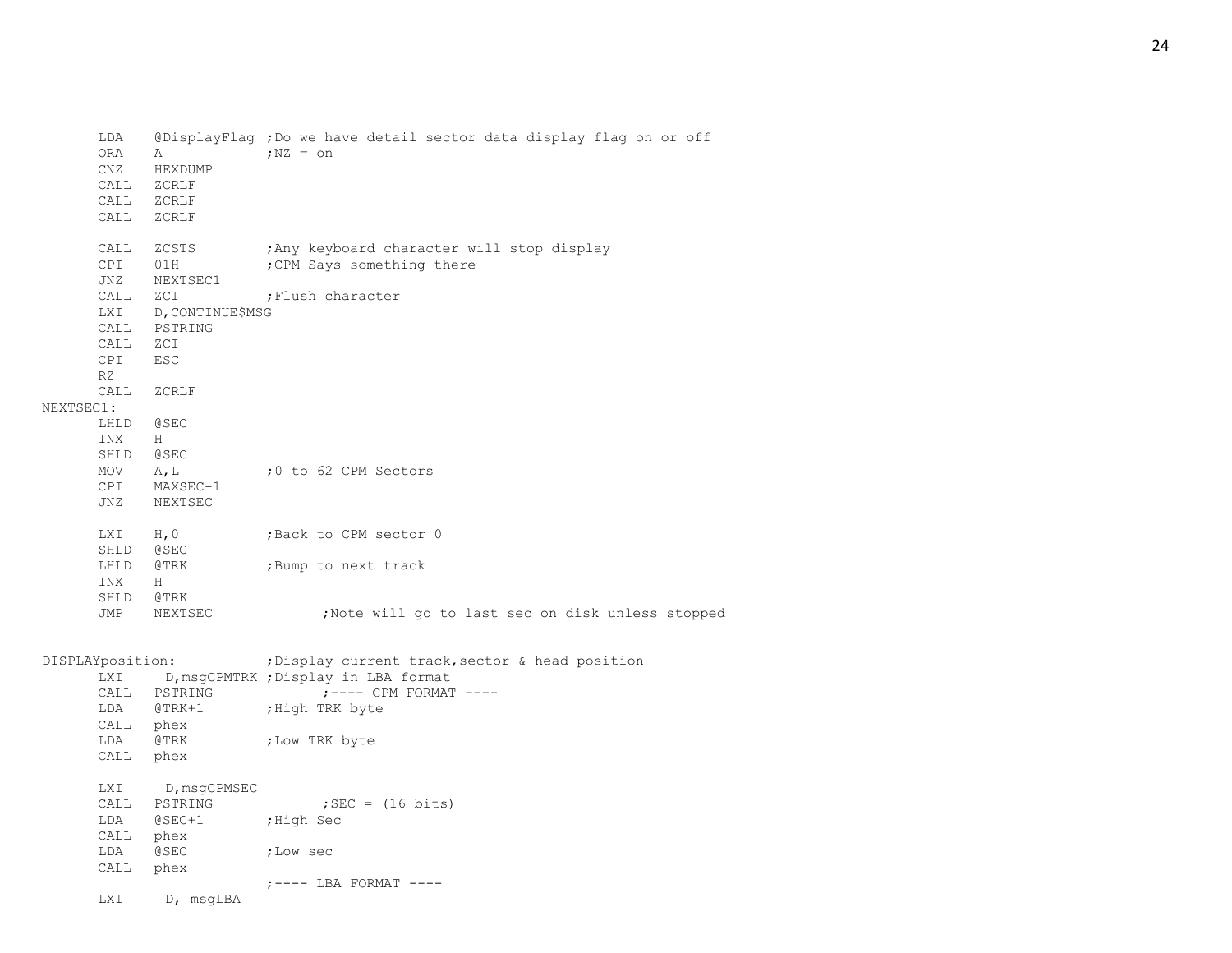```
CALL PSTRING ; (LBA = 00 (<-- Old "Heads" = 0 for these drives).
LDA @DRIVE$TRK+1 ;High "cylinder" byte
CALL phex
LDA @DRIVE$TRK ;Low "cylinder" byte
CALL phex
LDA @DRIVE$SEC
CALL phex
LXI D, MSGBracket ;) $
CALL PSTRING
RET
```

| printname: |           | ;Send text up to [B] |  |  |                                   |
|------------|-----------|----------------------|--|--|-----------------------------------|
| INX        | Н         |                      |  |  | Text is low byte high byte format |
| MOV        | C, M      |                      |  |  |                                   |
| CALL       | ZCO       |                      |  |  |                                   |
| DCX.       | Н         |                      |  |  |                                   |
| MOV        | C, M      |                      |  |  |                                   |
| CALL       | ZCO       |                      |  |  |                                   |
| <b>INX</b> | H         |                      |  |  |                                   |
| INX        | Н         |                      |  |  |                                   |
| <b>DCR</b> | B         |                      |  |  |                                   |
| JNZ        | printname |                      |  |  |                                   |
| ret        |           |                      |  |  |                                   |

#### ZCRLF:

PUSH PSW MVI C, CR CALL ZCO MVI C,LF CALL ZCO POP PSW RET

| ZEOL: |           |             | : CR and clear current line |  |  |                                                         |
|-------|-----------|-------------|-----------------------------|--|--|---------------------------------------------------------|
|       | MVI C, CR |             |                             |  |  |                                                         |
|       | CALL      | ZCO         |                             |  |  |                                                         |
|       |           | MVI C.CLEAR |                             |  |  | ; Note hardware dependent, (Use 80 spaces if necessary) |
|       | CALL      | ZCO         |                             |  |  |                                                         |
|       | RET.      |             |                             |  |  |                                                         |

#### ZCSTS:  $\rm I\,F$

| CPM  |             |  |  |  |                                                  |  |  |
|------|-------------|--|--|--|--------------------------------------------------|--|--|
| PUSH | B           |  |  |  |                                                  |  |  |
| PUSH | D           |  |  |  |                                                  |  |  |
| PUSH | H           |  |  |  |                                                  |  |  |
| MVI  | C, CONST    |  |  |  |                                                  |  |  |
| CALL | <b>BDOS</b> |  |  |  | ; Returns with 1 in [A] if character at keyboard |  |  |
| POP  | Η           |  |  |  |                                                  |  |  |
| POP  | D           |  |  |  |                                                  |  |  |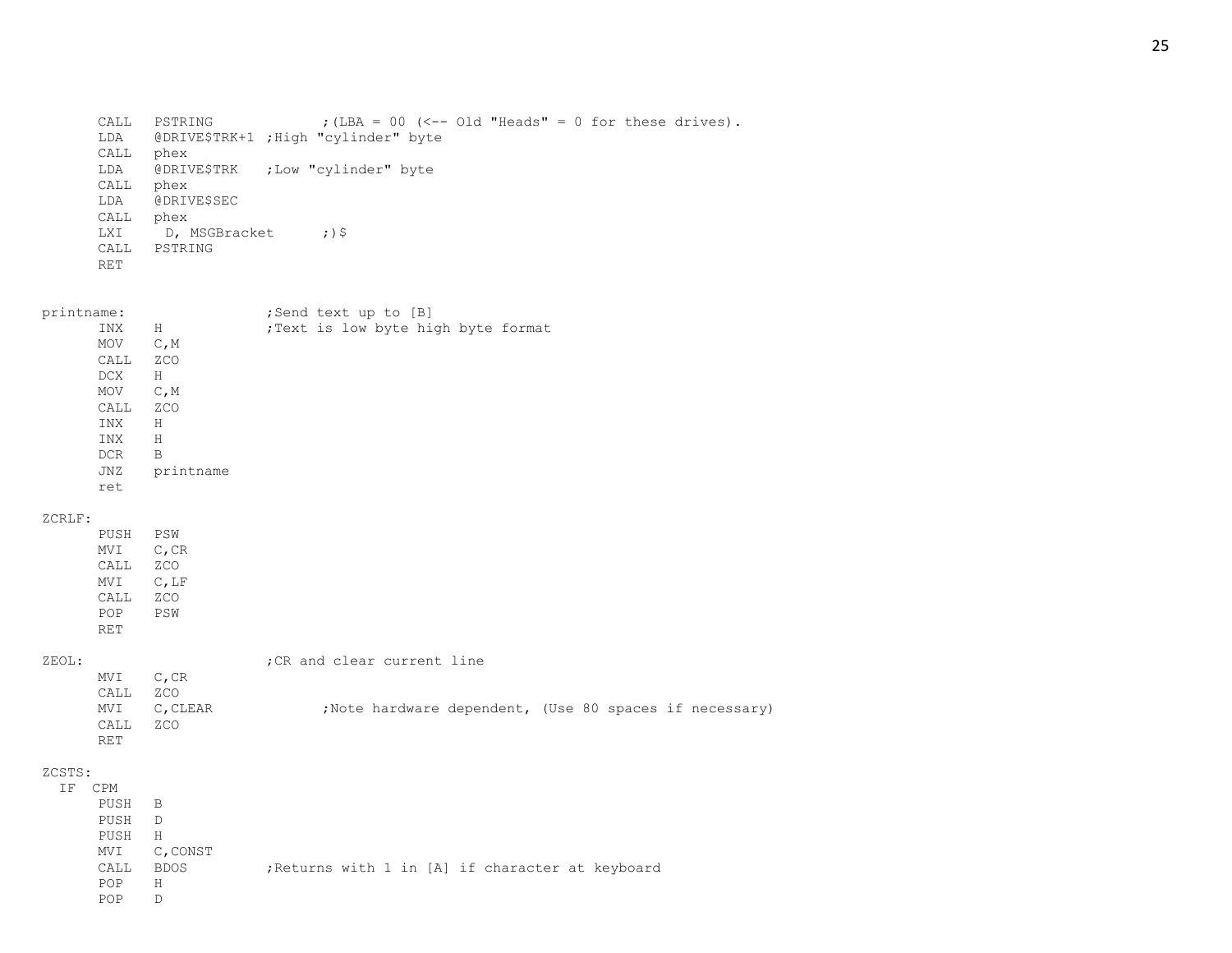```
POP
         B
   CPI
         1
   RET
 ELSE
         OH ;Get Character in [A]
   ANI 02H
   RZ
   MVI A,01H
   ORA
         A
   RET
 ENDIF
```

| ZCO:                          |                                                                                                                 |                                                              | ; Write character that is in [C]   |  |  |
|-------------------------------|-----------------------------------------------------------------------------------------------------------------|--------------------------------------------------------------|------------------------------------|--|--|
| ΙF                            | CPM<br>PUSH<br>PUSH<br>PUSH<br>PUSH<br><b>MOV</b><br>MVI<br>CALL BDOS<br>POP<br>POP<br>POP<br>POP<br><b>RET</b> | PSW<br>B<br>D<br>H<br>E, C<br>C, WRCON<br>H<br>D<br>B<br>PSW |                                    |  |  |
| ELSE                          |                                                                                                                 |                                                              |                                    |  |  |
| $ZCO1$ :<br>ENDIF             | PUSH<br>IN<br>ANI<br>JZ<br>MOV<br><b>OUT</b><br>POP<br><b>RET</b>                                               | PSW<br>0H<br>04H<br>ZCO1<br>A, C<br>1H<br>PSW                | ; Show Character                   |  |  |
| ZCI:<br>IF CPM<br><b>ELSE</b> | PUSH<br>PUSH<br>PUSH<br>MVI<br>CALL<br>POP<br>POP<br>POP<br><b>RET</b>                                          | B<br>D<br>H<br>C, RDCON<br><b>BDOS</b><br>H<br>D<br>B        | ; Return keyboard character in [A] |  |  |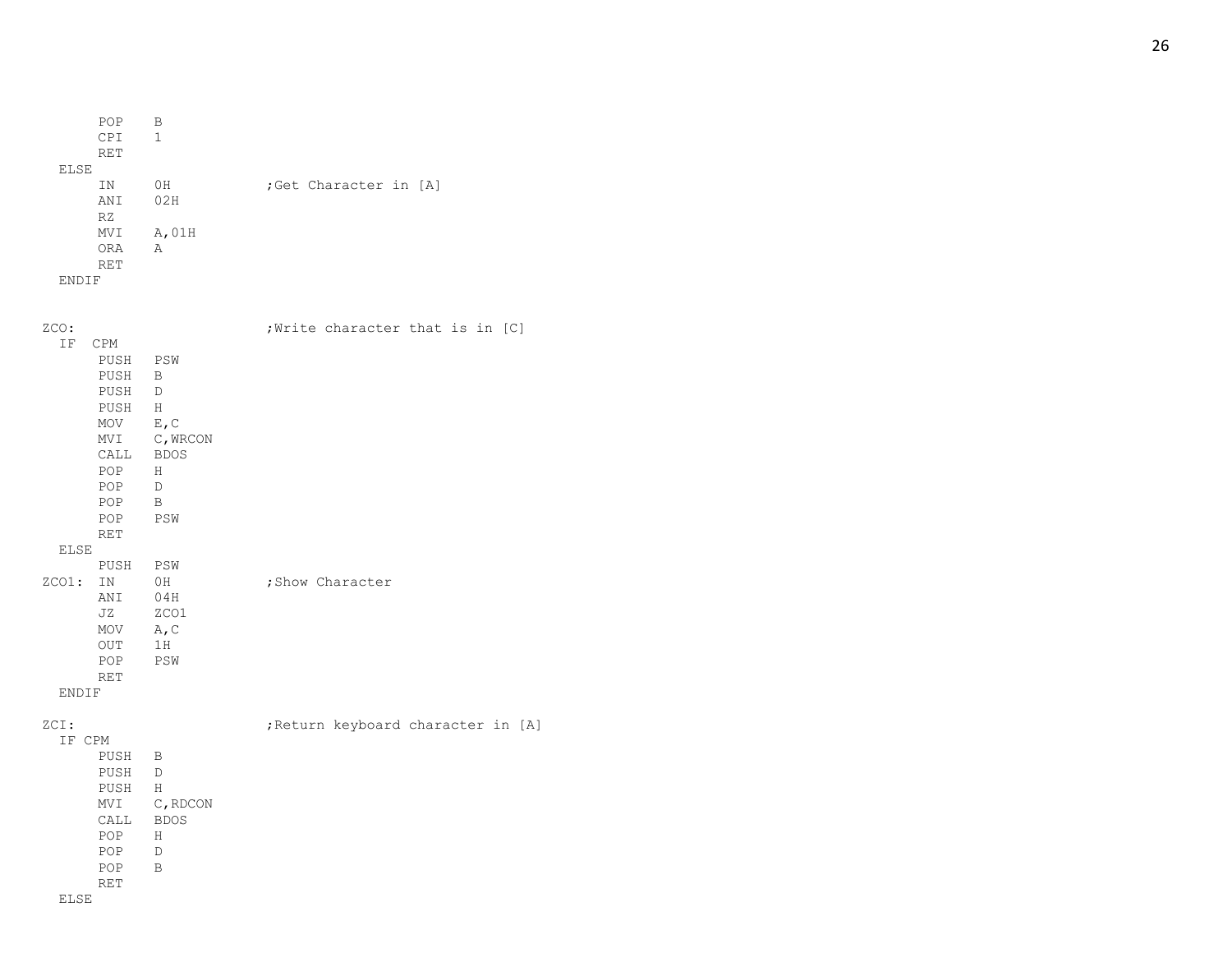ZCI1: IN 0H ; Get Character in [A]

ANI 02H JZ ZCI1

IN 01H

RET

ENDIF

; Print a string in [DE] up to '\$'

PSTRING:

| IF CPM       |              |             |                  |  |
|--------------|--------------|-------------|------------------|--|
|              | MVI          | C, PRINT    |                  |  |
|              | JMP          | <b>BDOS</b> | ; PRINT MESSAGE, |  |
| <b>ELSE</b>  |              |             |                  |  |
|              | PUSH B       |             |                  |  |
|              | PUSH D       |             |                  |  |
|              | PUSH H       |             |                  |  |
|              | <b>XCHG</b>  |             |                  |  |
| PSTRX: MOV   |              | A, M        |                  |  |
|              | CPI          | 151         |                  |  |
|              |              | JZ DONEP    |                  |  |
|              | MOV $C, A$   |             |                  |  |
|              | CALL ZCO     |             |                  |  |
|              | INX          | H           |                  |  |
|              |              | JMP PSTRX   |                  |  |
|              | DONEP: POP   | H           |                  |  |
|              | POP D        |             |                  |  |
|              | POP          | B           |                  |  |
|              | RET          |             |                  |  |
| <b>ENDIF</b> |              |             |                  |  |
|              |              |             |                  |  |
|              |              |             |                  |  |
| SHOWerrors:  |              |             |                  |  |
|              | IF NOT DEBUG |             |                  |  |
|              | ORA          | A           | ;Set NZ flag     |  |
|              | <b>STC</b>   |             | ;Set Carry Flaq  |  |
|              | <b>RET</b>   |             |                  |  |

### $\mathop{\rm E}\nolimits$

| LSE         |           |                                                             |
|-------------|-----------|-------------------------------------------------------------|
| <b>CALL</b> | ZCRLF     |                                                             |
| MVI         |           | E, REGstatus ; Get status in status register                |
| <b>CALL</b> | IDErd8D   |                                                             |
| MOV         | A, D      |                                                             |
| ANI         | 1H        |                                                             |
| JNZ         | MoreError | Go to REGerr register for more info;<br>All OK if 01000000; |
| PUSH        | PSW       | save for return below:                                      |
| ANI         | 80H       |                                                             |
| JZ.         | NOT7      |                                                             |
| LXI         |           | D, DRIVE\$BUSY ; Drive Busy (bit 7) stuck high.<br>Status   |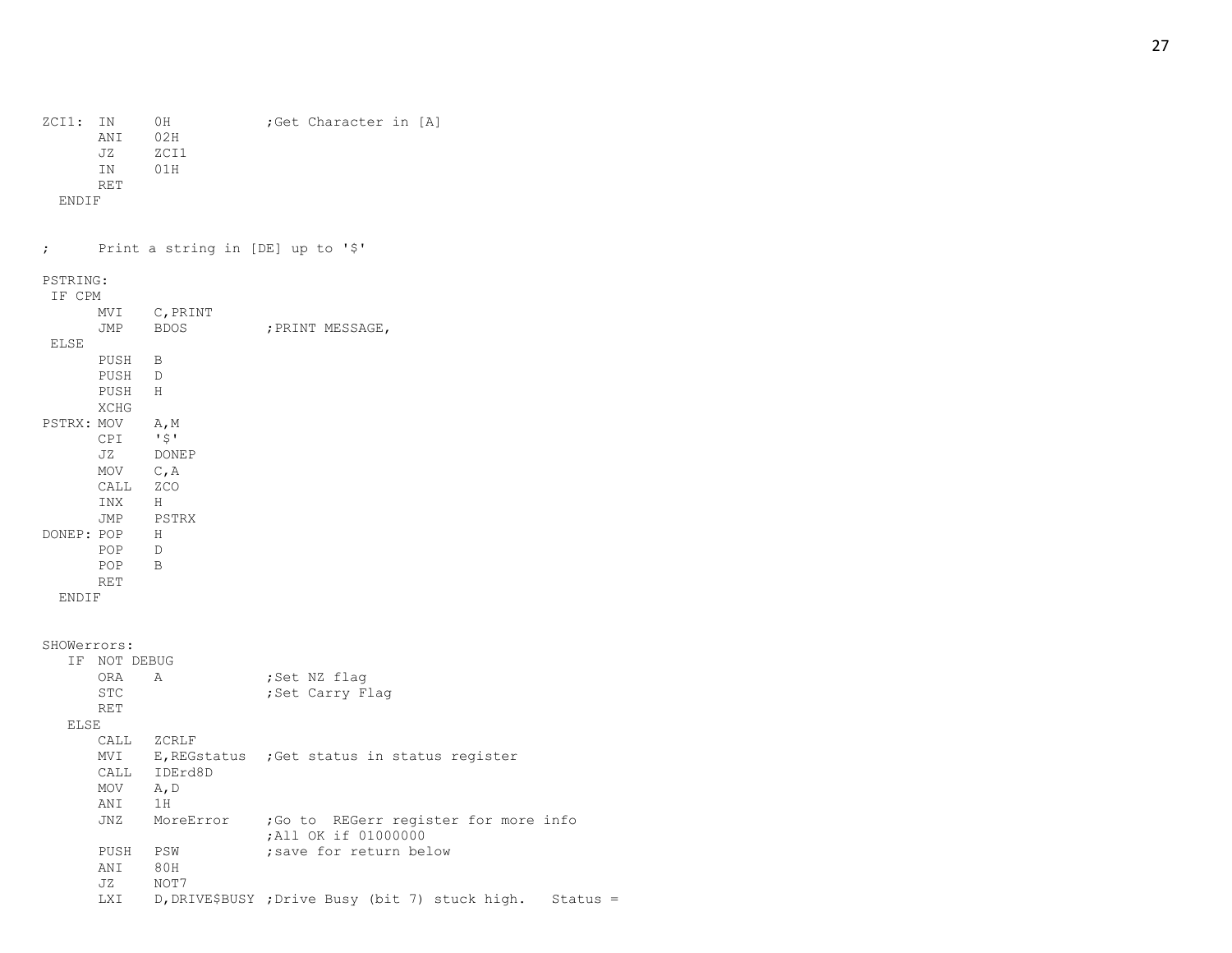| NOT7:      | CALL<br>JMP<br>ANI<br>JNZ | PSTRING<br>DONEERR<br>40H<br>NOT6            |                                                                    |  |
|------------|---------------------------|----------------------------------------------|--------------------------------------------------------------------|--|
| NOT6: ANI  | LXI<br>CALL<br>JMP        | PSTRING<br><b>DONEERR</b><br>20H             | D, DRIVE\$NOT\$READY ; Drive Not Ready (bit 6) stuck low. Status = |  |
|            | JNZ<br>LXI<br>CALL<br>JMP | NOT5<br>PSTRING<br>DONEERR                   | D, DRIVE\$WR\$FAULT ; Drive write fault. Status =                  |  |
| NOT5       | LXI<br>JMP                | D, UNKNOWN\$ERROR<br>CALL PSTRING<br>DONEERR |                                                                    |  |
| MoreError: |                           |                                              | ; Get here if bit 0 of the status register indicted a problem      |  |
|            | MVI<br>CALL               | E,REGerr<br>IDErd8D                          | ;Get error code in REGerr                                          |  |
|            | MOV                       | A, D                                         |                                                                    |  |
|            | PUSH                      | PSW                                          |                                                                    |  |
|            | ANI                       | 10H                                          |                                                                    |  |
|            | JZ                        | NOTE4                                        |                                                                    |  |
|            | LXI                       | D, SEC\$NOT\$FOUND<br>CALL PSTRING           |                                                                    |  |
|            | JMP                       | DONEERR                                      |                                                                    |  |
| NOTE4: ANI |                           | 80H                                          |                                                                    |  |
|            | JZ                        | NOTE7                                        |                                                                    |  |
|            | LXI                       | D, BAD\$BLOCK                                |                                                                    |  |
|            | JMP                       | CALL PSTRING<br>DONEERR                      |                                                                    |  |
| NOTE7: ANI |                           | 40H                                          |                                                                    |  |
|            | JZ                        | NOTE6                                        |                                                                    |  |
|            | LXI                       | D, UNRECOVER\$ERR                            |                                                                    |  |
|            |                           | CALL PSTRING                                 |                                                                    |  |
|            | JMP                       | DONEERR                                      |                                                                    |  |
| NOTE6: ANI |                           | 4 H                                          |                                                                    |  |
|            | JZ<br>LXI                 | NOTE2<br>D, INVALIDȘCMD                      |                                                                    |  |
|            | CALL                      | PSTRING                                      |                                                                    |  |
|            | JMP                       | DONEERR                                      |                                                                    |  |
| NOTE2: ANI |                           | 2H                                           |                                                                    |  |
|            | JZ                        | NOTE1                                        |                                                                    |  |
|            | LXI                       | D,TRK0\$ERR                                  |                                                                    |  |
|            |                           | CALL PSTRING                                 |                                                                    |  |
| NOTE1: LXI | JMP                       | DONEERR<br>D, UNKNOWN\$ERROR1                |                                                                    |  |
|            | CALL                      | PSTRING                                      |                                                                    |  |
|            |                           |                                              |                                                                    |  |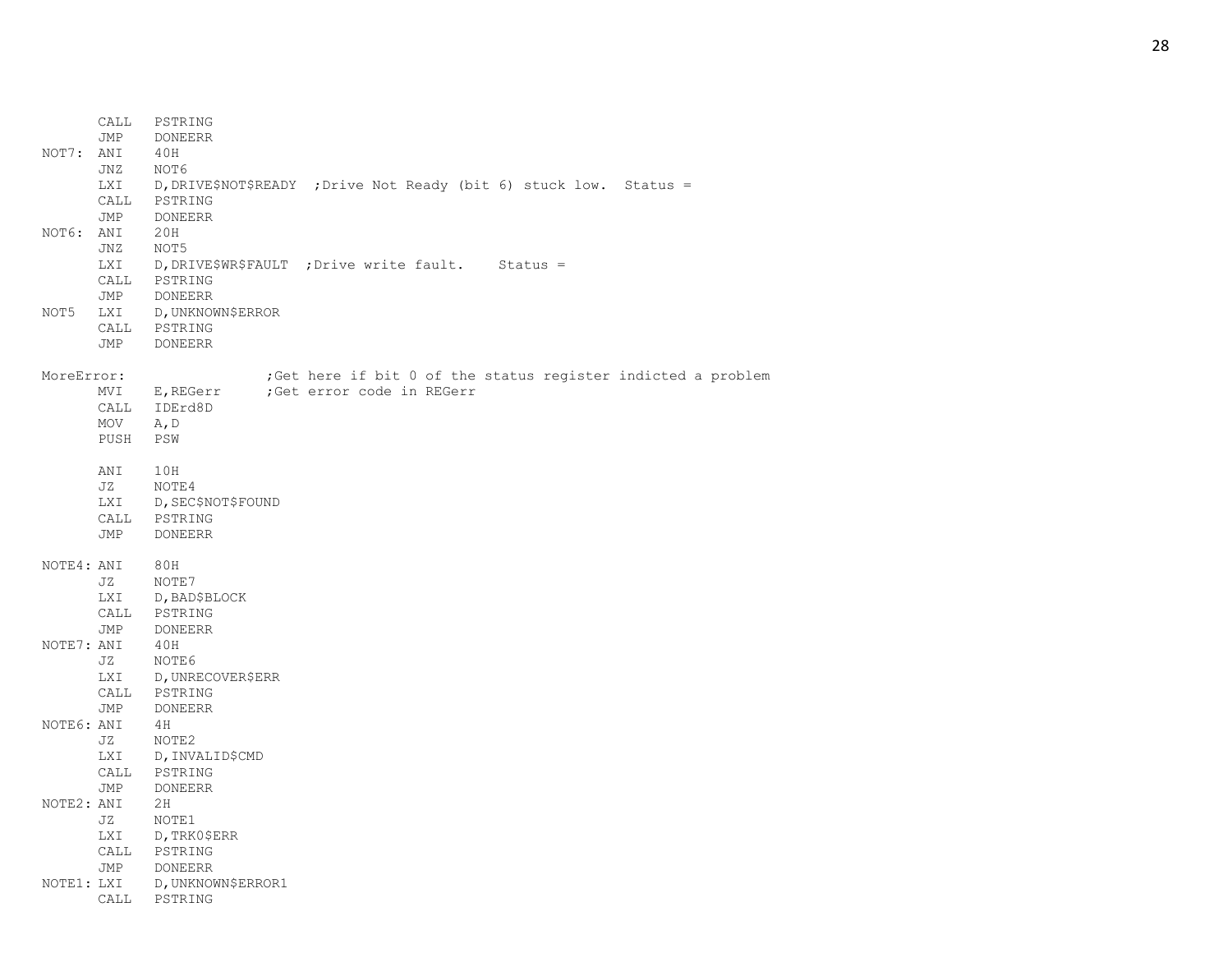JMP DONEERR DONEERR:POP PSW PUSH PSW CALL ZBITS CALL ZCRLF POP PSW ORA A ;Set Z flag STC ; Set Carry flag RET ENDIF ;------------------------------------------------------------------ ; Print a 16 bit number in RAM located @ [HL] ; (Note Special Low Byte First. Used only for Drive ID) printparm: INX H ; Index to high byte first MOV a, M CALL PHEX DCX H ; Now low byte MOV a, M CALL PHEX RET ; Print an 8 bit number, located in [A] PHEX: PUSH PSW PUSH B PUSH PSW RRC RRC RRC RRC CALL ZCONV POP PSW CALL ZCONV POP B POP PSW RET ZCONV: ANI 0FH ;HEX to ASCII and print it ADI 90H DAA ACI 40H DAA  $MOV$   $C, A$ CALL ZCO RET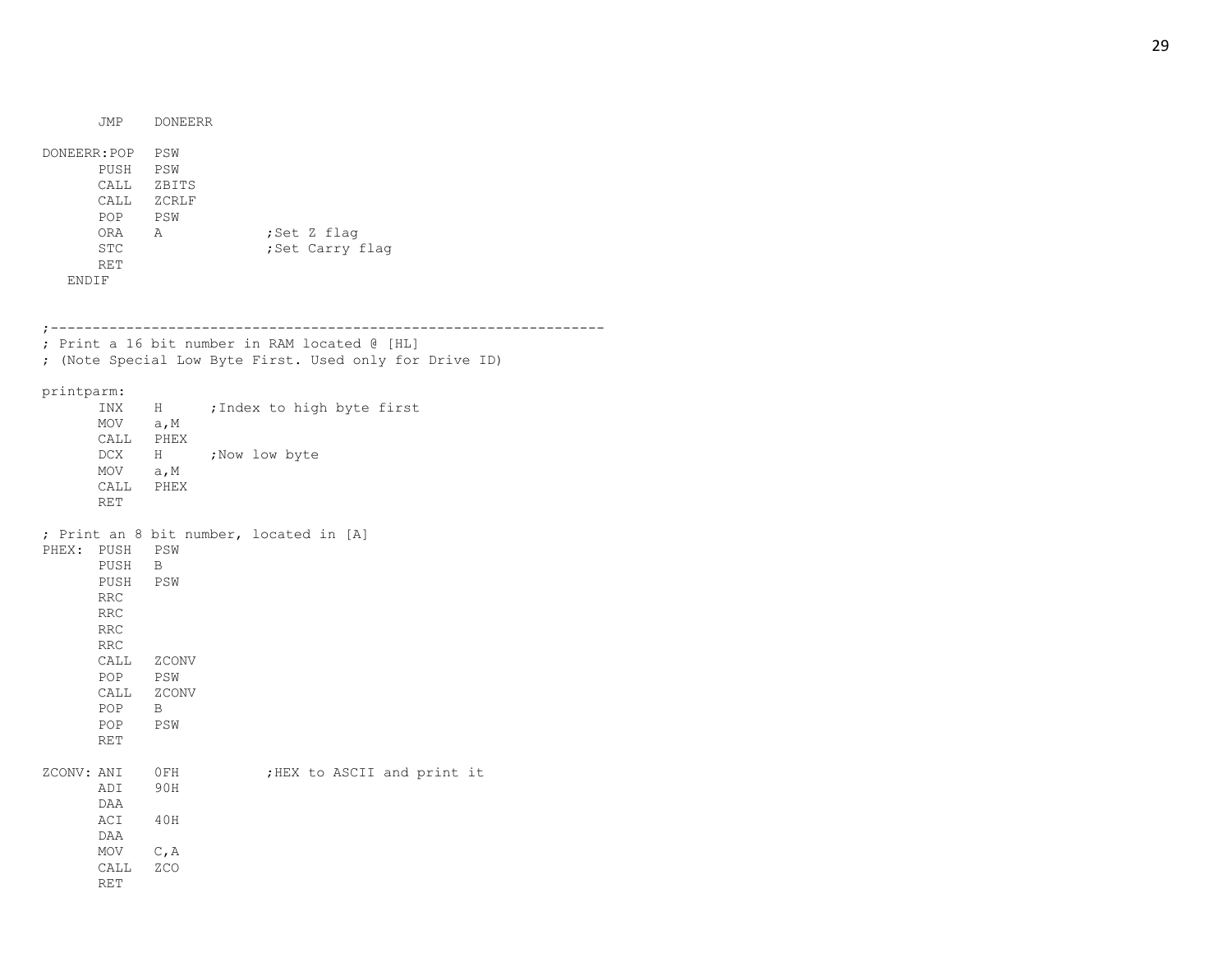| ZBITS: PUSH | PUSH<br>PUSH<br>MOV<br>MVI                                                                | ; DISPLAY BIT PATTERN IN [A]<br>PSW<br>B<br>D<br>$E$ , A<br>B, 8     |                                                                     |
|-------------|-------------------------------------------------------------------------------------------|----------------------------------------------------------------------|---------------------------------------------------------------------|
| BQ2:        | DB<br>SLAR<br>MVI<br><b>ADC</b><br>MOV<br>CALL<br>DJNZ<br>POP<br>POP<br>POP<br><b>RET</b> | OCBH, 23H<br>Е<br>A, 18H<br>A<br>C, A<br>ZCO<br>BQ2<br>D<br>B<br>PSW | ; Z80 Op code for SLA A, E                                          |
| ghex32lba:  |                                                                                           |                                                                      | ; get CPM style Track# & Sector# data and convert to LBA format     |
|             | LXI                                                                                       |                                                                      | D, ENTER\$SECL ; Enter sector number                                |
|             |                                                                                           | CALL PSTRING                                                         |                                                                     |
|             | CALL                                                                                      |                                                                      | GETHEX ; get 2 HEX digits                                           |
|             | RC                                                                                        |                                                                      |                                                                     |
|             | STA                                                                                       | @SEC                                                                 | ;Note: no check data is < MAXSEC, sectors start $0, 1, 2, 3 \ldots$ |
|             | CALL                                                                                      | ZCRLF                                                                |                                                                     |
|             | LXI                                                                                       | CALL PSTRING                                                         | D, ENTER\$TRKH ; Enter high byte track number                       |
|             | CALL                                                                                      |                                                                      | GETHEX ; get 2 HEX digits                                           |
|             | RC                                                                                        |                                                                      |                                                                     |
|             | STA                                                                                       | $@{\rm TRK+1}$                                                       |                                                                     |
|             | CALL                                                                                      | ZCRLF                                                                |                                                                     |
|             | LXI                                                                                       |                                                                      | D, ENTER\$TRKL ; Enter low byte track number                        |
|             | CALL                                                                                      | PSTRING                                                              |                                                                     |
|             | CALL                                                                                      |                                                                      | GETHEX : get 2 more HEX digits                                      |
|             | RC                                                                                        |                                                                      |                                                                     |
|             | STA                                                                                       | <b>@TRK</b>                                                          |                                                                     |
|             | CALL                                                                                      | ZCRLF                                                                |                                                                     |
|             | XRA                                                                                       | Α                                                                    |                                                                     |
|             | ORA                                                                                       | Α                                                                    | ;To return NC                                                       |
|             | <b>RET</b>                                                                                |                                                                      |                                                                     |
|             |                                                                                           |                                                                      |                                                                     |

## GETHEX:

|             | CALL GETCMD | ; Get a character from keyboard & ECHO |  |  |
|-------------|-------------|----------------------------------------|--|--|
| CPT ESC     |             |                                        |  |  |
| JZ          | HEXABORT    |                                        |  |  |
| $CPT$ $1/T$ |             | :check 0-9, A-F                        |  |  |
| JC          | HEXABORT    |                                        |  |  |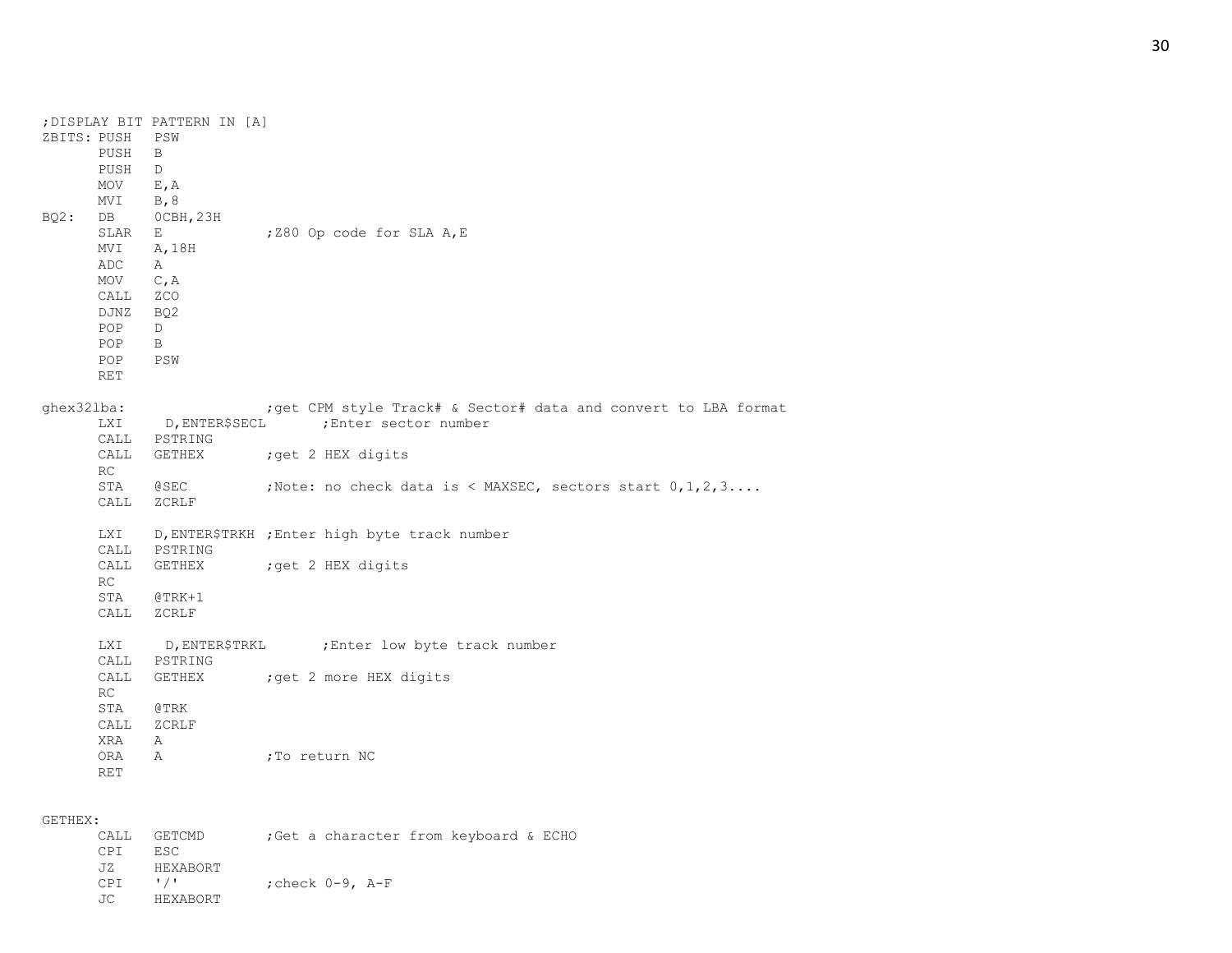| CPI<br>JNC<br>CALL<br><b>RLC</b><br><b>RLC</b><br><b>RLC</b><br><b>RLC</b> | $'F' + 1$<br>HEXABORT<br>ASBIN                                                      | ; Convert to binary<br>; Shift to high nibble                                                                                                |
|----------------------------------------------------------------------------|-------------------------------------------------------------------------------------|----------------------------------------------------------------------------------------------------------------------------------------------|
| MOV<br>CALL<br><b>CPI</b><br>JZ<br><b>CPI</b><br>JC<br>CPI                 | $B$ , $A$<br>GETCMD<br><b>ESC</b><br>HEXABORT<br>$\frac{1}{2}$<br>HEXABORT<br>$F+1$ | ;Store it<br>;Get 2nd character from keyboard & ECHO<br>; check $0-9$ , $A-F$                                                                |
| JNC<br>CALL<br>0RA<br>0RA<br><b>RET</b>                                    | HEXABORT<br>ASBIN<br>B<br>$\mathsf{A}$                                              | ; Convert to binary<br>; add in the first digit<br>; To return NC                                                                            |
| HEXABORT:<br><b>STC</b><br><b>RET</b>                                      |                                                                                     | ;Set Carry flaq                                                                                                                              |
| GETCMD:<br>CALL<br><b>CPI</b>                                              | CALL<br>ZCI<br><b>UPPER</b><br>ESC                                                  | ; GET A CHARACTER, convert to UC, ECHO it                                                                                                    |
| RZ<br>IF NOT CPM<br>PUSH<br>PUSH<br>MOV<br>CALL<br>POP<br>POP.             | PSW<br>B<br>C, A<br>ZCO<br>B<br>PSW                                                 | ; Don't echo an ESC<br>;Save it<br>;Echo it<br>;get it back                                                                                  |
| ENDIF<br><b>RET</b>                                                        |                                                                                     |                                                                                                                                              |
| UPPER: CPI<br>RC<br><b>CPI</b><br>RNC<br>SUI<br><b>RET</b>                 | $^{\prime}$ a $^{\prime}$<br>$'z'+1$<br>$'a' - 'A'$                                 | ; Convert LC to UC<br>; must be > = lowercase a<br>; else go back<br>; must be <= lowercase z<br>; else go back<br>; subtract lowercase bias |
| ASBIN: SUI<br>CPI<br>RM                                                    | 30H<br>0AH                                                                          | ; ASCII TO BINARY CONVERSION ROUTINE                                                                                                         |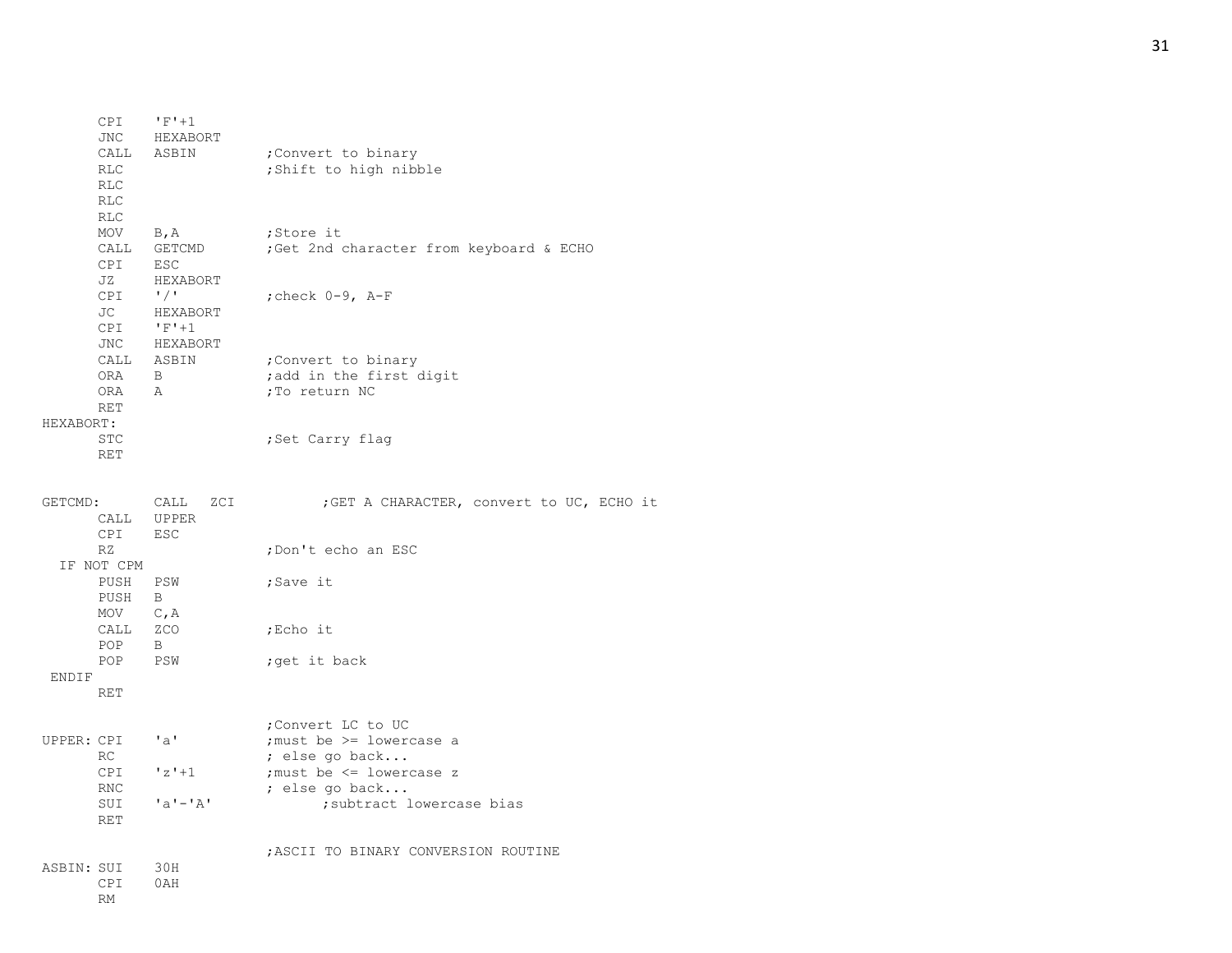SUI 07H

RET

| HEXDUMP:<br>PUSH<br>PUSH<br>PUSH<br>PUSH                                | PSW<br>B<br>D<br>H                                                       | ; Print a hexdump of the data in the 512 byte buffer @ [HL]<br>;Save everything                                                                                                                  |
|-------------------------------------------------------------------------|--------------------------------------------------------------------------|--------------------------------------------------------------------------------------------------------------------------------------------------------------------------------------------------|
| CALL<br>MVI<br>MVI<br>SHLD<br>LXI<br>SHLD                               | ZCRLF<br>D, 32<br>B, 16<br>H, 0<br>@BYTE\$COUNT                          | CR/LF first;<br>; Print 32 lines total<br>;16 characters across<br>@StartLineHex; Save the buffer location for ASCII display below                                                               |
| SF172: CALL<br>LHLD<br>MOV<br>CALL<br>MOV<br>CALL<br>PUSH<br>LXI<br>DAD | ZCRLF<br>@BYTE\$COUNT<br>A, H<br>PHEX<br>A, L<br>PHEX<br>D<br>D, 16<br>D | ; Print byte count in sector                                                                                                                                                                     |
| POP<br>SHLD<br>CALL                                                     | D<br>BLANK<br>LHLD @StartLineHex                                         | @BYTE\$COUNT ; store for next time<br>SHLD @StartLineASCII ;Store for ASCII display below                                                                                                        |
| SF175: MOV<br>CALL<br>INX<br>CALL<br>MVI<br>DCR<br>JNZ                  | A, M<br>LBYTE<br>H<br>DJNZ SF175<br>B, 16<br>D<br>SF172                  | ; Display [A] on CRT/LCD<br>SHLD @StartLineHex; Save for next line later<br>ShowAscii : Now translate to ASCII and display<br>;16 characters across for next line<br>; Have we done all 32 lines |
| $\ddot{ }$<br>CALL<br>POP<br>POP<br>POP.<br><b>POP</b><br><b>RET</b>    | ZCRLF<br>H<br>D<br>B<br>PSW                                              | ;Get back origional registers                                                                                                                                                                    |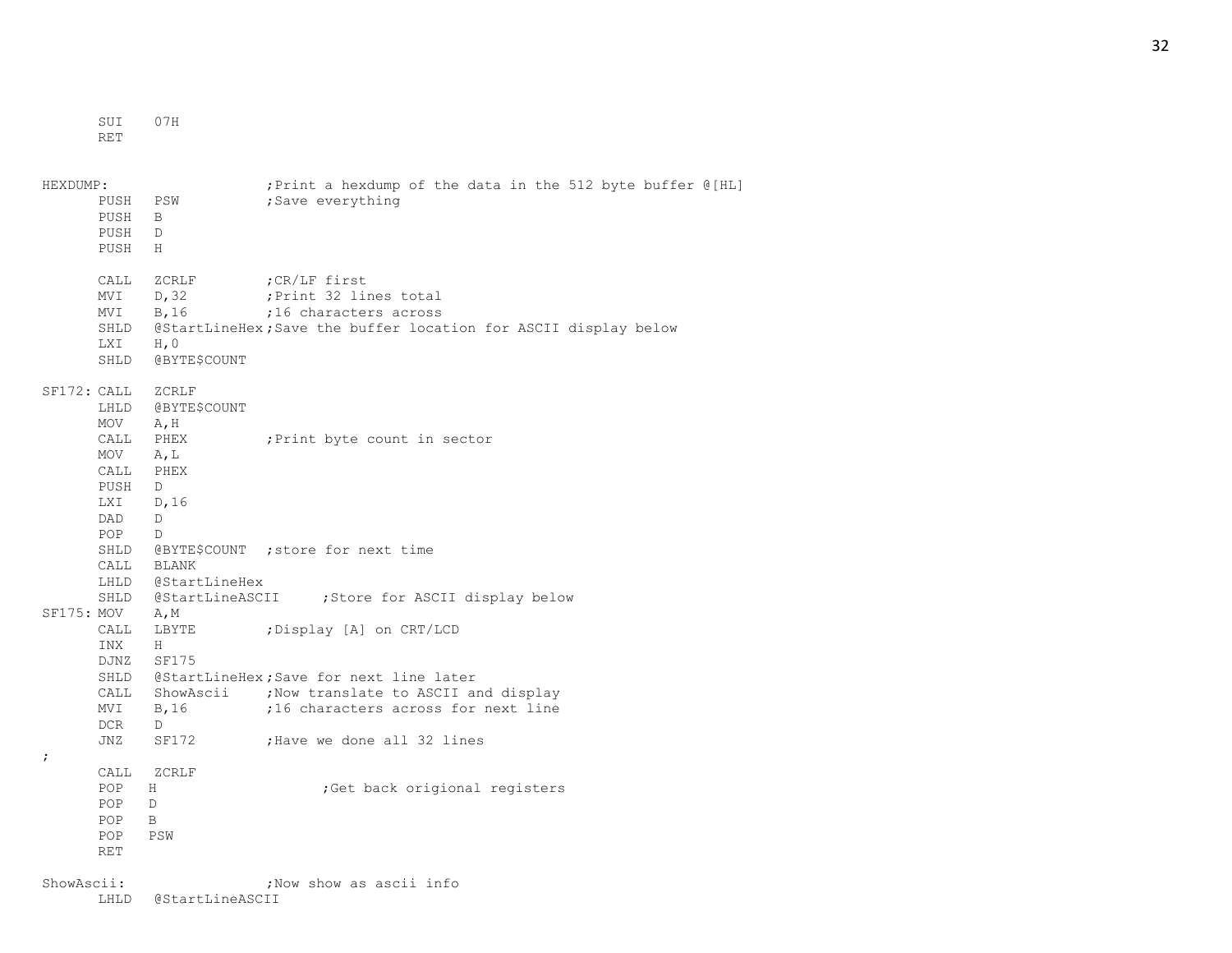|                           | MVI               | B, 16<br>XF172: CALL BLANK<br>CALL BLANK    | ;16 ASCII characters across<br>; send a space character                               |
|---------------------------|-------------------|---------------------------------------------|---------------------------------------------------------------------------------------|
| XF175: MOV                |                   | A, M                                        |                                                                                       |
|                           | ANI               | $7\,\mathrm{FH}$<br>$\mathbf{I}=\mathbf{I}$ |                                                                                       |
|                           | CPI<br><b>JNC</b> | XT33                                        | ; FILTER OUT CONTROL CHARACTERS                                                       |
| XT22: MVI                 |                   | A, '.'                                      |                                                                                       |
| XT33: CPI                 |                   | 07CH                                        |                                                                                       |
|                           | <b>JNC</b>        | XT22                                        |                                                                                       |
|                           | MOV               | C, A                                        | ; SET UP TO SEND                                                                      |
|                           | PUSH              | $\mathbf{B}$                                |                                                                                       |
|                           | CALL              | ZCO                                         |                                                                                       |
|                           | POP               | $\mathbf{B}$                                |                                                                                       |
|                           | INX               | H                                           | ;Next position in buffer                                                              |
|                           | DJNZ              | XF175                                       |                                                                                       |
|                           | RET               |                                             |                                                                                       |
| $\ddot{ }$                |                   |                                             |                                                                                       |
| BLANK: PUSH               |                   | $\overline{B}$                              |                                                                                       |
|                           | PUSH              | H                                           |                                                                                       |
|                           | MVI               | $C_{I}$ '                                   |                                                                                       |
|                           | CALL              | ZCO                                         |                                                                                       |
|                           | POP               | H                                           |                                                                                       |
|                           | POP               | B                                           |                                                                                       |
|                           | <b>RET</b>        |                                             |                                                                                       |
| $\ddot{ }$<br>LBYTE: PUSH |                   |                                             |                                                                                       |
|                           | <b>RRC</b>        | PSW                                         |                                                                                       |
|                           | <b>RRC</b>        |                                             |                                                                                       |
|                           | <b>RRC</b>        |                                             |                                                                                       |
|                           | <b>RRC</b>        |                                             |                                                                                       |
|                           | CALL              | SF598                                       |                                                                                       |
|                           | POP               | PSW                                         |                                                                                       |
| SF598: CALL               |                   | ZCONV                                       |                                                                                       |
|                           | <b>RET</b>        |                                             |                                                                                       |
| $\ddot{ }$                |                   |                                             |                                                                                       |
|                           |                   |                                             |                                                                                       |
|                           |                   |                                             |                                                                                       |
|                           |                   |                                             |                                                                                       |
|                           |                   |                                             | IDE Drive BIOS Routines written in a format that can be used directly with CPM3       |
|                           |                   |                                             |                                                                                       |
|                           |                   |                                             |                                                                                       |
|                           |                   |                                             |                                                                                       |
| IDEinit:                  |                   |                                             | ; Initilze the 8255 and drive then do a hard reset on the drive,                      |
|                           |                   |                                             | MVI A, READcfg8255; Config 8255 chip (10010010B), read mode on return                 |
|                           | OUT               |                                             | IDEportCtrl ;Config 8255 chip, READ mode                                              |
|                           |                   |                                             |                                                                                       |
|                           |                   |                                             | ; Hard reset the disk drive<br>; For some reason some CF cards need to the RESET line |
|                           |                   |                                             |                                                                                       |

# ;pulsed very carefully. You may need to play around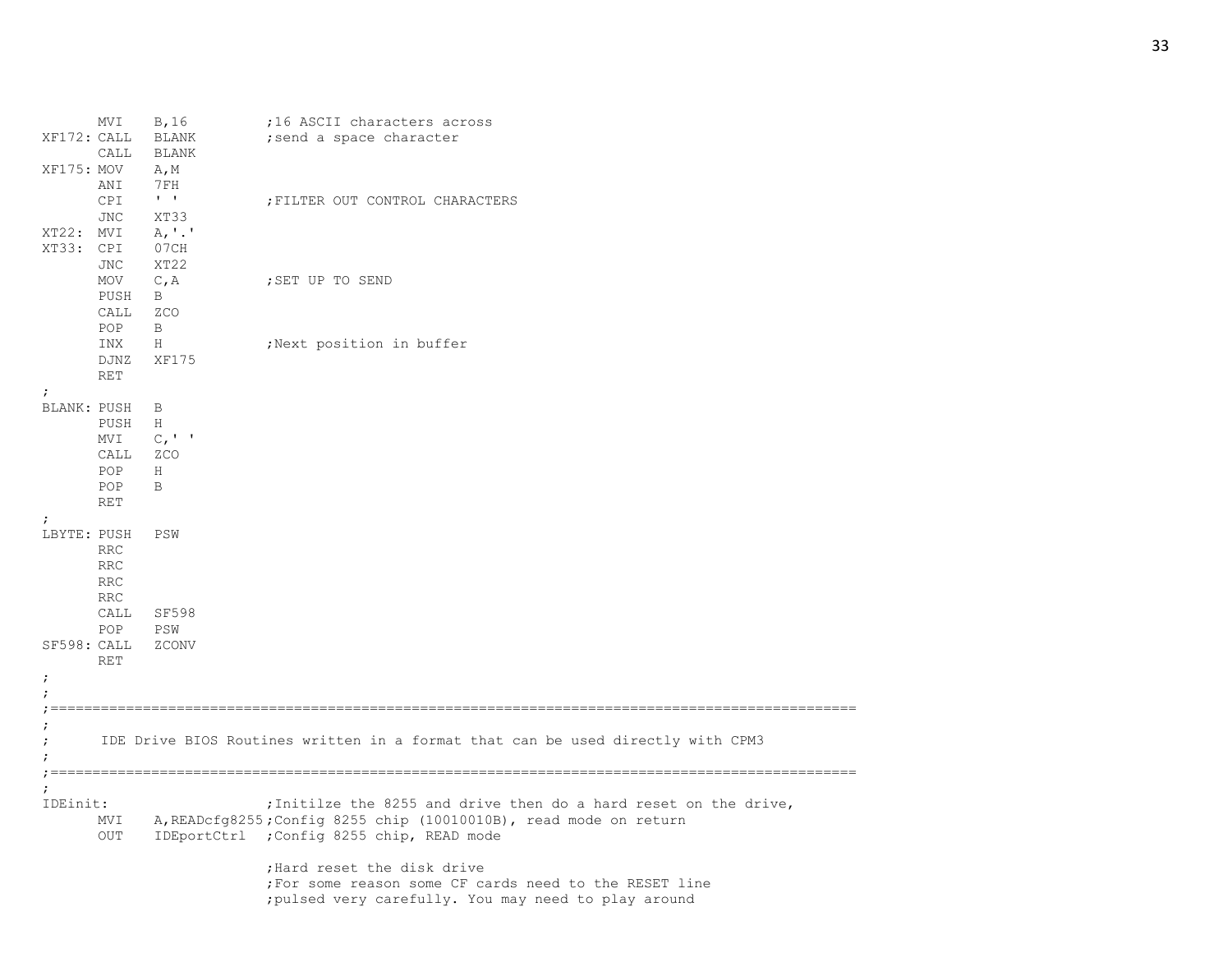|              | MVI<br>OUT         | IDEportC                        | A, IDErstline ; with the pulse length. Symptoms are: incorrect data comming<br>; back from a sector read (often due to the wrong sector being read)<br>; I have a (negative) pulse of 2.7uSec. (10Mz Z80, two IO wait states).                                     |
|--------------|--------------------|---------------------------------|--------------------------------------------------------------------------------------------------------------------------------------------------------------------------------------------------------------------------------------------------------------------|
| ResetDelay:  | MVI                | B, 20H                          | ; Which seem to work for the 5 different CF cards I have.                                                                                                                                                                                                          |
|              | <b>DCR</b>         | В                               |                                                                                                                                                                                                                                                                    |
|              | JNZ                | ResetDelay                      | ; Delay (reset pulse width)                                                                                                                                                                                                                                        |
|              | XRA                | Α                               |                                                                                                                                                                                                                                                                    |
|              | <b>OUT</b><br>CALL | IDEportC<br><b>DELAY\$SHORT</b> | ; No IDE control lines asserted (just bit 7 of port C)<br>;Short Delay                                                                                                                                                                                             |
|              | MVI                | D, 11100000b                    | ; Data for IDE SDH req (512bytes, LBA mode, single drive, head 0000)<br>;For Trk, Sec, head (non LBA) use 10100000<br>; Note. Cannot get LBA mode to work with an old Seagate Medalist 6531 drive.<br>; have to use the non-LBA mode. (Common for old hard disks). |
|              | <b>NVI</b><br>CALL | E,REGshd<br>IDEwr8D             | ;00001110, (OEH) for CSO, A2, A1,<br>; Write byte to select the MASTER device                                                                                                                                                                                      |
|              | MVI                | B,02H                           | $\frac{1}{5}$ <<<< Adjust delay time for hard disks to get up to speed (Currently $\sim$ 2 seconds)<br>; <<< This delay need to be much longer for actual Hard Disks, OK for CF Cards.                                                                             |
| WaitInit:    |                    |                                 |                                                                                                                                                                                                                                                                    |
|              | MVI                | E, REGstatus                    | ; Get status after initilization                                                                                                                                                                                                                                   |
|              | CALL<br>MOV        | IDErd8D<br>A, D                 | ; Check Status (info in [D])                                                                                                                                                                                                                                       |
|              | ANI                | 80H                             |                                                                                                                                                                                                                                                                    |
|              | RZ                 |                                 | ; Return. Well check for errors when we get back                                                                                                                                                                                                                   |
|              | MVI                | A, 2                            |                                                                                                                                                                                                                                                                    |
|              | CALL               | <b>DELAY\$LONG</b>              | ;Long delay, drive has to get up to speed                                                                                                                                                                                                                          |
|              | <b>DCR</b>         | B                               |                                                                                                                                                                                                                                                                    |
|              | JNZ                | WaitInit                        |                                                                                                                                                                                                                                                                    |
|              | XRA<br>DCR         | Α<br>$\mathbb{A}$               |                                                                                                                                                                                                                                                                    |
|              | RET                |                                 | ; Return NZ. Well check for errors when we get back                                                                                                                                                                                                                |
| DELAY\$LONG: |                    |                                 | ;Long delay (Seconds)                                                                                                                                                                                                                                              |
|              | STA<br>PUSH        | @DELAYStore<br>B                |                                                                                                                                                                                                                                                                    |
|              | <b>LXI</b>         | B, OFFFFH                       | ; <<< May need to adjust delay time to allow cold drive to                                                                                                                                                                                                         |
| DELAY2:      |                    | LDA                             | @DELAYStore ; get up to speed.                                                                                                                                                                                                                                     |
| DELAY1:      |                    | <b>DCR</b><br>Α                 |                                                                                                                                                                                                                                                                    |
|              | JNZ                | DELAY1                          |                                                                                                                                                                                                                                                                    |
|              | <b>DCX</b>         | B                               |                                                                                                                                                                                                                                                                    |
|              | MOV                | A, C                            |                                                                                                                                                                                                                                                                    |
|              | <b>ORA</b><br>JNZ  | B<br>DELAY2                     |                                                                                                                                                                                                                                                                    |
|              | POP                | B                               |                                                                                                                                                                                                                                                                    |
|              | <b>RET</b>         |                                 |                                                                                                                                                                                                                                                                    |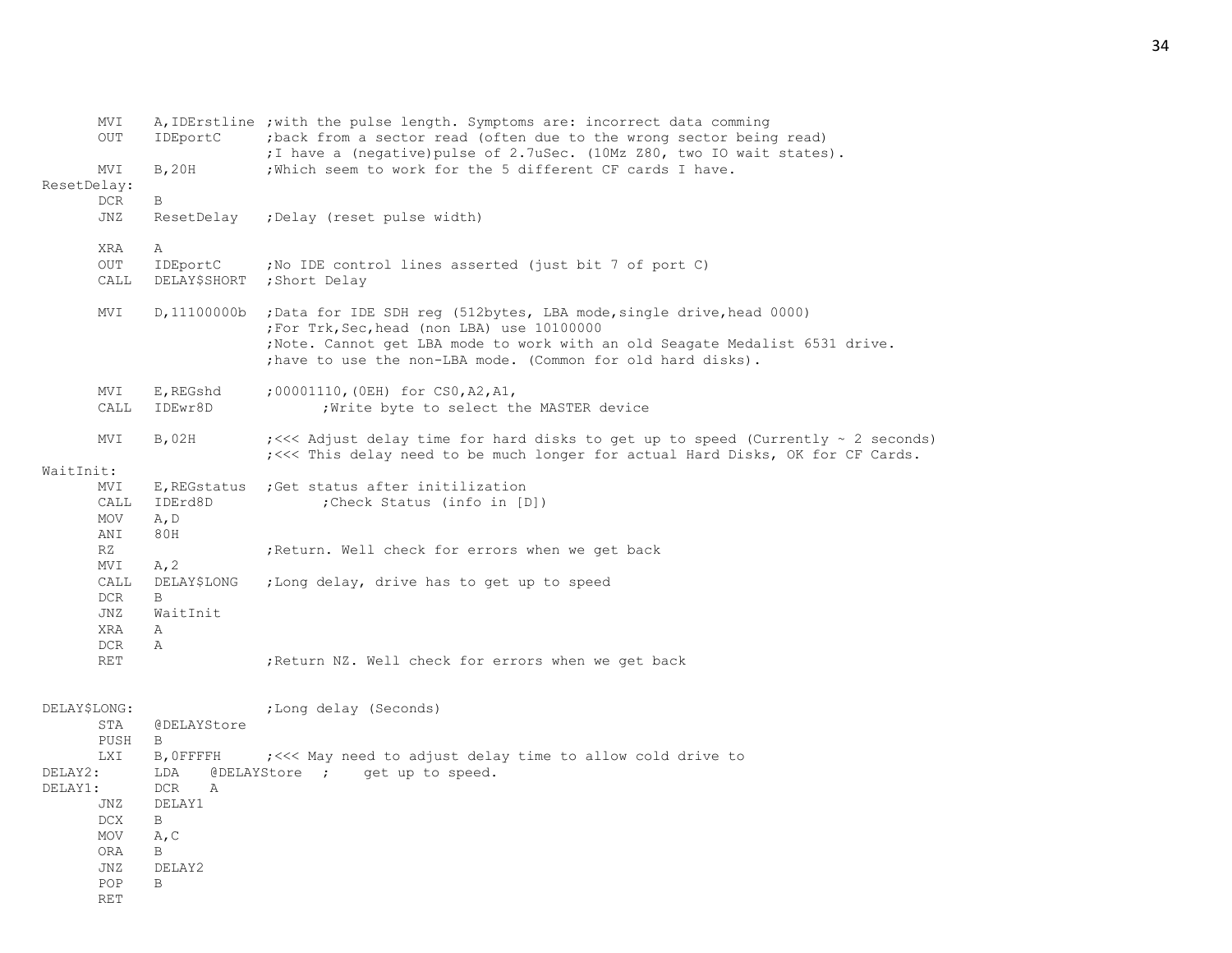| DELAY3:<br>MO: | DELAY\$SHORT:<br>MVI<br>DJNZ<br><b>DCR</b><br>JNZ<br><b>RET</b> | A, 40<br>B, 0<br>MVI<br>M0<br>А<br>DELAY3                              | ; DELAY ~32 MS (DOES NOT SEEM TO BE CRITICAL)                                                                                                                                                                                                                                                                  |
|----------------|-----------------------------------------------------------------|------------------------------------------------------------------------|----------------------------------------------------------------------------------------------------------------------------------------------------------------------------------------------------------------------------------------------------------------------------------------------------------------|
| READSECTOR:    | CALL<br>CALL<br>JC                                              | wrlba<br>IDEwaitnotbusy<br>SHOWerrors                                  | Read a sector, specified by the 3 bytes in LBA<br>;Z on success, NZ call error routine if problem<br>; Tell which sector we want to read from.<br>; Note: Translate first in case of an error otherewise we<br>; will get stuck on bad sector<br>; make sure drive is ready<br>; Returned with NZ set if error |
|                | MVI<br>MVI<br>CALL<br>CALL<br>JC                                | D, COMMANDread<br>E, REGcommand<br>IDEwr8D<br>IDEwaitdrq<br>SHOWerrors | ; Send sec read command to drive.<br>; wait until it's got the data                                                                                                                                                                                                                                            |
| MoreRD16:      | LHLD<br>MVI<br>MVI<br>OUT                                       | @ DMA<br>B, 0<br>A, REGdata<br>IDEportC                                | ; DMA address<br>Read 512 bytes to [HL] (256X2 bytes);<br>; REG regsiter address                                                                                                                                                                                                                               |
|                | ORI<br>OUT                                                      | IDErdline<br>IDEportC                                                  | ;08H+40H, Pulse RD line                                                                                                                                                                                                                                                                                        |
|                | ΙN<br>MOV<br>INX<br>IN<br>MOV<br>INX                            | IDEportA<br>M, A<br>H<br>IDEportB<br>M, A<br>H.                        | ; Read the lower byte first (Note very early versions had high byte then low byte<br>; this made sector data incompatable with other controllers).<br>; THEN read the upper byte                                                                                                                               |
|                | MVI<br>OUT<br><b>DJNZ</b>                                       | A, REGdata<br>IDEportC<br>MoreRD16                                     | ; Deassert RD line                                                                                                                                                                                                                                                                                             |
|                | MVI<br>CALL<br>MOV<br>ANI                                       | E, REGstatus<br>IDErd8D<br>A, D<br>1H                                  |                                                                                                                                                                                                                                                                                                                |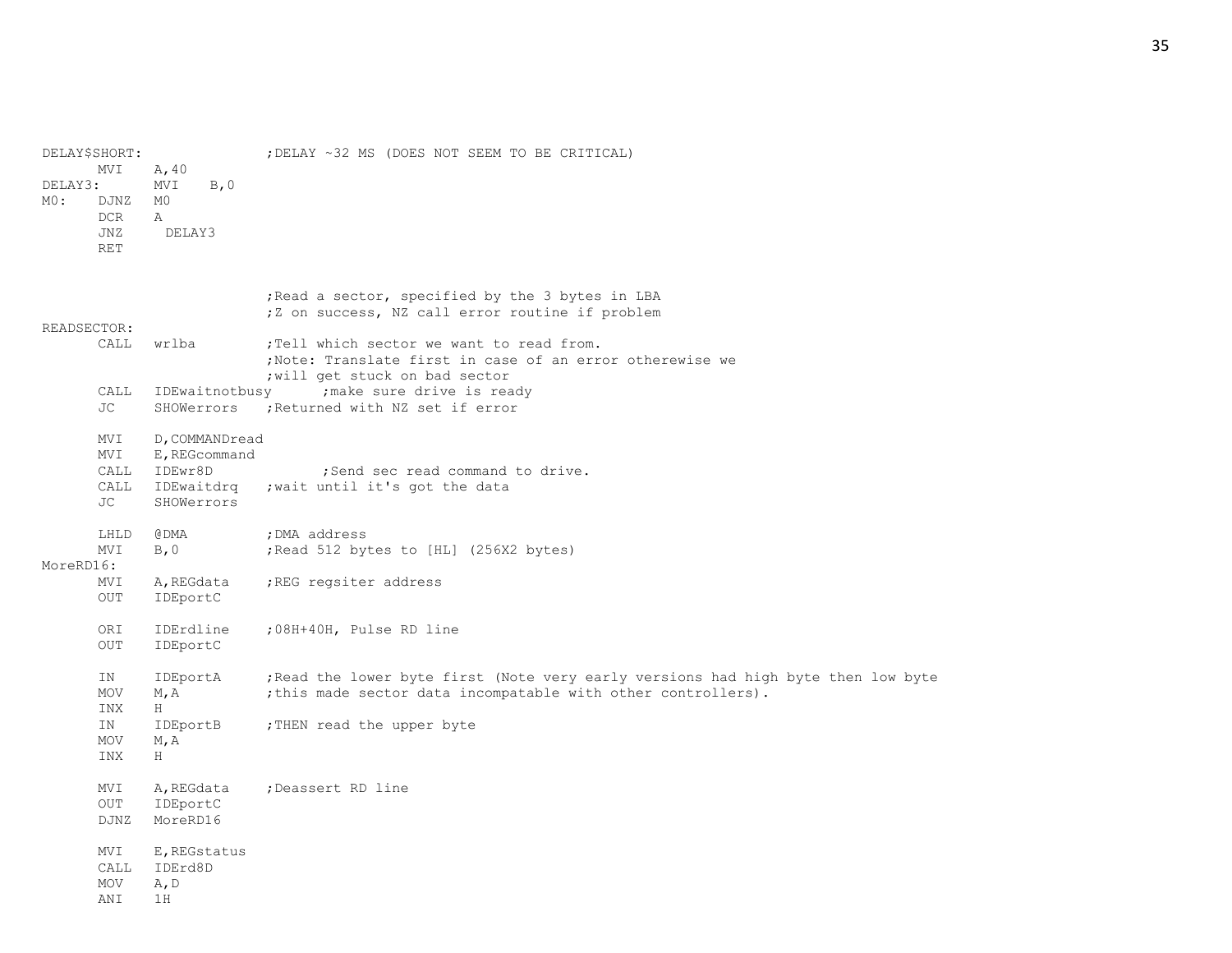|              | CNZ<br><b>RET</b> | SHOWerrors                     | ; If error display status                                                                                                                |
|--------------|-------------------|--------------------------------|------------------------------------------------------------------------------------------------------------------------------------------|
|              |                   |                                | Write a sector, specified by the 3 bytes in LBA<br>;Z on success, NZ to error routine if problem                                         |
| WRITESECTOR: |                   |                                |                                                                                                                                          |
|              | CALL              | wrlba                          | ; Tell which sector we want to read from.<br>; Note: Translate first in case of an error otherewise we<br>; will get stuck on bad sector |
|              | CALL<br>JC        | IDEwaitnotbusy<br>SHOWerrors   | ; make sure drive is ready                                                                                                               |
|              | MVI               | D, COMMANDwrite                |                                                                                                                                          |
|              | MVI               | E, REGcommand                  |                                                                                                                                          |
|              | CALL              | IDEwr8D                        | tell drive to write a sector                                                                                                             |
|              | CALL              | IDEwaitdrg                     | ; wait unit it wants the data                                                                                                            |
|              | JC                | SHOWerrors                     |                                                                                                                                          |
|              | LHLD              | @DMA                           |                                                                                                                                          |
|              | MVI               | B, 0                           | ;256X2 bytes                                                                                                                             |
|              | MVI<br>OUT        | A, WRITEcfg8255<br>IDEportCtrl |                                                                                                                                          |
|              |                   |                                |                                                                                                                                          |
| WRSEC1:      |                   | MOV<br>A, M                    |                                                                                                                                          |
|              | INX               | H                              |                                                                                                                                          |
|              | OUT               | IDEportA                       | ; Write the lower byte first (Note early versions had high byte then low byte                                                            |
|              | MOV               | A, M                           | ; this made sector data incompatable with other controllers).                                                                            |
|              | INX               | H                              |                                                                                                                                          |
|              | OUT               | IDEportB                       | ; THEN High byte on B                                                                                                                    |
|              | MVI               | A, REGdata                     |                                                                                                                                          |
|              | PUSH              | PSW                            |                                                                                                                                          |
|              | OUT               | IDEportC                       | ; Send write command                                                                                                                     |
|              | ORI               | IDEwrline                      | ;Send WR pulse                                                                                                                           |
|              | OUT               | IDEportC                       |                                                                                                                                          |
|              | POP               | PSW                            |                                                                                                                                          |
|              | OUT               | IDEportC                       |                                                                                                                                          |
|              | DJNZ              | WRSEC1                         |                                                                                                                                          |
|              | MVI               |                                | A, READcfg8255; Set 8255 back to read mode                                                                                               |
|              | OUT               | IDEportCtrl                    |                                                                                                                                          |
|              | MVI               | E, REGstatus                   |                                                                                                                                          |
|              | CALL              | IDErd8D                        |                                                                                                                                          |
|              | MOV               | A, D                           |                                                                                                                                          |
|              | ANI               | 1H                             |                                                                                                                                          |
|              | CNZ               | SHOWerrors                     | ; If error display status                                                                                                                |
|              | <b>RET</b>        |                                |                                                                                                                                          |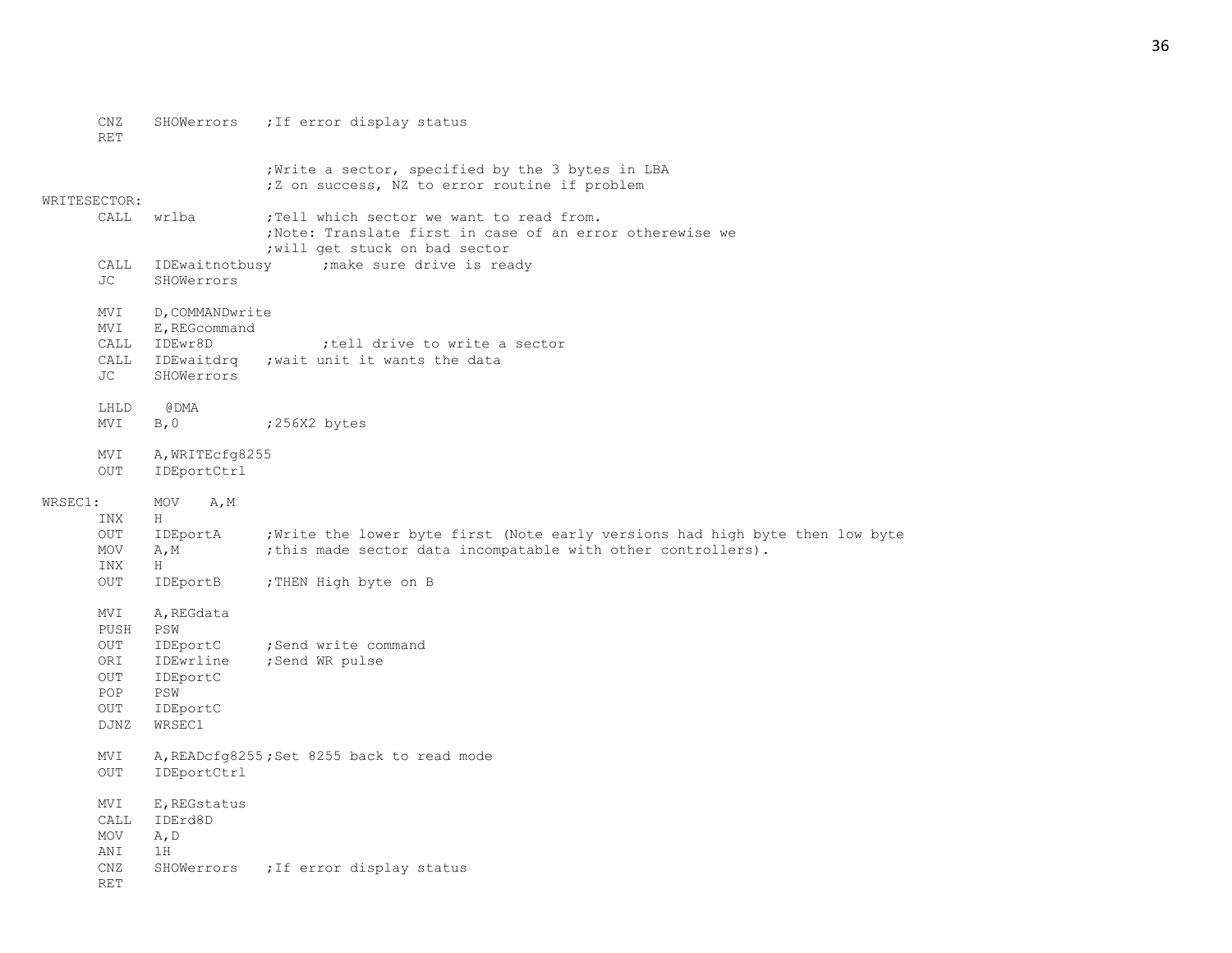| wrlba:    | LDA<br>INR                                           | <b>@SEC</b><br>Α                                                          | ; Write the logical block address to the drive's registers<br>; Note we do not need to set the upper nibble of the LBA<br>; It will always be 0 for these small drives<br>; LBA mode Low sectors go directly<br>; Sectors are numbered 1 -- MAXSEC (even in LBA mode) |
|-----------|------------------------------------------------------|---------------------------------------------------------------------------|-----------------------------------------------------------------------------------------------------------------------------------------------------------------------------------------------------------------------------------------------------------------------|
|           | STA<br>MOV                                           | @DRIVE\$SEC<br>D, A                                                       | ; For Diagnostic Display Only                                                                                                                                                                                                                                         |
|           | MVI<br>CALL                                          | IDEwr8D                                                                   | E, REGsector ; Send info to drive<br>; Note: For drive we will have 0 - MAXSEC sectors only                                                                                                                                                                           |
|           | LHLD<br>MOV<br>STA<br>MOV<br>MVI<br>CALL             | @TRK<br>A, L<br>@DRIVE\$TRK<br>$D$ , $L$<br>E, REGcylinderLSB<br>IDEwr8D  | ;Send Low TRK#                                                                                                                                                                                                                                                        |
|           | MOV<br>STA<br>MOV<br>MVI<br>CALL                     | A, H<br>@DRIVE\$TRK+1<br>D, H<br>E, REGcylinderMSB<br>IDEwr8D             | ;Send High TRK#                                                                                                                                                                                                                                                       |
|           | MVI<br>MVI<br>CALL<br>$\operatorname{RET}$           | D, 1<br>E, REGseccnt<br>IDEwr8D                                           | ;For now, one sector at a time                                                                                                                                                                                                                                        |
|           | IDEwaitnotbusy:<br>MVI                               | B, OFFH                                                                   | ; ie Drive READY if 01000000                                                                                                                                                                                                                                          |
|           | MVI<br>STA                                           | A, OFFH<br><b>@DELAYStore</b>                                             | ; Delay, must be above 80H for 4MHz Z80. Leave longer for slower drives                                                                                                                                                                                               |
| MoreWait: |                                                      |                                                                           |                                                                                                                                                                                                                                                                       |
|           | MVI<br>CALL<br>MOV<br>ANI<br>XRI<br>JZ<br>DCR<br>JNZ | IDErd8D<br>A, D<br>11000000B<br>01000000B<br>DoneNotbusy<br>B<br>MoreWait | E, REGstatus ; wait for RDY bit to be set                                                                                                                                                                                                                             |
|           | LDA<br>DCR<br>STA<br>JNZ                             | $\mathbb A$<br><b>@DELAYStore</b><br>MoreWait                             | @DELAYStore ; Check timeout delay                                                                                                                                                                                                                                     |
|           | <b>STC</b><br>ret                                    |                                                                           | ; Set carry to indicate an error                                                                                                                                                                                                                                      |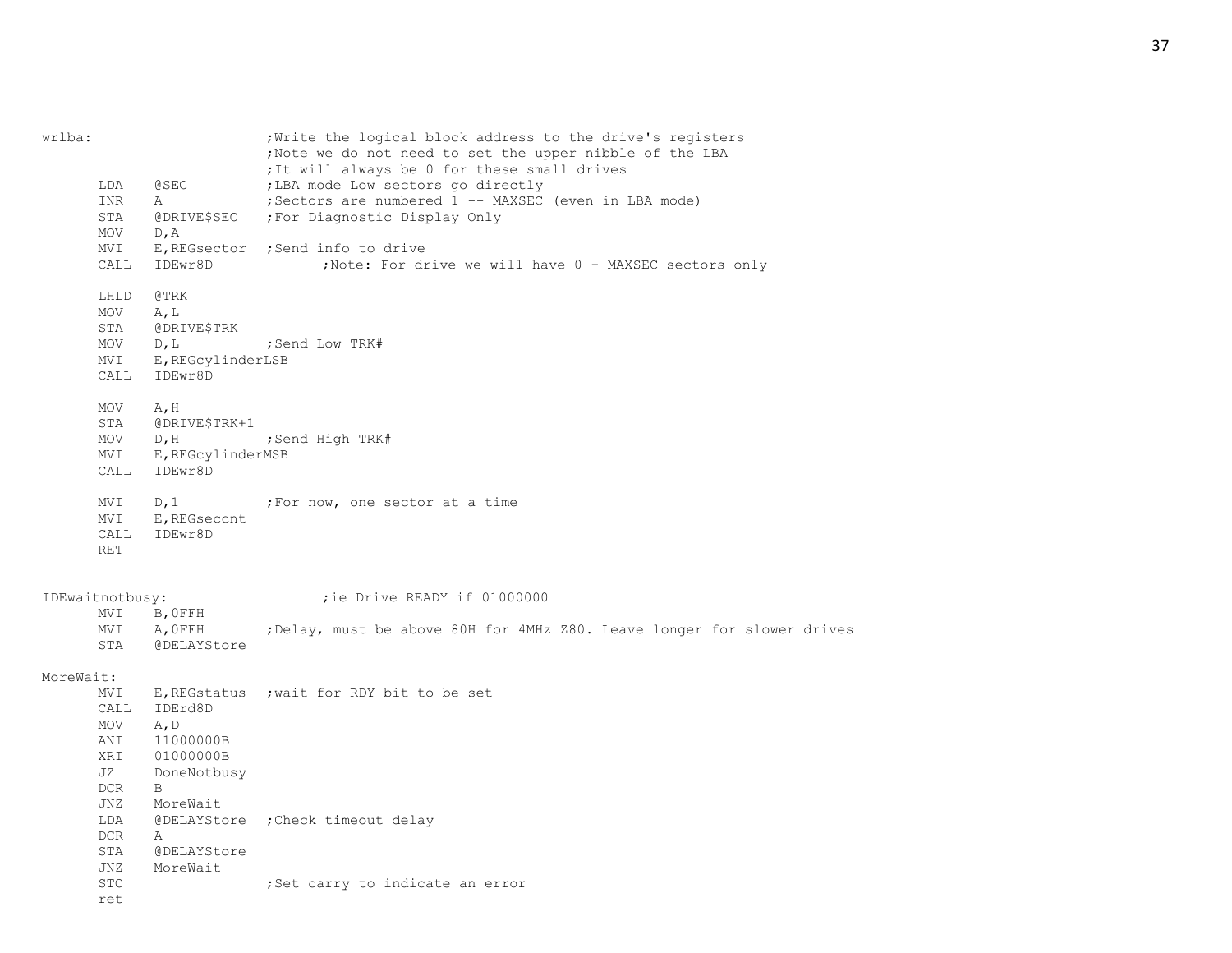| DoneNotBusy:             |                    |                                                                                           |
|--------------------------|--------------------|-------------------------------------------------------------------------------------------|
| <b>ORA</b><br><b>RET</b> | $\mathbb{A}$       | ; Clear carry it indicate no error                                                        |
|                          |                    | ; Wait for the drive to be ready to transfer data.<br>; Returns the drive's status in Acc |
| IDEwaitdrq:              |                    |                                                                                           |
| MVI                      | B, OFFH            |                                                                                           |
| MVI                      | A, OFFH            | ; Delay, must be above 80H for 4MHz Z80. Leave longer for slower drives                   |
| STA                      | <b>@DELAYStore</b> |                                                                                           |
| MoreDRQ:                 |                    |                                                                                           |
| MVI                      |                    | E, REGstatus ; wait for DRQ bit to be set                                                 |
| CALL                     | IDErd8D            |                                                                                           |
| MOV                      | A, D               |                                                                                           |
| ANI                      | 10001000B          |                                                                                           |
| <b>CPI</b>               | 00001000B          |                                                                                           |
| JZ                       | DoneDRQ            |                                                                                           |
| DCR                      | B                  |                                                                                           |
| JNZ                      | MoreDRQ            |                                                                                           |
| LDA                      |                    | @DELAYStore ; Check timeout delay                                                         |
| DCR                      | $\mathbb{A}$       |                                                                                           |
| STA                      | <b>@DELAYStore</b> |                                                                                           |
| JNZ                      | MoreDRQ            |                                                                                           |
| <b>STC</b>               |                    | ; Set carry to indicate error                                                             |
| <b>RET</b>               |                    |                                                                                           |
| DoneDRQ:                 |                    |                                                                                           |
| ORA                      | Α                  | ;Clear carry                                                                              |
| <b>RET</b>               |                    |                                                                                           |
| CLEAR\$ID\$BUFFER:       |                    | ; Clear the ID Buffer area                                                                |
| LXI                      | H, IDBuffer        |                                                                                           |
| <b>LXI</b>               | B, 512             |                                                                                           |
| CLEAR2:                  | A, ' '<br>MVI      |                                                                                           |
| MOV                      | M, A               |                                                                                           |
| INX                      | H                  |                                                                                           |
| <b>DCX</b>               | B                  |                                                                                           |
| MOV                      | A, C               |                                                                                           |
| ORA                      | B                  |                                                                                           |
| JNZ                      | CLEAR2             |                                                                                           |
| LXI                      |                    | H, IDBuffer ; Put in 0's for cylinder, heads, sectors etc                                 |
| <b>LXI</b>               | B, 14              |                                                                                           |
| CLEAR3:                  | MVI<br>A, 0        |                                                                                           |
| MOV                      | M, A               |                                                                                           |
| INX                      | H                  |                                                                                           |
| DCX.                     | B                  |                                                                                           |
| MOV                      | A, C               |                                                                                           |
| ORA                      | B                  |                                                                                           |
| <b>JNZ</b>               | CLEAR3             |                                                                                           |
|                          |                    |                                                                                           |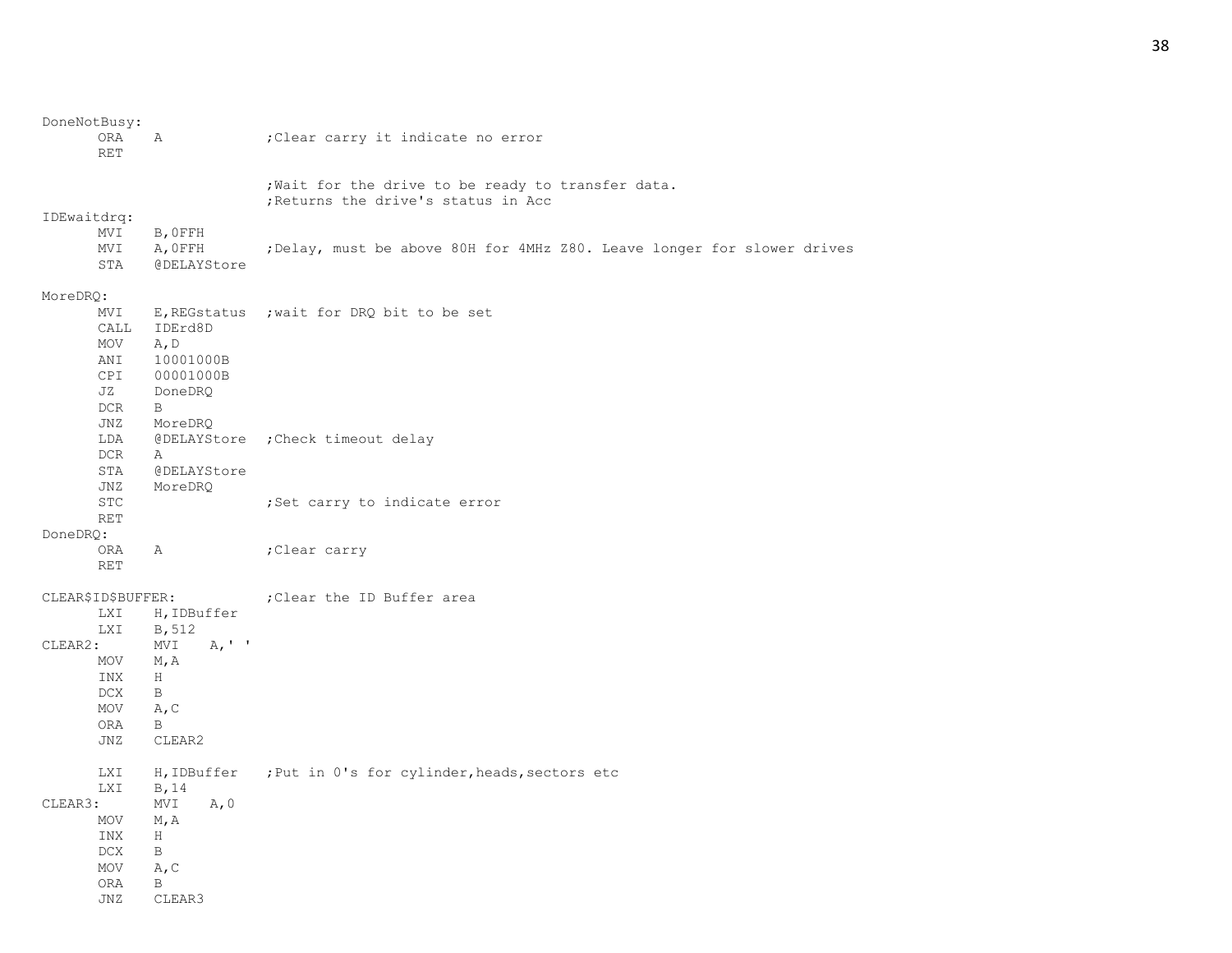RET

|                               |                                | ; Low Level 8 bit R/W to the drive controller. These are the routines that talk<br>; directly to the drive controller registers, via the 8255 chip.<br>; Note the 16 bit I/O to the drive (which is only for SEC R/W) is done directly<br>; in the routines READSECTOR & WRITESECTOR for speed reasons. |
|-------------------------------|--------------------------------|---------------------------------------------------------------------------------------------------------------------------------------------------------------------------------------------------------------------------------------------------------------------------------------------------------|
| IDErd8D:                      |                                | ; READ 8 bits from IDE register in [E], return info in [D]                                                                                                                                                                                                                                              |
| MOV<br><b>OUT</b>             | $A$ , E<br>IDEportC            | ; drive address onto control lines                                                                                                                                                                                                                                                                      |
| ORI<br>OUT                    | IDErdline<br>IDEportC          | ;RD pulse pin (40H)<br>;assert read pin                                                                                                                                                                                                                                                                 |
| IN<br>MOV                     | IDEportA<br>D, A               | return with data in [D]                                                                                                                                                                                                                                                                                 |
| MOV<br><b>OUT</b>             | A, E<br>IDEportC               | ; <---Ken Robbins suggestion<br>; deassert RD pin                                                                                                                                                                                                                                                       |
| XRA<br>OUT<br>ret             | Α<br>IDEportC                  | ;Zero all port C lines                                                                                                                                                                                                                                                                                  |
| IDEwr8D:<br>MVI<br><b>OUT</b> | A, WRITEcfg8255<br>IDEportCtrl | ; WRITE Data in [D] to IDE register in [E]<br>;Set 8255 to write mode                                                                                                                                                                                                                                   |
| MOV<br>OUT                    | A, D<br>IDEportA               | ;Get data put it in 8255 A port                                                                                                                                                                                                                                                                         |
| MOV<br>OUT                    | A, E<br>IDEportC               | ; select IDE register                                                                                                                                                                                                                                                                                   |
| ORI<br>OUT                    | IDEwrline<br>IDEportC          | ; lower WR line                                                                                                                                                                                                                                                                                         |
| MOV<br><b>OUT</b>             | A, E<br>IDEportC               | ; <-- Ken Robbins suggestion, raise WR line<br>; deassert RD pin                                                                                                                                                                                                                                        |
| XRA<br>OUT                    | Α<br>IDEportC                  | ; Deselect all lines including WR line                                                                                                                                                                                                                                                                  |
| MVI<br><b>OUT</b><br>RET      | A, READcfg8255<br>IDEportCtrl  | ;Config 8255 chip, read mode on return                                                                                                                                                                                                                                                                  |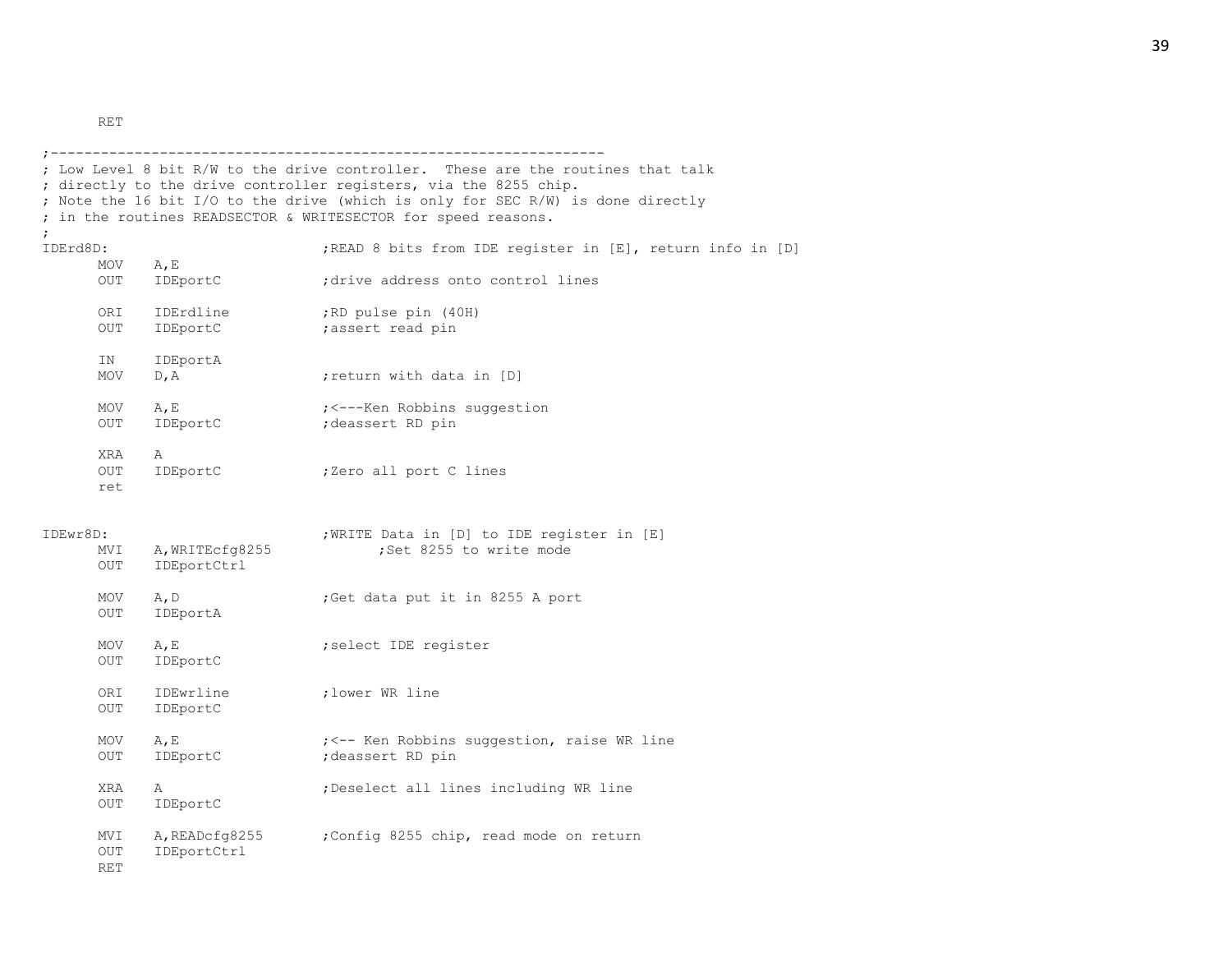| CPM\$MOVE\$CODE       |                                                | ; This code is written to reside at OH. Will be relocated by this                                |  |  |  |  |  |
|-----------------------|------------------------------------------------|--------------------------------------------------------------------------------------------------|--|--|--|--|--|
| <b>LXI</b>            | H, BUFFER                                      | ; this program to move the boot CPMLDR to 100H in RAM (Overwriting this program)                 |  |  |  |  |  |
| LXI                   | D, 100H                                        |                                                                                                  |  |  |  |  |  |
| <b>LXI</b>            |                                                | $B, (12*512)$                                                                                    |  |  |  |  |  |
| LDIR                  |                                                |                                                                                                  |  |  |  |  |  |
| <b>JMP</b>            | 100H                                           |                                                                                                  |  |  |  |  |  |
| CPM\$MOVE\$CODE\$END: |                                                |                                                                                                  |  |  |  |  |  |
| SIGN\$ON:             | DB                                             | $CR, LF, 'IDE Disk Drive Test Program 3/28/2012 (V2.9) '$                                        |  |  |  |  |  |
|                       | DB                                             | '(Using CPM3 BIOS Routines)', CR, LF, LF                                                         |  |  |  |  |  |
|                       | DB                                             | 'CPM Track, Sectors --> LBA mode', LF, CR                                                        |  |  |  |  |  |
|                       | DB                                             | 'Initilizing IDE Board, one moment please', CR, LF, '\$'                                         |  |  |  |  |  |
| INIT\$1\$ERROR: DB    |                                                | 'Initilizing of First Drive failed. Aborting Program.', BELL, CR, LF, LF, '\$'                   |  |  |  |  |  |
| INIT\$2\$ERROR DB     |                                                | 'Initilizing of Second Drive failed. (Possibly not present).', BELL, CR, LF, LF, '\$'            |  |  |  |  |  |
| ID\$ERROR:            | <b>DB</b>                                      | 'Error obtaining Drive ID.', BELL, CR, LF, '\$'                                                  |  |  |  |  |  |
| INIT\$DR\$OK:         | <b>DB</b>                                      | 'Drive Initilized OK.', CR, LF, LF, '\$'                                                         |  |  |  |  |  |
| BAD\$DRIVE:           | DB                                             | CR, LF, 'First Drive ID Infornmation appears invalid. '                                          |  |  |  |  |  |
|                       | DB                                             | '(Drive possibly not present).', CR, LF                                                          |  |  |  |  |  |
|                       | DB                                             | 'Aborting program.', BELL, CR, LF, LF, '\$'                                                      |  |  |  |  |  |
| DRIVE\$INFO:          | DB                                             | 'Drive #0 ID Paramater Information:-', CR, LF, '\$'                                              |  |  |  |  |  |
| msqmdl:               |                                                | 'Model: \$'<br>DB                                                                                |  |  |  |  |  |
| msgsn:                | <b>DB</b>                                      | $S^{\prime}$<br>$'S/N$ :                                                                         |  |  |  |  |  |
| msgrev:               |                                                | $S^{\prime}$<br>DB<br>'Rev:                                                                      |  |  |  |  |  |
| msgcy:                | DB                                             | 'Cylinders: \$'                                                                                  |  |  |  |  |  |
| msghd:                | ${\rm DB}$                                     | ', Heads: \$'                                                                                    |  |  |  |  |  |
| $m$ s $q$ s $c$ :     | DB                                             | ', Sectors: \$'                                                                                  |  |  |  |  |  |
| msgCPMTRK:            | DB                                             | 'CPM TRK = $$'$<br>' CPM SEC = $$'$                                                              |  |  |  |  |  |
| msgCPMSEC:            | DB                                             |                                                                                                  |  |  |  |  |  |
| msqLBA:<br>MSGBracket | DB                                             | $'$ (LBA = 00\$'<br>DB<br>$\prime$ ) $\zeta$ $\prime$                                            |  |  |  |  |  |
|                       |                                                |                                                                                                  |  |  |  |  |  |
| DRIVE\$A\$MSG         | DB                                             | $CR, LF, LF, ' >> DRIVE A: <<\$ '                                                                |  |  |  |  |  |
| DRIVE\$B\$MSG         | <b>DB</b><br>$CR, LF, LF, ' >> DRIVE B: <<\$ ' |                                                                                                  |  |  |  |  |  |
| CMD\$STRING1: DB      |                                                | ' IDE Board Diagnostic MAIN MENU', CR, LF, LF                                                    |  |  |  |  |  |
|                       | DB                                             | '(L) Set LBA value<br>(R) Read Sector to Buffer (W) Write Buffer '                               |  |  |  |  |  |
|                       | <b>DB</b><br>DB                                | 'to Sector', CR, LF<br>'(D) Set Display ON<br>(S) Sequental Sec Read<br>(F) Format Disk', CR, LF |  |  |  |  |  |
|                       | DB                                             | '(V) Read N Sectors<br>(X) Write N Sectors<br>(H) Backup disk', CR, LF                           |  |  |  |  |  |
|                       | <b>DB</b>                                      | '(G) Restore Backup<br>(I) Next Sector                                                           |  |  |  |  |  |
|                       | DB                                             | '(J) Previous Sector', CR, LF                                                                    |  |  |  |  |  |
|                       | <b>DB</b>                                      | '(U) Power Up<br>(N) Power Down<br>(C) Boot CPM', CR, LF                                         |  |  |  |  |  |
|                       | DB                                             | '(A) Select Drive A<br>(B) Select Drive B                                                        |  |  |  |  |  |
|                       | DB                                             | '(E) Clear Sector Buffer', CR, LF                                                                |  |  |  |  |  |
|                       | DB                                             | '(Y) Copy A: to B:<br>$(Z)$ Verify A: = B:<br>(ESC) Quit', CR, LF                                |  |  |  |  |  |
|                       | <b>DB</b>                                      | LF, 'Current settings:- \$'                                                                      |  |  |  |  |  |
| CMD\$STRING2: DB      |                                                | IDE Board Diagnostic MAIN MENU', CR, LF, LF                                                      |  |  |  |  |  |
|                       | DB                                             | '(L) Set LBA value<br>(R) Read Sector to Buffer (W) Write Buffer '                               |  |  |  |  |  |
|                       | <b>DB</b>                                      | 'to Sector', CR, LF                                                                              |  |  |  |  |  |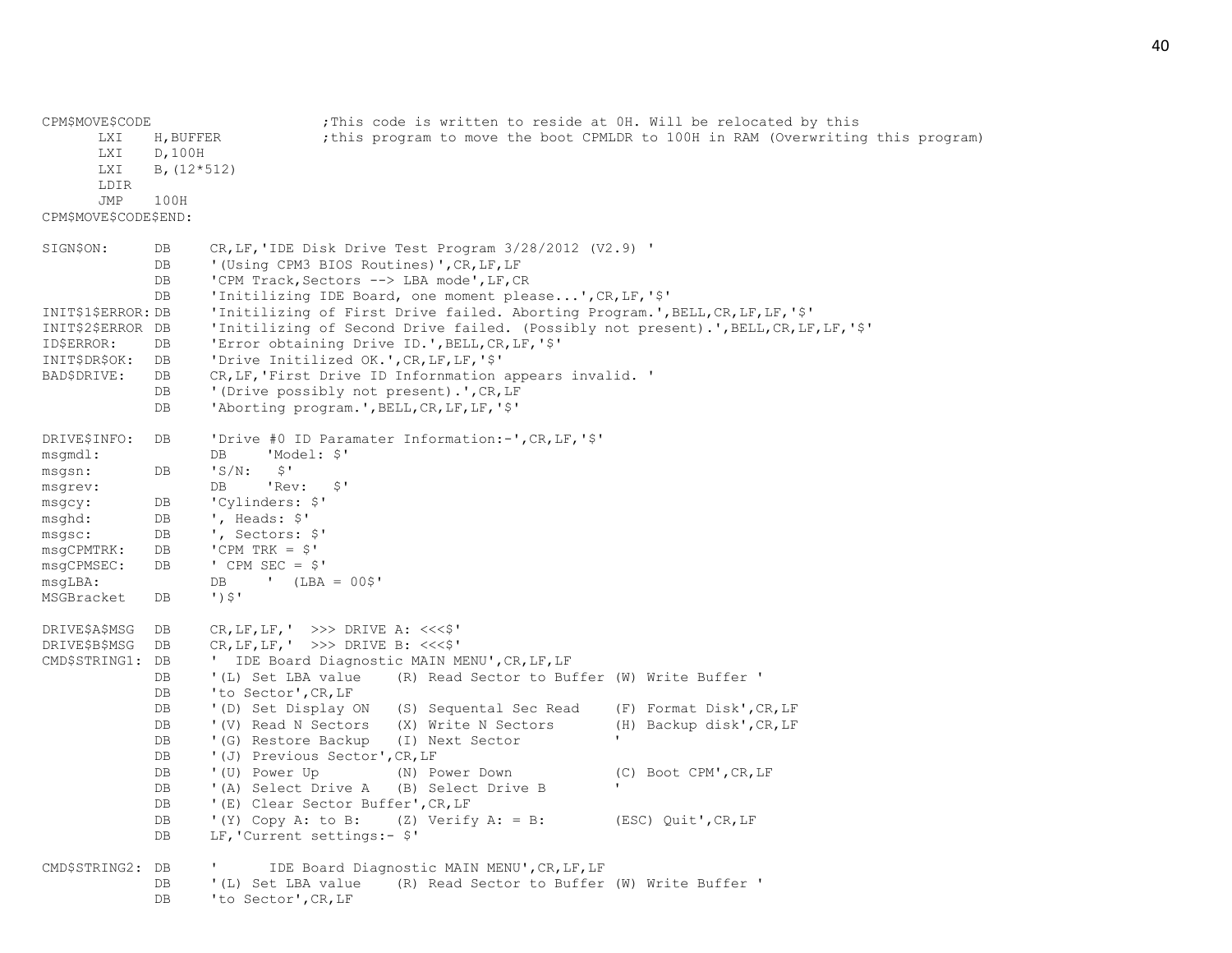DB '(D) Set Display OFF (S) Sequental Sec Read (F) Format Disk', CR, LF DB '(V) Read N Sectors (X) Write N Sectors (H) Backup disk', CR, LF DB '(G) Restore Backup (I) Next Sector DB '(J) Previous Sector', CR, LF DB '(U) Power Up (N) Power Down (C) Boot CPM', CR, LF DB '(A) Select Drive A (B) Select Drive B DB '(E) Clear Sector Buffer', CR, LF DB '(Y) Copy A: to B: (Z) Verify A: = B: (ESC) Quit', CR, LF DB LF, 'Current settings: - \$' Prompt: db CR, LF, LF, 'Please enter command >\$' msgsure: DB CR,LF,'Warning: this will change data on the drive, ' DB 'are you sure?  $(Y/N) \ldots$ \$' msgrd: DB CR,LF,'Sector Read OK',CR,LF,'\$' msgwr: DB CR,LF,'Sector Write OK',CR,LF,'\$' GET\$LBA: DB 'Enter CPM style TRK & SEC values (in hex).',CR,LF,'\$' SEC\$RW\$ERROR DB 'Drive Error, Status Register = \$' ERR\$REG\$DATA DB 'Drive Error, Error Register = \$' ENTER\$SECL DB 'Starting sector number,  $(x \times H) =$ \$' ENTER\$TRKL DB 'Track number (LOW byte, xxH) = \$' ENTER\$TRKH **DB** 'Track number (HIGH byte,  $xxH$ ) =  $$'$ ENTER\$HEAD DB 'Head number (01-0f) = \$' ENTER\$COUNT DB 'Number of sectors to R/W = \$' DRIVE\$BUSY DB 'Drive Busy (bit 7) stuck high. Status = \$' DRIVE\$NOT\$READY DB 'Drive Ready (bit 6) stuck low. Status = \$' DRIVE\$WR\$FAULT DB 'Drive write fault. Status = \$' UNKNOWN\$ERROR DB 'Unknown error in status register. Status = \$' BAD\$BLOCK DB 'Bad Sector ID. Error Register = \$' UNRECOVER\$ERR DB 'Uncorrectable data error. Error Register = \$' READ\$ID\$ERROR DB 'Error setting up to read Drive ID',CR,LF,'\$' SEC\$NOT\$FOUND DB 'Sector not found. Error Register = \$' INVALID\$CMD DB 'Invalid Command. Error Register = \$' TRK0\$ERR DB 'Track Zero not found. Error Register = \$' UNKNOWN\$ERROR1 DB 'Unknown Error. Error Register = \$' CONTINUE\$MSG DB CR,LF,'To Abort enter ESC. Any other key to continue. \$' FORMAT\$MSG DB 'FORMAT DISK. Fill all sectors with E5' DB 60H.'s on the CURRENT drive/CF card.\$' ReadN\$MSG DB CR,LF,'Read multiple sectors from current disk/CF card to RAM buffer.' DB CR, LF, 'How many 512 byte sectores (xx HEX):  $\frac{1}{5}$ ' WriteN\$MSG DB CR,LF,'Write multiple sectors RAM buffer CURRENT disk/CF card.' DB CR, LF, 'How many 512 byte sectores (xx HEX): \$' ReadingN\$MSG DB CR, LF, 'Reading Sector at:- \$' WritingN\$MSG DB CR, LF, 'Writing Sector at:- \$' msgErr DB CR,LF,'Sorry, that was not a valid menu option!\$' FormatDone DB CR,LF,'Disk Format Complete.',CR,LF,'\$' BackupDone DB CR,LF,'Disk partition copy complete.',CR,LF,'\$' CopyMsg DB CR,LF,'Copy disk partition to a second area on disk (CF card).' DB CR, LF, '>>> This assumes that tracks greater than MAXTRK ' DB '(for CPM, OFFH) are unused <<<' DB CR, LF, '>>> on this disk. Be sure you have nothing in this '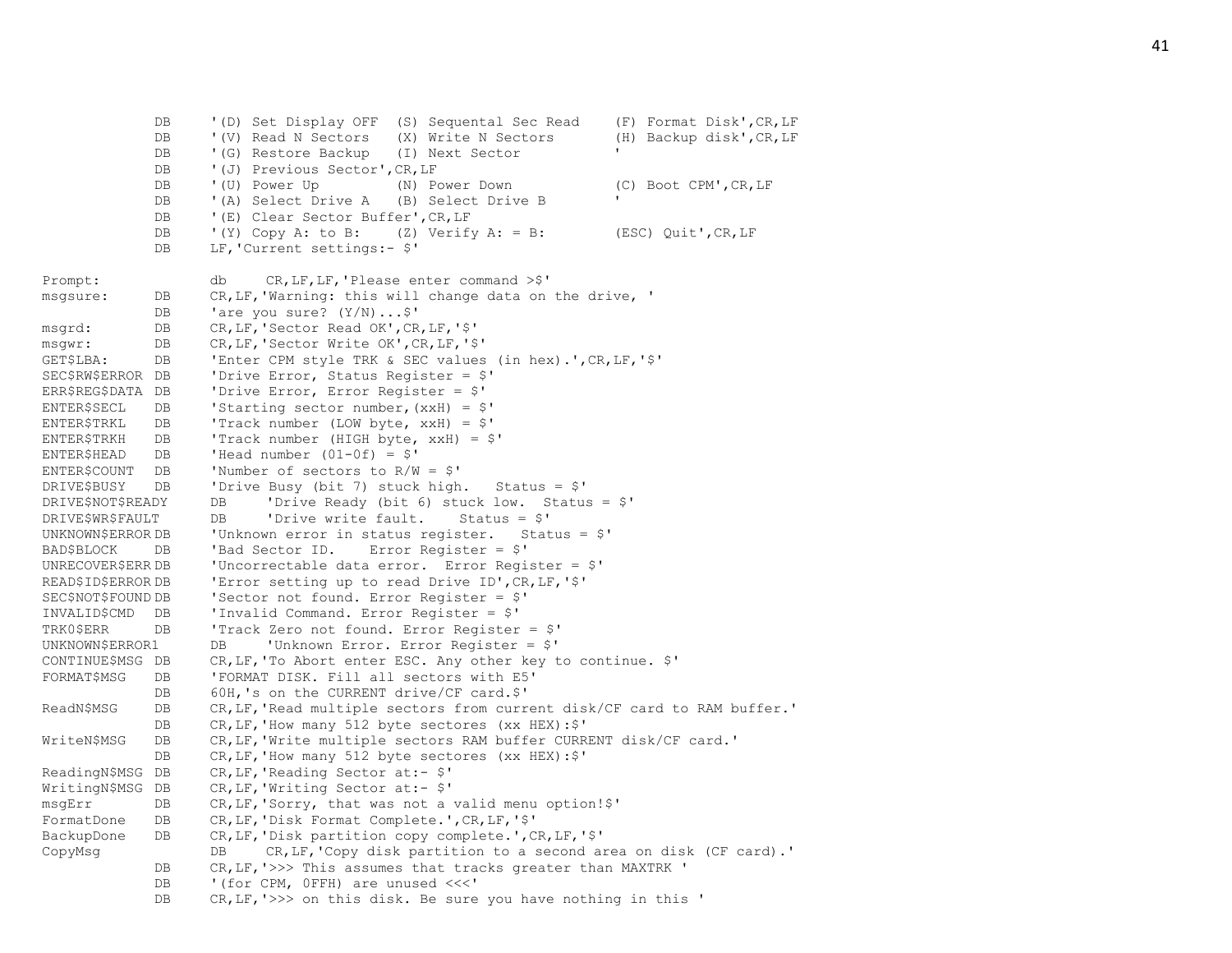DB '"Backup partition area". <<<' DB CR, LF, BELL, 'Warning: This will change data in the partition area, ' DB 'are you sure?  $(Y/N)$ ...\$ ' AtEnd DB CR,LF,'At end of disk partition!',CR,LF,'\$' RBackup\$MSG DB 'Reading track: \$' WBackup\$MSG DB 'H. Writing track: \$' H\$Msg DB 'H\$' RestoreMsg DB CR,LF,'Restore disk with data from backup partition on disk (CF card).' DB CR, LF, BELL, 'Warning: This will change data on disk, ' DB 'are you sure?  $(Y/N)$ ...\$ ' RestoreDone DB CR,LF,'Restore of disk data from backup partition complete.',CR,LF,'\$' RANGE\$MSG DB CR,LF,'Sector value out of range.',CR,LF,'\$' CPM\$ERROR DB CR,LF,'Error reading CPMLDR.',CR,LF,'\$' CPM\$ERROR1 DB CR,LF,'Data error reading CPMLDR. (The first byte loaded was not 31H).',CR,LF,'\$' MOVE\$REQUEST DB CR,LF,'The CPMLDR image is now at 3000H in RAM. ' DB 'To boot CPM you will have to' DB CR,LF,'overwrite this program at 100H. Do you wish to do so (Y/N)...\$' SETA\$MSG DB CR,LF,'Current Drive is now A: (Yellow LED)\$' SETB\$MSG DB CR,LF,'Current Drive is now B: (Green LED)\$' FILL\$MSG DB CR,LF,'Sector buffer in RAM filled with 0',27H,'s\$' DiskCopyMsg DB CR,LF,'Copy disk partition of Drive A: to Drive B: (CF card).' DB CR, LF, BELL, 'Warning: This will delete all data on Drive B:, ' DB 'are you sure?  $(Y/N)$ ...\$ ' CopyDone DB CR,LF,'Disk copy of CPM disk A: to B: complete.',CR,LF,'\$' CopyTrk\$MSG DB 'Copying track: \$' DiskVerifyMsg DB CR,LF,'Verify disk partition Drive A: = Drive B: (CF card).\$' VerifyTrk\$MSG DB 'Verifying track: \$' VerifyDone DB CR,LF,'Verify CPM disk A: = B: complete.',CR,LF,'\$' Verify\$ERR DB CR,LF,BELL,'Verify error on Track \$' SEC\$Msq DB 'H Sector \$' ; -------------------------- RAM usage ----------------------------------------- RAMAREA DB ' RAM STORE AREA -------->' ;useful for debugging @DMA DW buffer @DRIVE\$SEC DB 0H @DRIVE\$TRK DW 0H @DisplayFlag DB 0FFH ;Display of sector data initially ON @SEC DW 0H @TRK DW 0H @SEC1 DW 0H ;For disk partition copy @TRK1 DW 0H @SEC2 DW 0H @TRK2 DW 0H @StartLineHex DW 0H @StartLineASCII DW 0H @BYTE\$COUNT DW 0H @SECTOR\$COUNT DW 0H @DELAYStore DB 0H @CURRENT\$DRIVE DB 0H